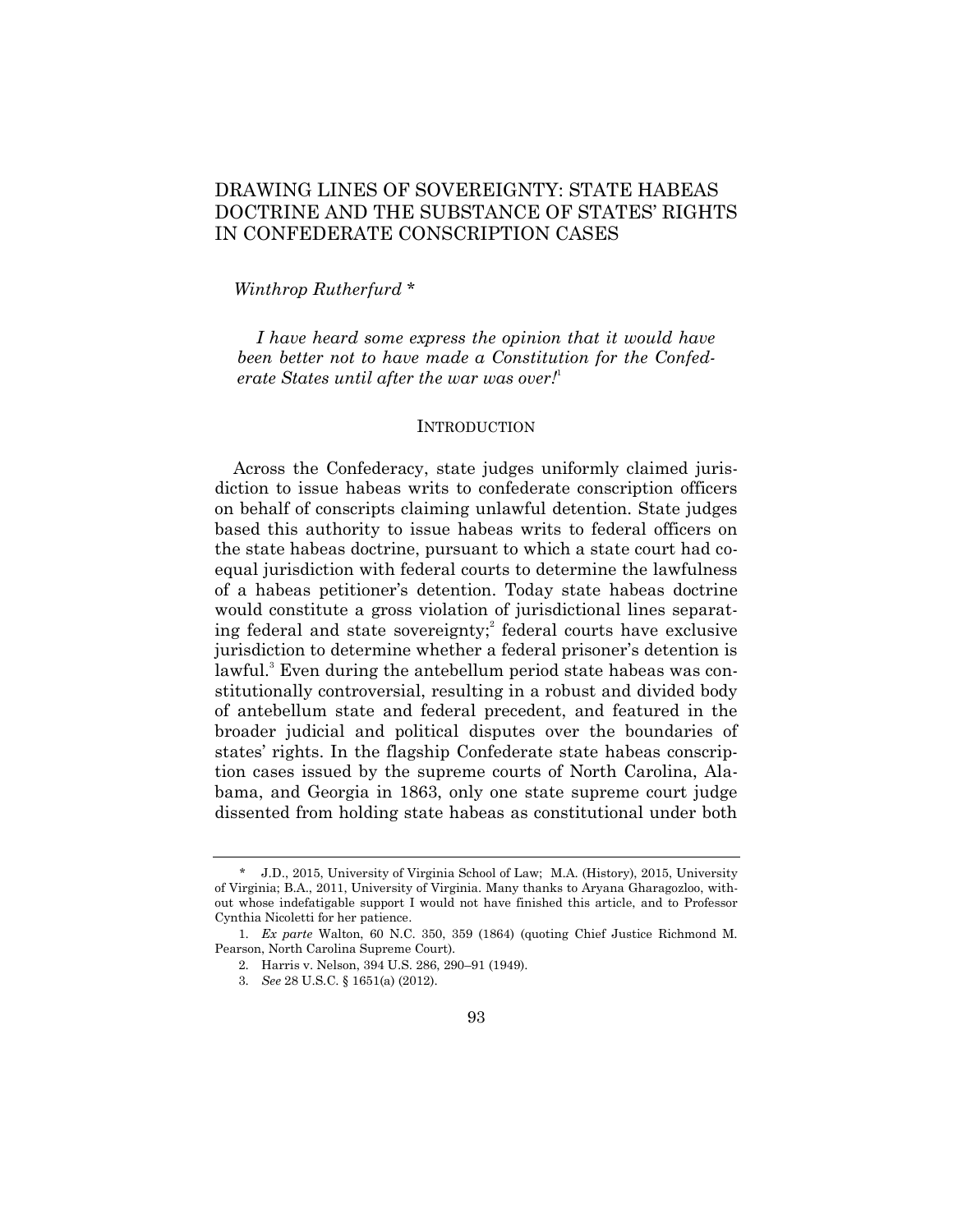the United States and Confederate constitutions. <sup>4</sup> By staking a claim to the jurisdictional space of state habeas these confederate state judges made an unequivocal statement about how they envisioned the balance of state and federal sovereign power in the Confederacy. While confederate state judges defended state habeas as an extension of state sovereignty, they were the first in American legal history to widely endorse conscription as constitutional. <sup>5</sup> This was an unprecedented expansion of federal power that subordinated the states' sovereign prerogative to raise militias.

The dialogue about national conscription and state habeas between state judges and the Jefferson Davis administration sheds light on a constitutional identity crisis about states' rights absent an abolitionist threat within the Confederacy. The states' rights ethos of secessionism had rested on the compact theory of federalism, pursuant to which states were equal with the federal judiciary as arbiters of the Constitution because the United States derived its sovereignty from the sovereignty of the several states, and the prior could not supersede the latter. Because the sovereign states had formed the federal sovereign through a compact, a state could exit the constitutional compact should that state believe the federal government improperly infringed upon its sovereignty. The Davis administration's apprehension about state habeas was that, because a conscript could challenge conscription's constitutionality in a habeas petition, the determination of whether that conscript's detention was lawful put Confederate military policy in the hands of a multitude state supreme (or even lower state) courts. State habeas provided a unique forum, unfettered because no Confederate Supreme Court was established, for confederate state judges to determine the boundaries of states' rights in the Confederacy. Given this forum, confederate state courts generally did not stake a claim to jurisdictional parity with a future Confederate Supreme Court, or fully embrace the states' rights ethos of secession. Confederate state judges reviewed the constitutionality of conscription to determine lawfulness of a habeas petitioner's detention, but were largely silent about whether confederate states could nullify what the states construed as onerous federal legislation. State habeas doctrine diverged from the

<sup>4.</sup> *See Ex parte* Hill, 38 Ala. 429, 430 (1863).

<sup>5.</sup> Act of Apr. 16, 1862, ch. 31, Pub. Laws, 1st Sess., § 1, *in* STATUTES AT LARGE OF THE CONFEDERATE STATES OF AMERICA, PASSED AT THE FIRST SESSION OF THE FIRST CONGRESS 45 (R.M. Smith ed., Richmond 1864) [hereinafter STATUTES AT LARGE, 1862].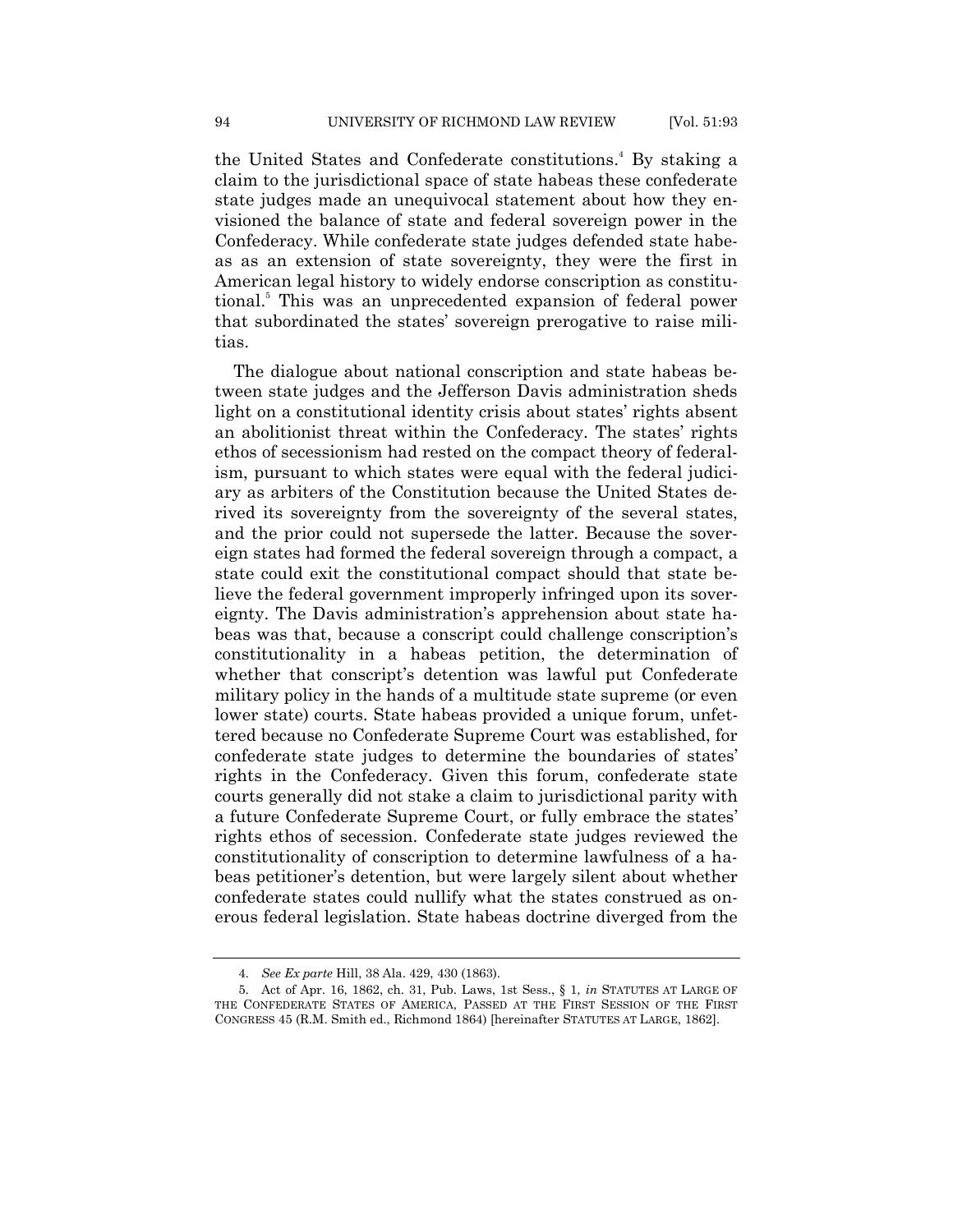states' rights of secession in that the state habeas doctrine did not hold the states, or their courts, were equal with the Supreme Court as arbiters of the Constitution. These judges did not seek to diverge from antebellum state habeas doctrine, which presumed state and federal courts had co-equal authority to determine the lawfulness of a prisoner's detention, but did not presume to extend the states' coequal jurisdiction beyond the determination of lawfulness. Confederate state judges eschewed the states' rights of secessionism for the moderated variant underlying the state habeas doctrine, in which state habeas acted as a procedural check on abuses of federal power without a broader substantive claim to the states' sovereign prerogative.

State judges embraced state habeas as the vehicle to ensure the integrity of state sovereignty amidst national military centralization. Confederate state habeas cases serve as indicia of the boundaries to which states' rights took root within the confederate legal landscape and the genesis of a confederate constitutional culture forged by state judges. This emerging constitutional culture was distinguished by states' rights more elastic than those animating secession because substantive rights of the sovereign states as sovereigns, such as that to raise a militia, were constitutionally subordinate to federal military power. This suggests the states' rights for which the Confederacy ostensibly had been formed did not resonate, amongst legal actors, at least outside the politics of slavery.

The state courts' embrace of state habeas deepens our understanding of Confederate legal history.<sup>6</sup> Law professors David P.

<sup>6.</sup> Historians agree as to the centrality of states' rights ideology to Confederate leaders. One school of thought concludes that southern constitutionalism was purely instrumental for defending slave interests. *See generally* DON E. FEHRENBACHER, CONSTITUTIONS AND CONSTITUTIONALISM IN THE SLAVEHOLDING SOUTH (1989); ALBERT BURTON MOORE, CONSCRIPTION AND CONFLICT IN THE CONFEDERACY 162–63 (1924) (concluding that state courts neglected to "maintain the dignity and prerogatives of the States against encroachments of the Confederate Government," because state sovereignty as a political philosophy has never taken root on the bench, and that the judges "were . . . completely indoctrinated" to follow Marshall Court precedent favoring federal over state power); MARK E. NEELY, JR., SOUTHERN RIGHTS: POLITICAL PRISONERS AND THE MYTH OF CONFEDERATE CONSTITUTIONALISM 7–8 (1999) (arguing that many state judges, like southerners themselves, preferred order to grander libertarian principles; and thus, acted as ready accomplices to Richmond's centralizing policies); EMORY M. THOMAS, THE CONFEDERATE NATION:  $1861-1965$  32 (1979) (noting that "in 1860, states' rights was a viable doctrine in Southern minds"). Pursuant to this school of thought, whether southerners turned to majoritarian politics or states' rights depended on what position proved a more effective defense for slavery. Historians on the other side of the spectrum hold that sincere attachment to states' rights crippled on the Confederacy. *See generally* FRANK OWSLEY, STATE RIGHTS IN THE CONFEDERACY (1925); MAY SPENCER RINGOLD, THE ROLE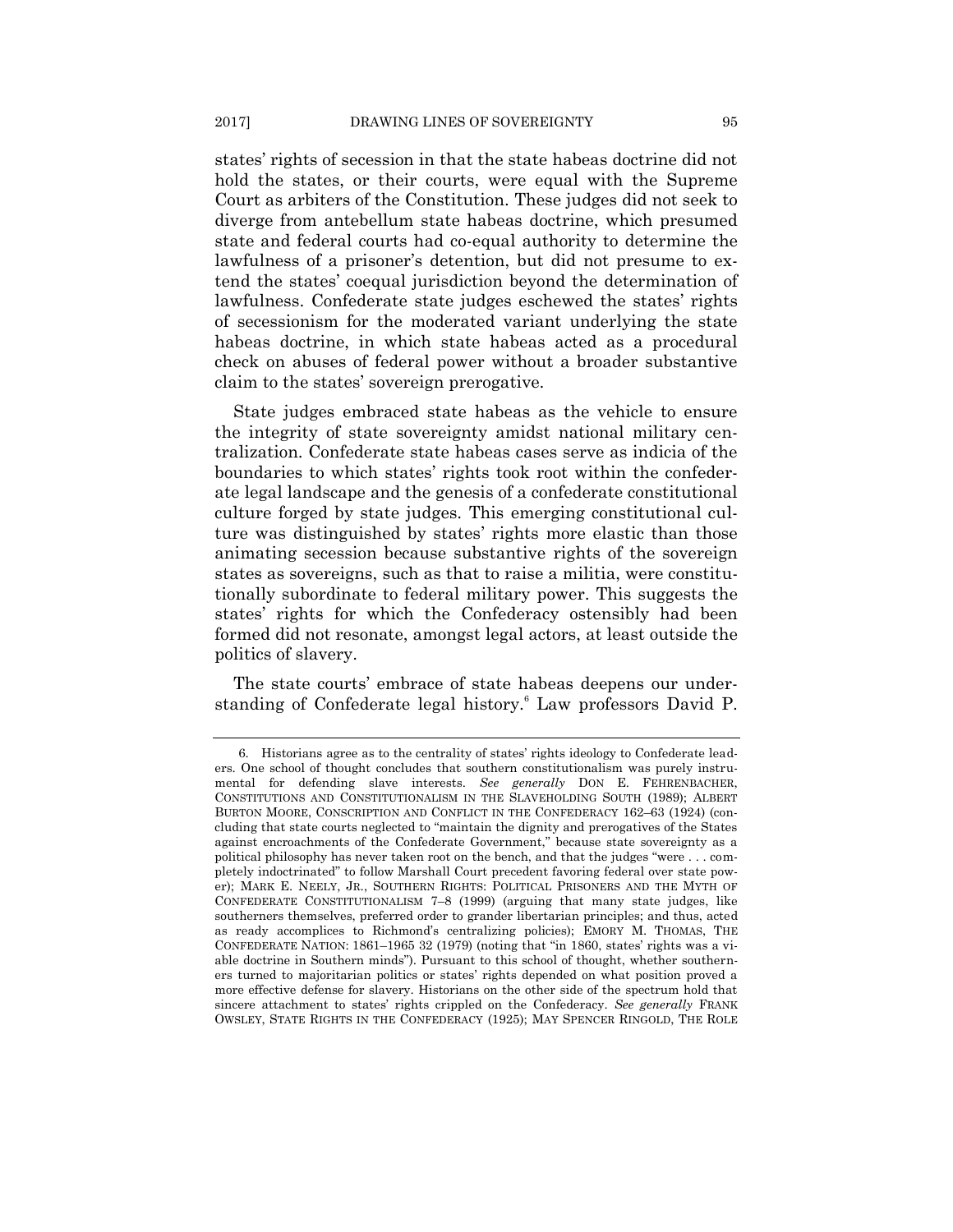Currie and G. Edward White examined the Confederacy's constitutional identity crisis—the tension between the Confederacy's secessionist founding principles and the unprecedented expansion of confederate federal power during the War—in the context of the Confederate Congress and Constitution. <sup>7</sup> White addresses the Confederacy's judicial architecture under the new Constitution and the war's central legal issues to conclude that the Confederacy was plagued by an internal and external struggle regarding how to live up to states' rights ideals while also expanding military power to fight the war. 8 In Currie's account, the Confederate Constitution represented a measured half step in the direction of states' rights, and the Confederate Congress, as well as the Davis administration to a lesser extent, readily controverted those secessionist states' rights principles in the Constitution for the sake of the war effort.<sup>9</sup> J.G. de Roulhac Hamilton likewise addressed the confederate constitutional identity crisis in his seminal work on state courts in the Confederacy.<sup>10</sup> Hamilton presents a trend wherein judges raised states' rights argument in their opinions before inevitably accepting the general government's strong wartime prerogative.<sup>11</sup> White and Currie's findings can be applied to the jurisdictional aspect of the conscription cases, where a multitude of legal voices wrestled with the constitutional identity crisis in an evolving judicial context. How judges could give credence to

9. Currie, *supra* note 7, at 1260–62.

10. *See generally* J.G. de Roulhac Hamilton, *The State Courts and the Confederate Constitution,* 4 J. S. LEGAL HIST. 425 (1938) (arguing the Confederacy was harmed by the lack of a national supreme court).

*Id*. at 447.

OF THE STATE LEGISLATURES IN THE CONFEDERACY 24, 37 (1966); FRANK E. VANDIVER, REBEL BRASS: THE CONFEDERATE COMMAND SYSTEM 125–26 (1956). For examples of more recent scholarship examining internal fissures within the Confederacy, please see the following sources, see RICHARD E BERINGER ET AL, WHY THE SOUTH LOST THE CIVIL WAR 65– 81 (1986); WILLIAM W. FREEHLING, THE SOUTH VS. THE SOUTH: HOW ANTI-CONFEDERATE SOUTHERNERS SHAPED THE COURSE OF THE CIVIL WAR xiii (2001); STEPHANIE MCCURRY, CONFEDERATE RECKONING: POWER AND POLITICS IN THE CIVIL WAR SOUTH 2 (2010); DAVID WILLIAMS, BITTERLY DIVIDED: THE SOUTH'S INNER CIVIL WAR 1, 2 (2008).

<sup>7.</sup> David P. Currie, *Through the Looking-Glass: The Confederate Constitution in Congress, 1861–1865*, 90 VA. L. REV. 1257, 1261–62 (2004); G. Edward White, *Recovering the Legal History of the Confederacy*, 68 WASH. & LEE L. REV. 467, 528–31 (2011).

<sup>8.</sup> White, *supra* note 7, at 528–31.

<sup>11.</sup> *See id*. at 447–48. Hamilton characterizes the state habeas conscription cases as a missed opportunity for making a stronger stand on state habeas, acquiescing to Richmond's centralizing policies.

It is clear that by the middle of 1864 the state courts had all fully accepted the military power of the Confederacy. Even Chief Justice Pearson, its most consistent and logical opponent among all the judges—as well as the most interesting and colorful judicial figure in the Confederacy—however great his disagreement with his colleagues, yielded in good faith to their decisions.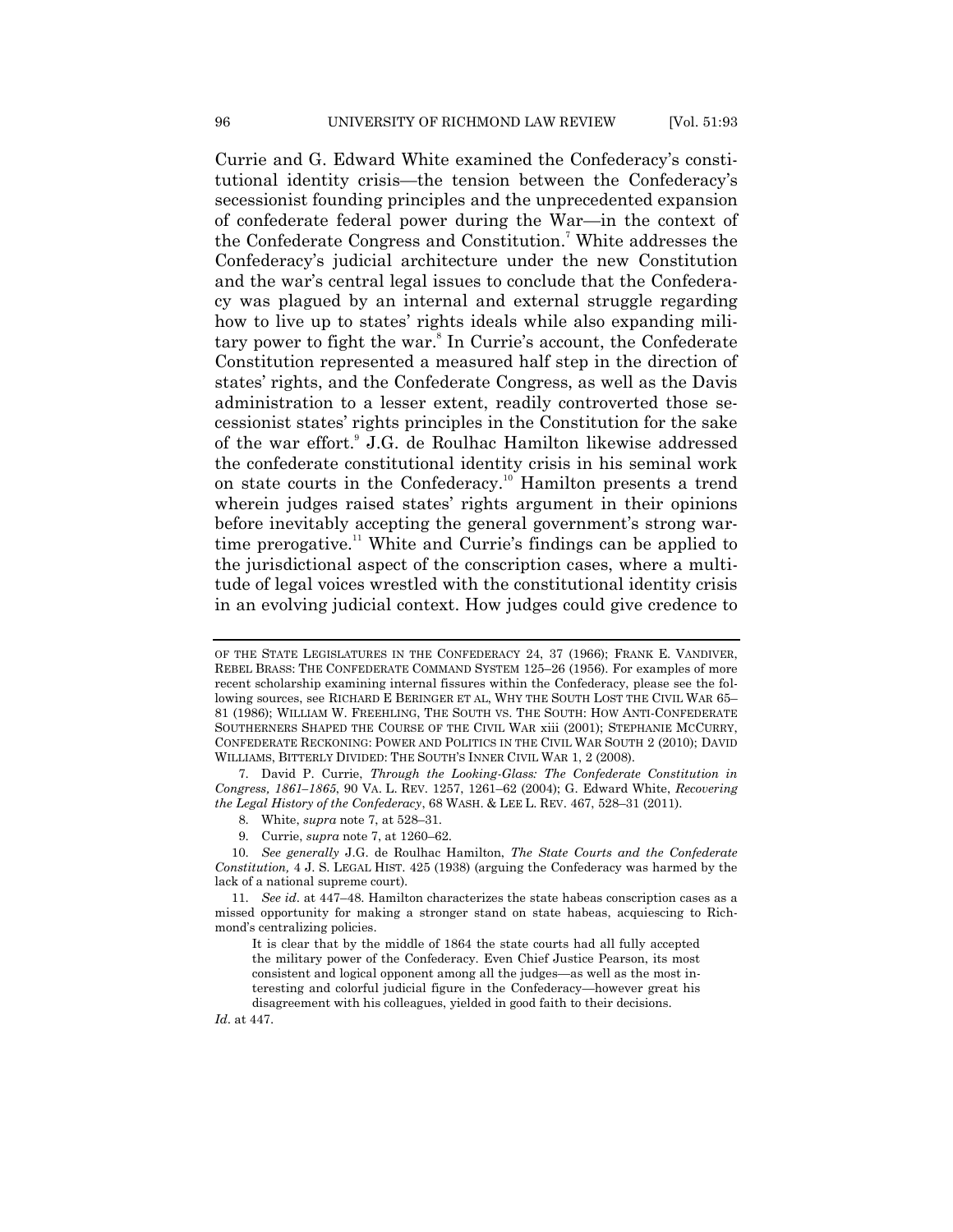states' rights while supporting centralization makes sense when it is understood that the exercise of state habeas jurisdiction was an expression of state sovereignty. White, Currie, and Hamilton's works raised the question of what happened to all the South's states' rights rhetoric once the war began. State habeas provides the answer: judges took care to represent state habeas as a proxy for state sovereignty rather than use that jurisdiction as a platform to strike at military centralization.

Those who have studied the confederate conscription cases at length missed the meaning of the state judges' decision to embrace state habeas jurisdiction. James G. Randall identified the jurisprudential fodder contained in Union state habeas cases, but failed to capitalize on the opportunity of expanding his analysis beyond a cursory treatment, or recognizing the doctrine's role in the Confederacy.<sup>12</sup> Law professors Alfred Brophy and James Gardner do not remark on state habeas as a distinct legal issue in their studies of state conscription cases. <sup>13</sup> The former adopts the methodology of contextualizing decisions within the judges' antebellum political affiliations, the latter focuses on whether the judges employed regionally distinct constitutional analyses. Neither perceived anything substantively out of the ordinary in state judges' reasoning beyond the prominence of the doctrine of necessity.<sup>14</sup> Hamilton and historian Sidney Brummer give greater attention to state habeas, but do not incorporate the doctrine into a larger argument. Hamilton gives little analysis beyond detailing the arguments for and against state habeas in a prominent North Carolina conscription case.<sup>15</sup> Brummer takes note of how state habeas "vitally" affected relations between the Confederate and state governments, but gives no additional commentary other than outlining the three habeas cases discussed below.<sup>16</sup> Currie

<sup>12.</sup> JAMES G. RANDALL, CONSTITUTIONAL PROBLEMS UNDER LINCOLN 432 (2d ed. 1951) "The decisions on the subject read like commentaries on the fundamental doctrine of our constitutional law and are replete with citations drawn from the *Federalist*, Marshall, Story, Kent and other sources that rank among our legal classics." Id.

<sup>13.</sup> Alfred L. Brophy, "Necessity Knows No Law": Vested Rights and the Styles of Rea*soning in the Confederate Conscription Cases*, 69 MISS. L.J. 1123–25 (2000). *See generally*  James A. Gardner, *Southern Character, Confederate Nationalism, and the Interpretation of State Constitutions: A Case Study in Constitutional Argument*, 76 TEX. L. REV. 1219 (1998).

<sup>14.</sup> Brophy, *supra* note 13; Gardner, *supra* note 13.

<sup>15.</sup> *See* Hamilton, *supra* note 10, at 433–40; *see also Ex parte* Hill, 38 Ala. 429, 436 (1863).

<sup>16.</sup> Sidney D. Brummer, *The Judicial Interpretation of the Confederate Constitution*, 8 LAW. & BANKER & S. BENCH & B. REV. 387, 397–400 (Charles E. George ed., 1915).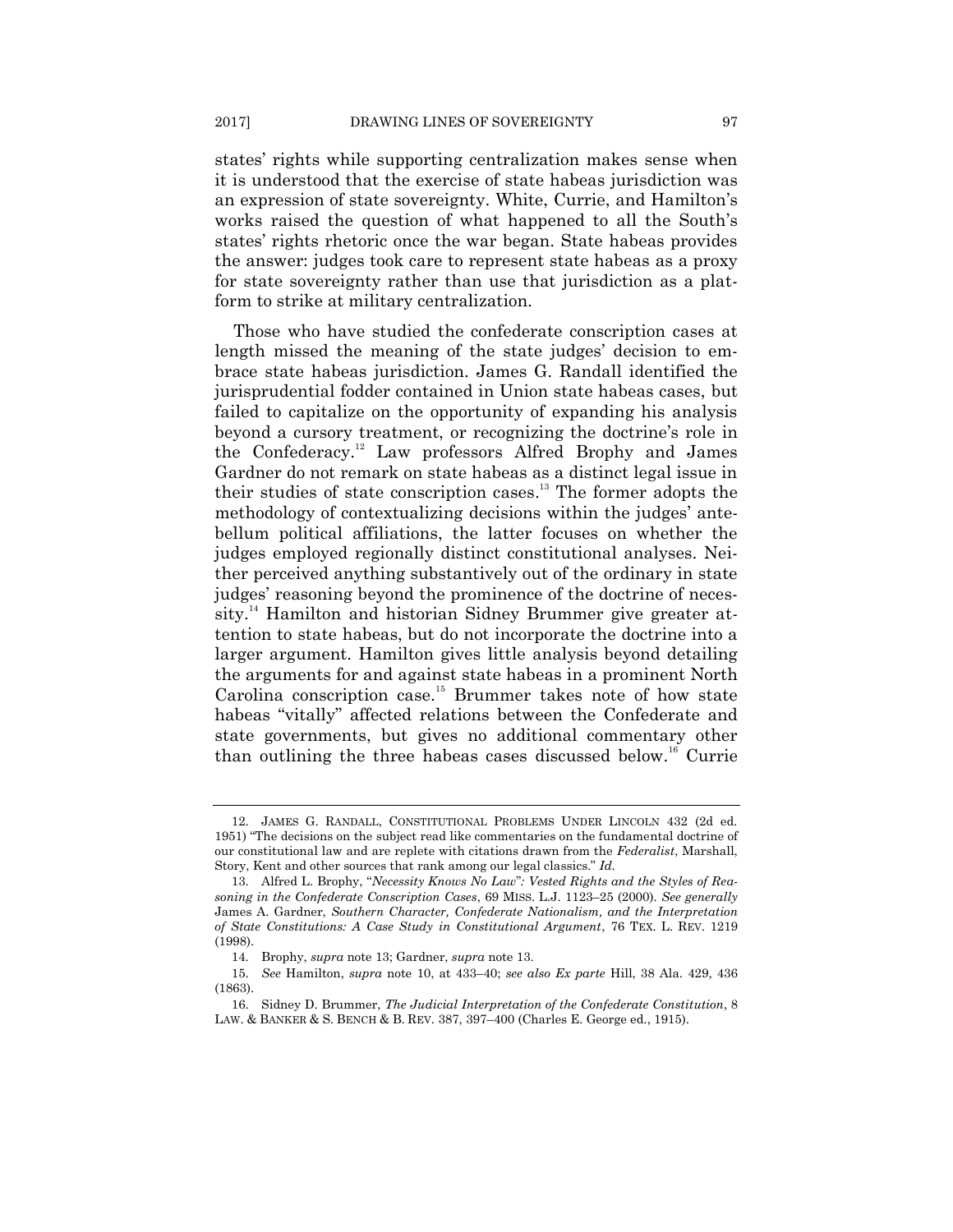gives state habeas only a cursory mention in a footnote.<sup>17</sup> All reached these conclusions because the state habeas cases' outcomes did not fit the normative states' rights mold, leading these scholars to ignore the significance of state habeas jurisdiction.

A study of state habeas contextualizes a Confederate struggle for constitutional identity. Both Currie and White portray the Confederate Congress's failure to establish a Supreme Court as central to the constitutional identity crisis.<sup>18</sup> For White, the debate over whether to establish the Supreme Court, as was constitutionally mandated, captures the Confederacy's essential spirit: ―it was constantly struggling to establish its identity as a government separate from, as well as the agent of, the states that formed it."<sup>19</sup> White's observation manifests in the administration's relationship with state habeas. Because the administration disagreed with the legal basis for state habeas, but participated in state habeas litigation instead of circumventing the state courts, the administration respected the judges' decision to honor states' rights through state habeas. How the administration grappled with whether to suspend habeas illustrates the shifting boundary of the administration's respect for states' rights, expanding on Currie and White's work and our understanding of Confederacy.<sup>20</sup>

This article expands on recent interest in state habeas as a constitutional doctrine by federal courts scholars.<sup>21</sup> These scholars

<sup>17.</sup> Currie, *supra* note 7, at 1331 n.318. Currie opines that the Confederate Attorney General "might have been on firmer ground had he said simply that state jurisdiction to release Confederate prisoners, like state power to tax the Bank of the United States, was the power to interfere with legitimate operations of the central government.‖ *Id*.; *compare* Tarble's Case, 80 U.S. (13 Wall.) 397, 408–09 (1871) (holding no state habeas corpus jurisdiction), *with* McCulloch v. Maryland, 17 U.S. (4 Wheat.) 316, 431 (1819) (holding states do not have the power to tax the federal government).

<sup>18.</sup> White, *supra* note 7, at 516–29; Currie, *supra* note 7, at 1366–77; *see also,* CURTIS A. AMLUND, FEDERALISM IN THE SOUTHERN CONFEDERACY 83–84 (1966); WILLIAM M. ROBINSON, JUSTICE IN GREY: A HISTORY OF THE JUDICIAL SYSTEM OF THE CONFEDERATE STATES OF AMERICA 437–57 (1941); W. BUCK YEARNS, THE CONFEDERATE CONGRESS 37–38 (1960). In an on and off debate, Congress decided it would only establish a Supreme Court without appellate jurisdiction over state courts due to persistent fears born from the antebellum experience with the Marshall Court that a Court would trample on states' rights. Congress never got around to actually establishing that Court, but proceeded to implement the very centralized war policies congressman had that feared the Court would sanction.

<sup>19.</sup> White, *supra* note 7, at 528.

<sup>20.</sup> *See* discussion *infra* Part III.

<sup>21.</sup> *See generally* WILLIAM F. DUKER, A CONSTITUTIONAL HISTORY OF HABEAS CORPUS 126 (1980) (arguing that the original intent of the habeas clause was to protect state's powers of habeas relief); JUSTIN J. WERT, HABEAS CORPUS IN AMERICA: THE POLITICS OF INDIVIDUAL RIGHTS 2 (2011) (analyzing the political evolution of habeas corpus throughout American history); Akhil Reed Amar, *Of Sovereignty and Federalism,* 96 YALE L.J. 1425,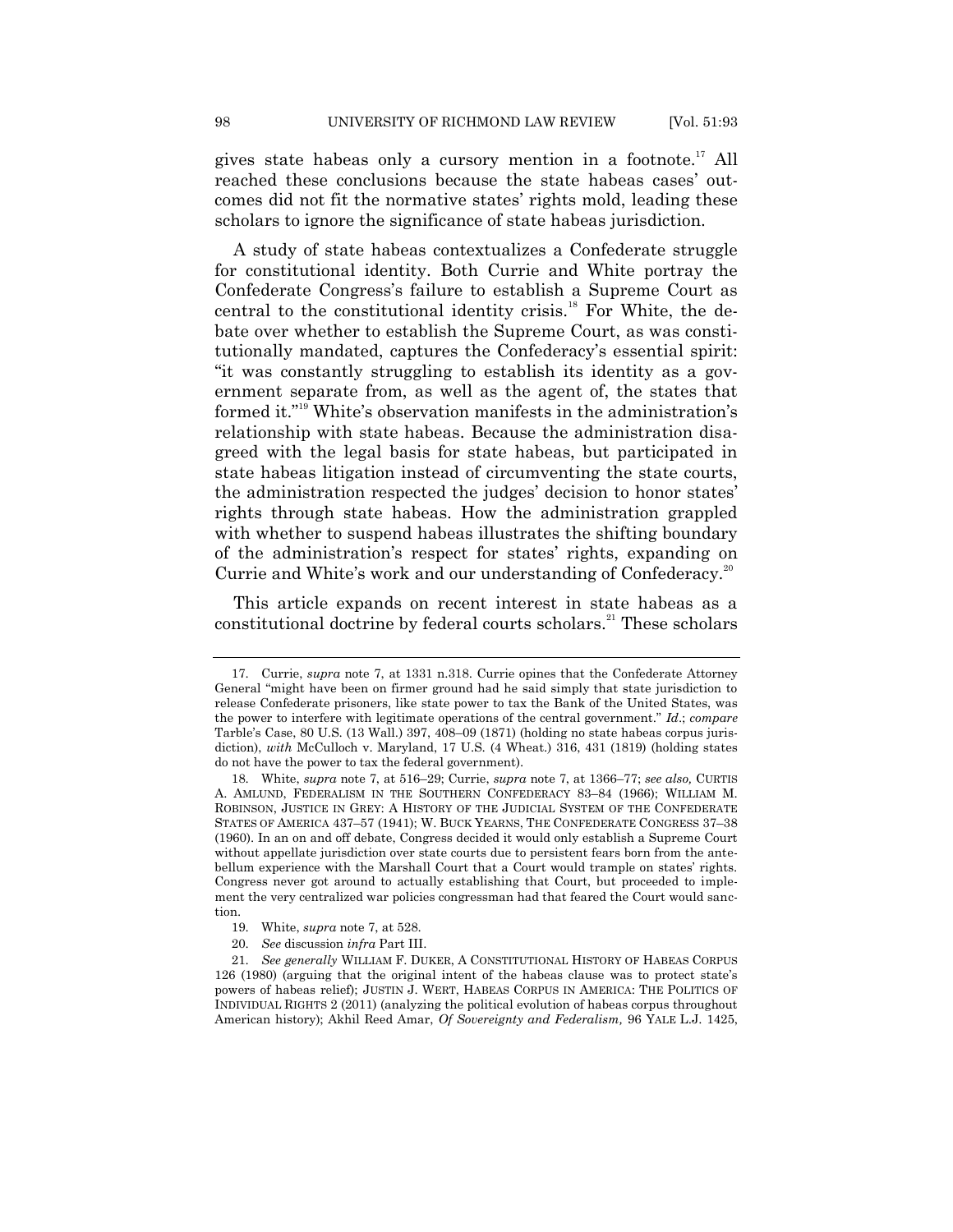have not critically examined Confederate state judges' defense of state habeas. Consequently, there is a gap in the scholarship between *Ableman v. Booth* and *Tarble's Case*, <sup>22</sup> in which the Supreme Court first addressed and then conclusively struck down the state habeas doctrine as unconstitutional. This article fills that gap by presenting the ways in which state habeas jurisdiction was defended in practice as an offshoot of state sovereignty, characterized as a bastion for individual liberty, and conceived of as an integral component in the separation of powers.

Part I of this article covers the origins of the state habeas doctrine and explores how conscription brought the tension between the Confederacy's founding states' rights principles and military centralization to the fore of an evolving discourse between statesmen and judges. Part II examines the three flagship cases on state habeas jurisdiction,<sup>23</sup> as well as how state habeas empowered state courts in the Confederacy's federal structure absent a Supreme Court. Arguments for state habeas illustrate how judges conceived of habeas jurisdiction as an extension of state sovereignty by framing the jurisdiction as a substantive liberty right integral to sovereignty and a crucial judicial check on execu-

22. State habeas doctrine was unsettled after *Ableman v. Booth*, 62 U.S. 506 (1859), where the Supreme Court ruled the Wisconsin Supreme Court's use of state habeas to free a prisoner indicted by a United States district court unconstitutional. *Tarble's Case* reiterated the points made by Taney in *Ableman* and can be understood as a clarification that *Ableman*'s holding had ruled state habeas jurisdiction unconstitutional by stating:

Some attempt has been made in adjudications, to which our attention has been called, to limit the decision of this court in Ableman v. Booth, and The United States v. Booth, to cases where a prisoner is held in custody under undisputed lawful authority of the United States, as distinguished from his imprisonment under claim and color of such authority. But it is evident that the decision does not admit of any such limitation. It would have been unnecessary to enforce, by any extended reasoning, such as the Chief Justice uses, the position that when it appeared to the judge or officer issuing the writ, that the prisoner was held under undisputed lawful authority, he should proceed no further.

Tarble's Case, 80 U.S. 397, 410–11 (1871).

23. *See Ex parte* Hill, 38 Ala. 458 (1863); Mims v. Wimberly, 33 Ga. 587 (1863); *In re* Bryan, 60 N.C. 1 (1863).

<sup>1510 (1987) (</sup>arguing that federal courts should not be allowed to suspend state-law habeas); Marc M. Arkin, *The Ghost at the Banquet: Slavery, Federalism, and Habeas Corpus for State Prisoners, 70 TUL. L. REV. 1, 4 (1995) (arguing that discussions of the "collateral*" review of state court convictions" should focus on the twentieth century); Earl M. Maltz, *Slavery, Federalism, and the Constitution:* Ableman v. Booth *and the Struggle Over Fugitive Slaves*, 56 CLEV. S. L. REV. 83, 83-84, 104 (2008) (examining the constitutionality of the Supreme Court's state habeas power holding in *Abelman*); Ann Woolhandler & Michael G. Collins, *The Story of Tarble's Case in* FEDERAL COURTS STORIES 141, 141 (Vicki C. Jackson & Judith Resnik eds., 2010) (discussing the constitutionality of the Supreme Court's decision holding state courts lack jurisdiction to grant habeas relief for federally detained persons).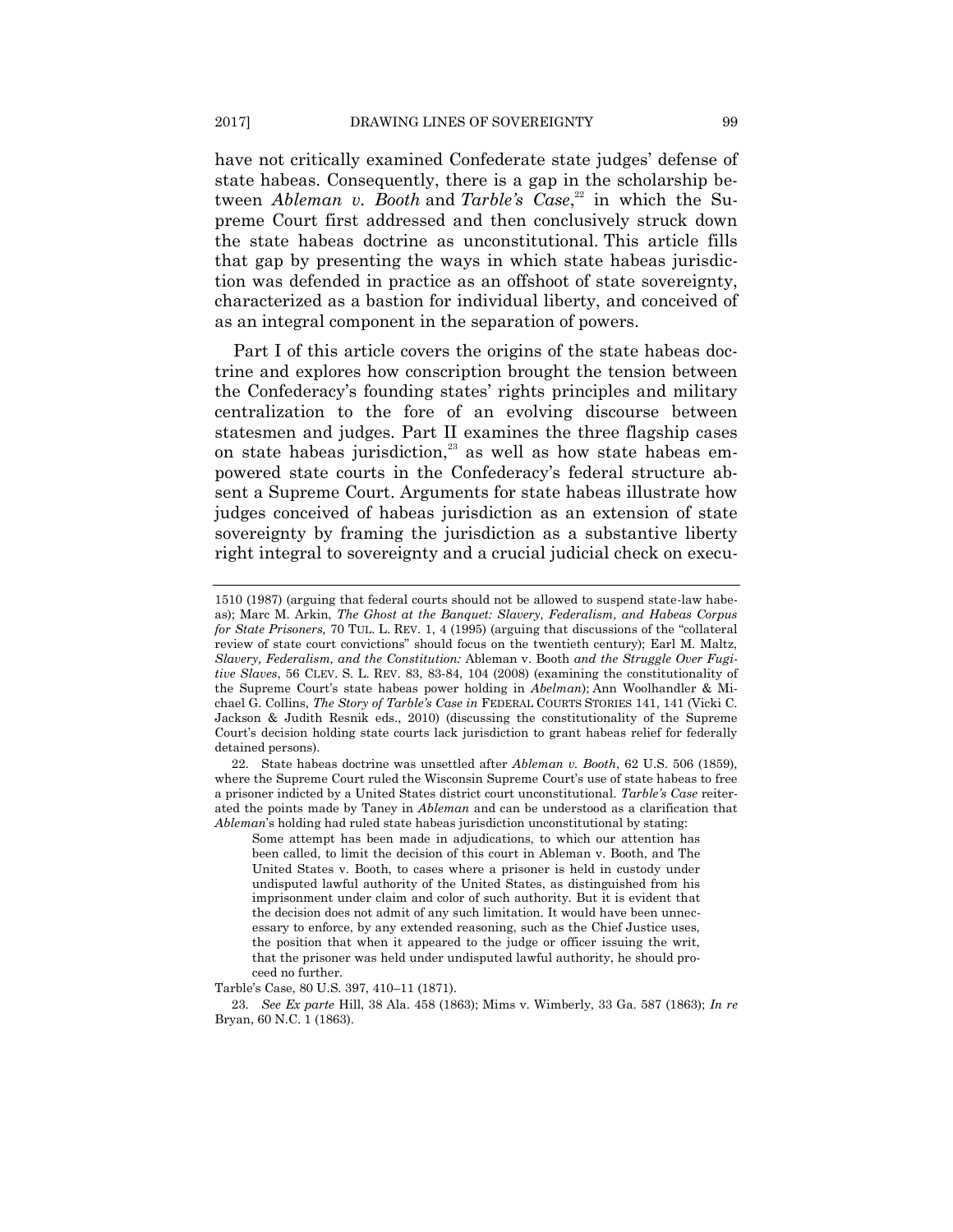tive power. Finally, Part III explores how the Davis administration's relationship with state habeas doctrine marked the evolving boundaries of the administration's deference to states' rights principles.

## I. ANTEBELLUM STATE HABEAS AND CONFEDERATE CONSTITUTIONALISM

In the early 1800s the writ of habeas corpus evolved beyond procedure to a substantive right to liberty. American colonists had copied portions of the English Habeas Corpus Act of 1679 verbatim in colonial charters and incorporated habeas into American courts' common law jurisdiction.<sup>24</sup> By the Revolution, all thirteen colonies' legal systems had access to the writ, which Americans had begun to conceive of as a distinct right, part of the fabric of their nascent American law apart from that administered by English governors, and as a substantive legal doctrine rather than solely a common law procedural device.<sup>25</sup> United States Supreme Court Justice Joseph Story described the writ as the "bulwark of personal liberty," which could be "applied to every case of illegal restraint."<sup>26</sup> Writing in 1843, Pennsylvania Congressman Richard Vaux, noted of habeas corpus, "[i]ts sole object is to prevent oppression and injustice, and give to innocence every opportunity to manifest itself."<sup>27</sup> State courts drew on this tradition to support their habeas jurisdiction extension to federal officers, holding the exercise of that jurisdiction as central to a sacrosanct common law doctrine for the protection of individual liberty predating the Constitution itself.<sup>28</sup>

<sup>24.</sup> ANTHONY GREGORY, THE POWER OF HABEAS CORPUS IN AMERICA: FROM THE KING'S PREROGATIVE TO THE WAR ON TERROR 52 (2013).

<sup>25.</sup> *Id.* at 53–55. Habeas corpus tied in with popular conceptions of personal liberty and an idealized form of English law free from monarchical influence of statutory formality that defined part of revolutionary ideology. Courts' habeas jurisdiction was a consequence of historical experience—largely a function of politics in early modern English history—rather than neutral legal principles, and was distinct in that it was defined both by common law and statute. WERT, *supra* note 21, at 27; Paul D. Halliday & G. Edward White, *The Suspension Clause: English Text, Imperial Contexts, and American Implications*, 94 VA. L. REV. 575, 679–80 (2008).

<sup>26.</sup> 3 JOSEPH STORY, COMMENTARIES ON THE CONSTITUTION OF THE UNITED STATES 111, 206 (1833). Conception of state habeas as defense against tyranny can be associated with the decentralist position held by the Antifederalists. *Id*.

<sup>27.</sup> RICHARD VAUX, SOME REMARKS ON THE WRIT OF HABEAS CORPUS: AND PROCEEDINGS UNDER THE SAME 5 (1843).

<sup>28.</sup> A writ of habeas was not granted as a matter of course; a petitioner must show proper cause why his detention was unlawful and the statute could restrict the writ's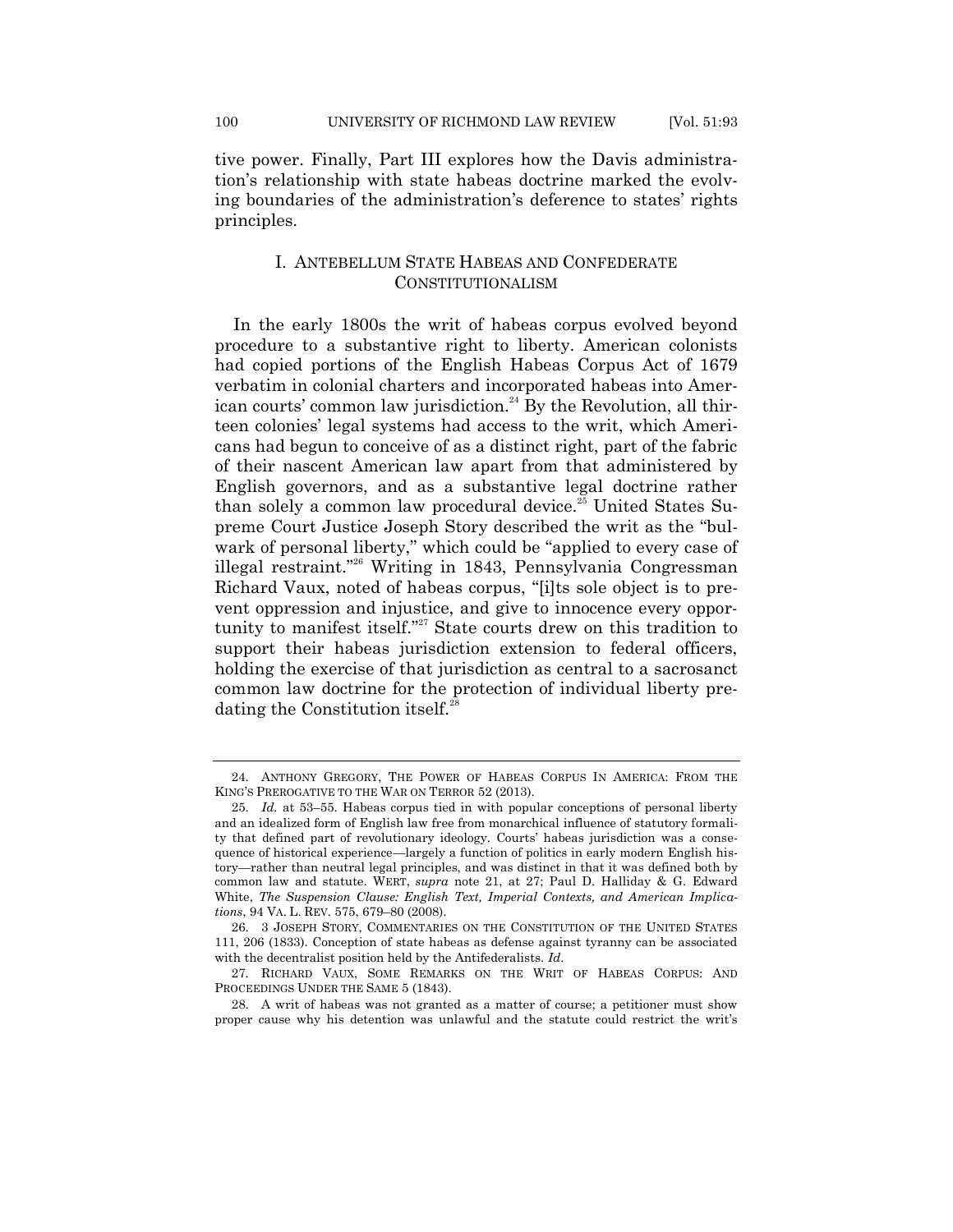The earliest state habeas cases involved soldiers seeking discharge from the military. These cases generally arose when underage soldiers second-guessed their martial enthusiasm and sought discharge by virtue of their age.<sup>29</sup> The Supreme Court of New Hampshire in *State v. Dimick* held that a detention under the color or pretense of United States law "neither confers an exclusive jurisdiction on the courts of the United States, nor ousts the ordinary jurisdiction of the courts of the state."<sup>30</sup> Writing for the Supreme Court of Pennsylvania in *Commonwealth v. Holloway*, noted constitutional authority and jurist William Tilghman asserted the right of state courts to discharge those in federal custody, adding that because of the limited availability of federal courts, "it would be an intolerable grievance to have no relief from imprisonment but by application to the district judge.<sup>"31</sup>

Mid-nineteenth century constitutional authorities Thomas Seargeant and James Kent affirmed state habeas doctrine in the constitutional literature of the day, noting that while many states maintained the doctrine, the Supreme Court admittedly had not

availability such as where a party was detained under the final decree of a competent court. *See* EDWARD INGERSOLL, THE HISTORY AND LAW OF THE WRIT OF HABEAS 1–2 (1849); WERT, *supra* note 21, at 51. If issued, a writ was directed to the detainer commanding him to produce body of prisoner with the cause of detention. If the judge believed a detention was unlawful, he would discharge the petitioner, who could not be re-imprisoned on the same grounds and who could subsequently pursue private action of trespass for false imprisonment on the detainer. 1 JAMES KENT, COMMENTARIES ON AMERICAN LAW 637 (1826).

<sup>29.</sup> *See, e.g.*, Commonwealth v. Harrison, 11 Mass. (11 Tyng) 63, 163–64 (1814). George Ribkin, prenticed as a sailor, falsely swore he was twenty-one to enlist in the United States Army without permission from his master, who then sought a habeas petition on his apprentice's behalf. *Id.* at 64–65. Because United States law required a minor under twenty-one to have a parent or guardian's permission to enlist, the court declared Ribkin's enlistment void and discharged him from the Army against the protests of the Government's counsel, who claimed the state courts had no jurisdiction to discharge a United States solider from service. *Id.* at 63, 65; *see also Case of J.H. Pleasants*, AM. JUR. & L. MAG. 257, 258 (1834) (discharging a prisoner held by a United States Marshal); *In re* Carlton, 7 Cow. 471, 472 (N.Y. 1827) (affirming the right to discharge a minor who had enlisted in the United States Army); Commonwealth v. Murray, 4 Binn. 487 (Pa. 1812) (asserting habeas jurisdiction over an eighteen year old solider, but declared the enlistment contract binding); ROLLIN C. HURD, A TREATISE ON THE RIGHT OF PERSONAL LIBERTY, AND ON THE WRIT OF HABEAS CORPUS AND THE PRACTICE CONNECTED WITH IT 165, 171 (1858); *cf*. *In re* Ferguson, 9 Johns. 239 (N.Y. 1812). This was the silent case denying state habeas and arose from a petition to discharge an underage soldier who had enlisted without the consent of his father. Writing for the court, judge and noted legal scholar James Kent took an expansive view of what was exclusive to the federal government's jurisdiction, arguing that state jurisdiction was an all or nothing affair, either there was full concurrent jurisdiction or none at all. *Id.* at 240. Because enlistments occurred under the authority of the United States, claims stemming from proper enlistment are therefore the sole province of federal courts. *Id.* 

<sup>30.</sup> 12 N.H. 194, 197 (1841).

<sup>31.</sup> 5 Binn. 512, 515 (1813).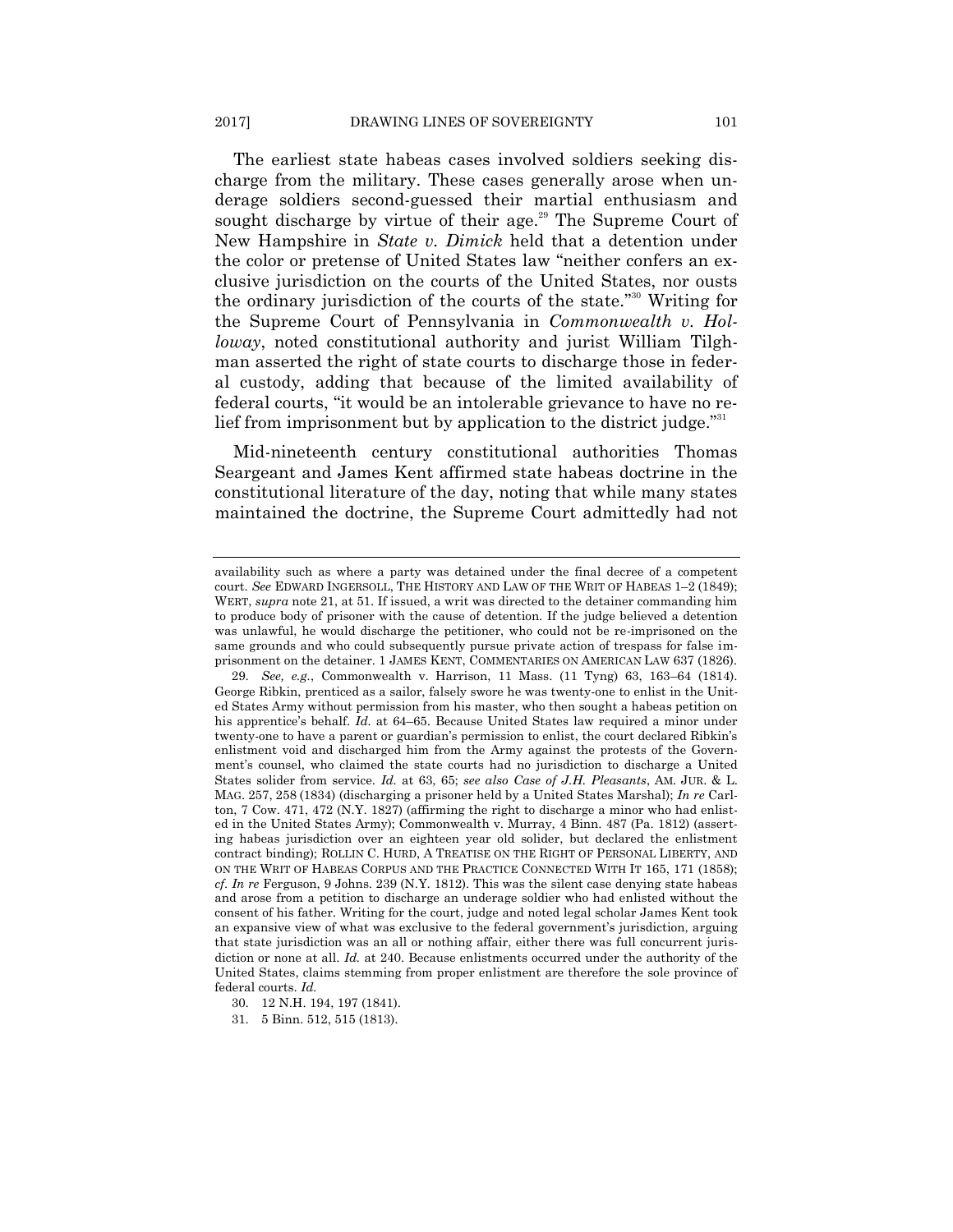decided the issue.<sup>32</sup> Rollin Hurd, author of the leading antebellum habeas corpus treatise, concluded: "It may be considered settled that state courts may grant the writ in all cases of illegal confinement under the authority of the United States."<sup>33</sup> Support from state court judges and legal commentators provided the precedential support for the Confederate state judges' construction of state habeas as a substantive right attendant state sovereignty. Federal case law, culminating in the Supreme Court's decision in *Ableman v. Booth*, generally presented the countervailing position that only federal courts could issue habeas writs to federal officers; a wrinkle that Confederate state judges had to address because, in one of the first congressional acts, the Confederacy adopted United States case law as controlling precedent.<sup>34</sup>

<sup>32.</sup> THOMAS SERGEANT, CONSTITUTIONAL LAW: BEING A COLLECTION OF POINTS ARISING UPON THE CONSTITUTION AND JURISPRUDENCE OF THE UNITED STATES WHICH HAVE BEEN SETTLED BY JUDICIAL DECISION AND PRACTICE 280 (1822). Even Kent, who opposed the writ on the bench, noted in a treatise that in New York after *Stacey* (overturning his decision in *Ferguson*), "[t]he question was therefore settled in favor of a concurrent jurisdiction in that case, and there has been a similar decision and practice by the courts of other states.‖ KENT, *supra* note 28, at 401.

<sup>33.</sup> HURD, *supra* note 29, at 156. Of the states that had addressed state habeas jurisdiction when Hurd was writing in 1858, Georgia and South Carolina had disclaimed state habeas, but it had been affirmed in Virginia, Georgia, Massachusetts, Maryland, New York, and Pennsylvania. *Id.* at 155.

<sup>34.</sup> The District Court of Kentucky in 1867 captures the federal case law perspective: The decisions and opinions in the district and circuit courts of the United States, both before and since the decision in Ableman v. Booth, have denied the state jurisdiction . . . I might fortify my decision by copious extract from the opinions of federal and state judges, but the opinion of the supreme court is so conclusive, and I shall be obliged to quote from it so extensively, that I can not, without extending this opinion to an inordinate length, make any further reference to them than has already been made.

*In re* Farrand*,* 8 Fed. Cas. 1070, 1072 (No. 4678) (D. Ky. 1867). At the Confederacy's outset, Congress declared the United States laws as of November 1, 1860 would be law in the Confederate States, so United States federal precedent would remain controlling in the Confederacy. Act of Apr. 19, 1862 ch. 37, Pub. Laws, 1st Sess., *in* STATUTES AT LARGE, 1862, *supra* note 5, at 27. Secession did not alter state precedent either because the states did not see secession as an interruption in their sovereignty, as Robinson writes:

No change had been necessary in the organic or statutory law except the simple substitution for the word *Confederate* for *United* wherever the name of the federal union occurred . . . . The executive, legislative, and judicial branches served out their terms under the new confederation in complete harmony with the will of the people . . . . The transition was so orderly and natural that the very fact of secession fails to appear in many classes of State records . . . . The State judicial systems remained intact.

ROBINSON, *supra* note 18, at 70–71. Firebrand secessionist and Confederate Senator William Yancey argued United States precedents should never be followed and that the Confederate Constitution ought to be construed on its own terms. Currie, *supra* note 7, at 1375 (citing Senate Proceedings (Mar. 17, 1863) (statement of Sen. Yancey), *reprinted in*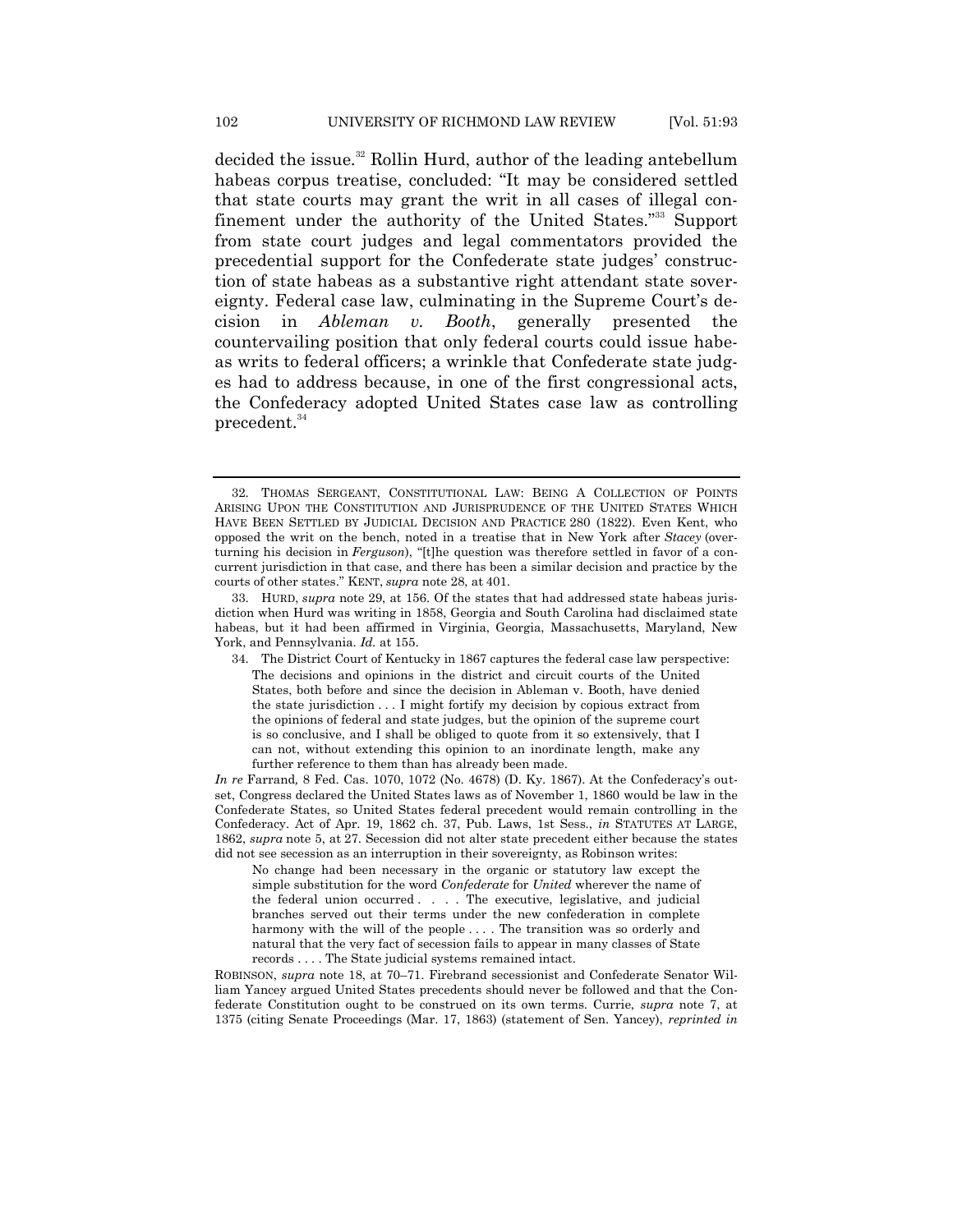The Supreme Court first addressed the state habeas doctrine in *Ableman v. Booth*. In 1854, abolitionist newspaper editor Sherman M. Booth led a crowd to free a former slave working in Wisconsin. After his arrest by a federal officer for aiding and abetting a fugitive slave's escape, Booth obtained a habeas writ from a Wisconsin Supreme Court Justice discharging him on the grounds that the  $1850$  Fugitive Slave Act was unconstitutional.<sup>35</sup> A federal grand jury subsequently indicted Booth for the same charge, but Booth again obtained a release from the Wisconsin Supreme Court, after which the United States Attorney General filed a petition with the United States Supreme Court Chief Justice Roger Taney, an open supporter of slavery, on the grounds that state courts lacked habeas jurisdiction over federal officers.<sup>36</sup> Taney's opinion in *Ableman* denying the Wisconsin supreme court's habeas jurisdiction fit into the broader jurisprudential trend in federal law constricting the states' concurrent jurisdiction and expanding federal power.<sup>37</sup>

Writing for a unanimous Court, Taney portrayed state habeas as a usurpation of federal power threatening to upset the careful balance of federalism, a viewpoint later shared by the Davis administration.<sup>38</sup> State habeas doctrine, Taney declared, rested on

38. On this point, the Lincoln and Davis administration's agreed, though the former was more effective in having its way. Solicitor of the Union War Department, William Whiting issued a circular on July 1, 1863, that conscription officers should follow Taney's instructions in *Ableman,* the only duty to state judges was to respond that the prisoner/petitioner was in their care. Act of Aug. 29, 1842, ch. 263, 5 Stat. 543 (1842). The Su-

<sup>48</sup> SOUTHERN HISTORICAL SOCIETY PAPERS 318, 318–19 (1992).

<sup>35.</sup> Ableman v. Booth, 62 U.S. 506, 507–08 (1858).

<sup>36.</sup> *Id*. at 508.

<sup>37.</sup> *See generally* INGERSOLL, *supra* note 28 (explaining how the lower federal courts denied state habeas); *see also* M'Clung v. Silliman, 19 U.S. (6 Wheat.) 598, 600–04 (1821) (holding that a state court could not issue a writ of mandamus to the United States land surveyor because he was acting as a functionary of United States law); Sturges v. Crowninshield, 17 U.S. (4 Wheat.) 122, 124 (1819) (asserting the supremacy of the federal prerogative whenever the two sovereigns come into contact); Slocum v. Mayberry, 15 U.S. (2) Wheat.) 1, 12 (1817) (ruling that the Rhode Island state court did not exceed its jurisdiction by bringing a writ of replevin against the cargo of a ship held in custody by a United States official under an embargo law because the federal law only extended exclusive federal jurisdiction to the ship). Further, the federal government expanded its habeas authority over those detained by state officers, with acts in 1833 and 1842 nationalizing habeas corpus. GREGORY, *supra* note 24, at 85. The 1833 Force Act granted federal judges habeas authority over any prisoner for an act pursuant to a United States law, prompted by South Carolina's detention of federal tariff officials during the Nullification Crisis. *See* Act of Mar. 2, 1833, ch. 57, 4 Stat. 632–33 (1833) (providing for the collection of duties imports). The 1842 Habeas Corpus Act granted federal courts habeas jurisdiction over foreign nationals held by state officials. *See* GREGORY, *supra* note 24, at 85–86. These acts were more symbolic of the way the wind was blowing, as "[t]he changes to habeas jurisdiction did not really come into effect until after the Civil War." *Id.* at 86.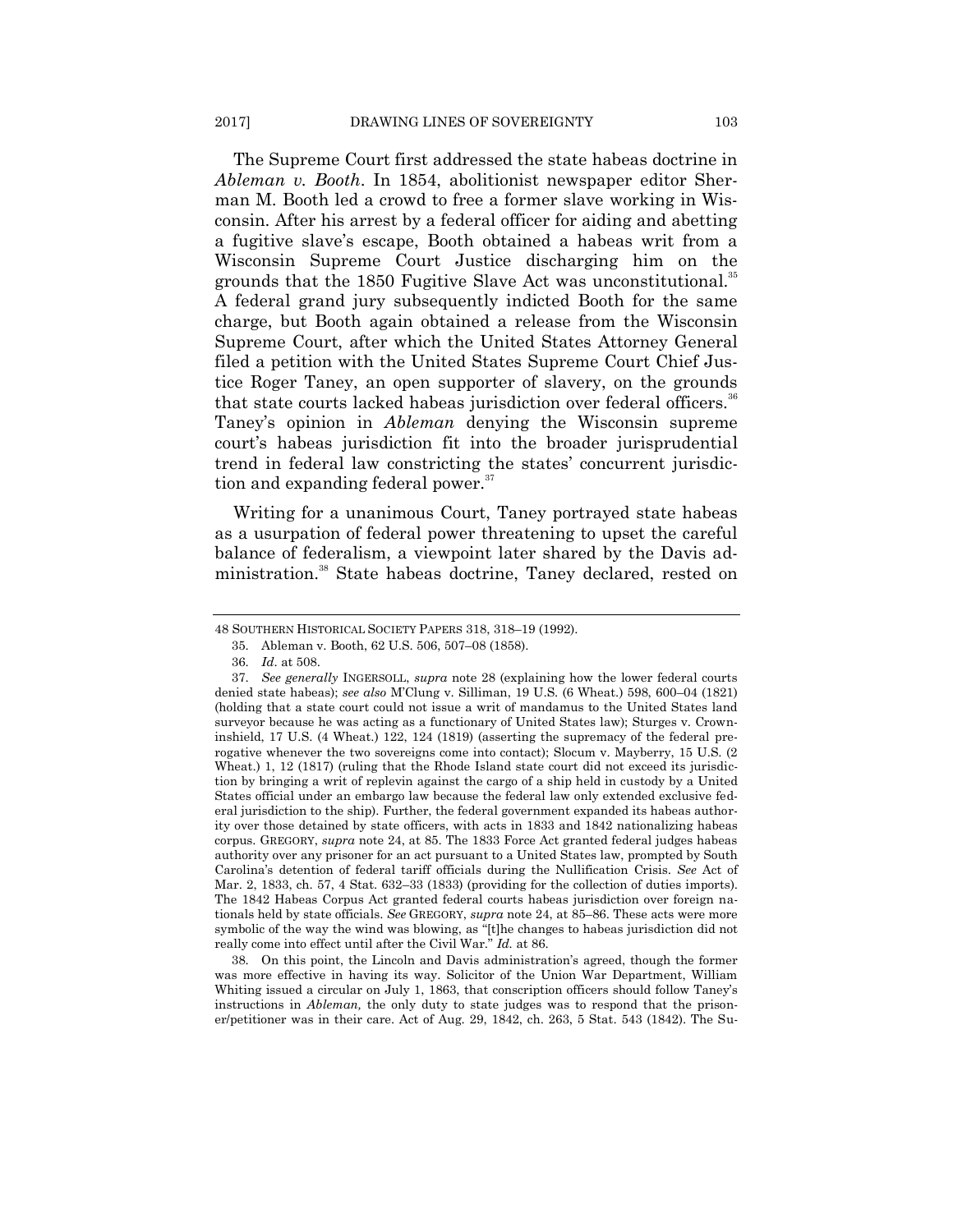the presumption of the state courts' paramount power.<sup>39</sup> To permit state habeas in practice would mean "no offence against the laws of the United States can be punished by their own courts, without the permission and according to the judgment of the courts of the state in which the party happens to be imprisoned." $40$ Taney's misgivings were rooted in the belief that state judges beholden to local interests would control federal officers at will and upset national policy.<sup>41</sup> A harmonious federal structure demanded federal exclusivity. The Tenth Amendment stated as much, Taney argued. $42$  Any attempt for a government to exceed its sovereign boundaries would result in "lawless violence."<sup>43</sup> This position was informed by Taney's dual sovereignty conception of the Union. In Taney's view, both governments derived power directly from the sovereign people and the Supreme Court had been granted final authority in the Constitution to arbitrate disputes about whether state and federal governments wandered outside their proper spheres.<sup>44</sup> The Constitution had been entered into by the states as

- 42. *See Ableman*, 62 U.S. at 518.
- 43. *Id*. at 524.

preme Court of Pennsylvania similarly read *Ableman* to have ended state habeas, which the court went on to characterize as "simply the Calhoun heresy of nullification." Kneedler v. Lane, 45 Pa. 238, 293–94 (1863). Northern state judges did not broadly assert their habeas jurisdiction over conscriptees during the war, leading Civil War historian James Randall to treat state habeas in the North as an annoyance for the Lincoln administration by a small number of local judges employing state habeas to oppose conscription. RANDALL, *supra* note 12, at 428–32. The United States Congress passed the Indemnity Act of 1863 in order to protect federal officials from state courts jurisdiction so that acting on the President's orders provided a complete defense and required removal of actions against federal officers to the Federal courts. *Id.* at 428; *see also* James G. Randall, *The Indemnity Act of 1863: A Study in the War-Time Immunity of Governmental Officers*, 20 MICH. L. REV. 589, 595 (1922).

<sup>39.</sup> *Ableman*, 62 U.S. at 514.

<sup>40.</sup> *Id.*

<sup>41.</sup> Earl Maltz suggests Taney conceived of the Court as a neutral arbiter—in spite of its place in the federal government—well positioned to mediate conflicts between the state governments and federal branches. Maltz, *supra* note 21, at 105–06. *Ableman* should consequently not be read as a strong endorsement of federal power so much as of the Supreme Court's power. Taney biographer Bernard Steiner questioned how anyone could speak of Taney as a states' rights man after reading *Ableman*, an advocate of Jacksonian federalism. BERNARD C. STEINER, LIFE OF ROGER BROOKE TANEY: CHIEF JUSTICE OF THE UNITED STATES SUPREME COURT 428, 430 (1922). A large number of scholars suggest he acted primarily to serve the slave interests. *See, e.g.*, GREGORY *supra* note 24, at 89 (explaining the constants in both *Ableman* and *Dred Scott* are a support for slavery and opposition to legal obstruction to slavery, rather than any principled attachment to either federal supremacy or states' rights). *See generally* FEHRENBACHER, *supra* note 6.

<sup>44.</sup> Martin v. Hunter's Lessee, 14 U.S. (1 Wheat.) 304, 342–43 (1816) (holding the United States Supreme Court as the ultimate authority over state courts in civil matters under federal law, so the Supreme Court has appellate power over any state supreme court decision touching on federal law).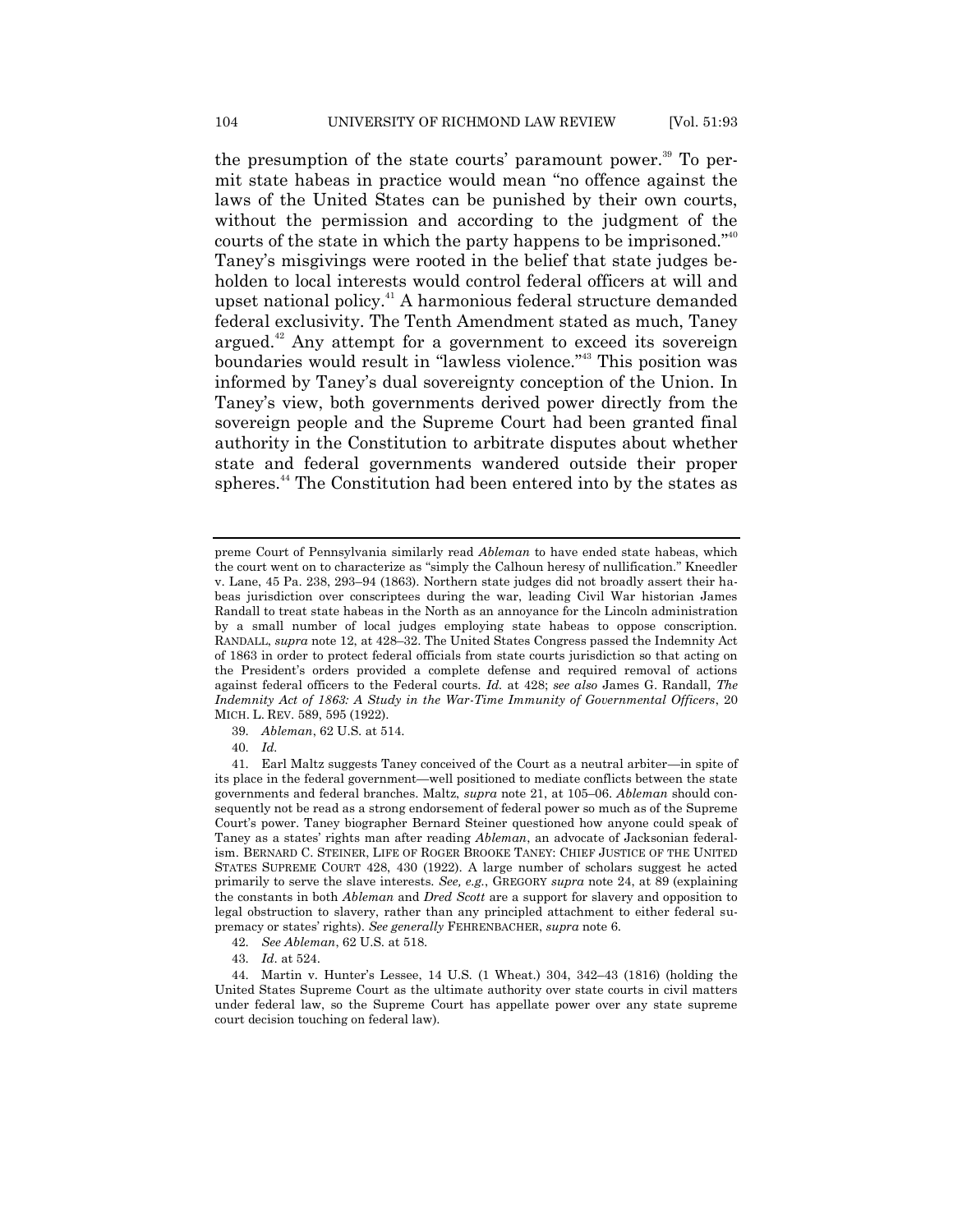an agreement.<sup>45</sup> Per the binding contractual terms of that relationship, states had given up part of their sovereignty to secure harmony, creating distinct sovereign bodies independent within their constitutionally granted spheres.<sup>46</sup> For the integrity of the sovereignty of both governments, complete separation was imperative. Wisconsin then had no right to confer state habeas jurisdiction.<sup>47</sup> Upon receiving a writ from a state judge, a federal officer need only explain that the petitioner is in custody under federal authority.

Contemporary legal reactions to Taney's opinion's and the constitutionality of state habeas doctrine was mixed until 1871 when the United States Supreme Court decided *Tarbles Case*. <sup>48</sup> Confed-

48. So too, modern federal courts scholars increasingly question the strength of Taney's argument. William Duker argues the Suspension Clause's location, contemporary commentary and records of the state ratification conventions suggest there was a fear of federal interference with personal liberties, and that state courts were the proper forums for redressing unjust detention claims. DUKER, *supra* note 21, at 126–35. Duker prominently injected this argument to existing constitutional historiography, but this is by no means a minority position. Noted federalism scholar Akhil Amar reads William Duker to have "established that the very purpose of the habeas non-suspension clause of Article I, section 9, was to protect the remedy of state habeas from being abrogated by the federal government.‖ Amar, *supra* note 21, at 1509. Anthony Gregory similarly posits,

The status of the American states as free and independent before the adoption of the Constitution, and the American understanding of habeas corpus as a common law right merely acknowledged, not created, by state statutes and constitutions, suggest that it was understood at the birth of the American nation that state courts had the power to review federal detentions—a radical states' rights power and institutionally diffuse check on federal authority.

GREGORY, *supra* note 24, at 62–63. Ann Woolhandler and Michael Collins argue nothing in debates over 1789 Judiciary Act or Habeas Statute suggests federal exclusivity for habeas outside criminal prosecutions and constitutionally granted maritime jurisdiction. ―To interpret the statute as making federal court jurisdiction exclusive may therefore require resort to a common law of federalism whereby the Court might decide that reading the statute to make the grant exclusive is necessary to avoid needless conflict in the federal system." Woolhandler & Collins, *supra* note 21, at 157. Moreover, the availability of habeas corpus would be virtually non-existent if Congress had not created lower federal courts, and without a grant of widespread habeas jurisdiction to inferior courts and the Supreme Court's appellate jurisdiction. *See* DUKER, *supra* note 21, at 140. *See generally Ex parte* Bollman, 8 U.S. (4 Cranch) 75 (1807) (granting federal courts widespread habeas corpus jurisdiction).

<sup>45.</sup> Scott v. Sandford, (*Dred Scott*), 60 U.S. (19 How.) 393, 449–50 (1856).

<sup>46.</sup> Ableman v. Booth, 62 U.S. 506, 516 (1858).

<sup>47.</sup> Jurisdiction must be conferred by a government or sovereignty and, according to Taney, the United States had neither conferred the habeas authority claimed by the Wisconsin court, nor did Wisconsin have the power to do so. *Id.* at 515–16. "[N]o State can authorize one of its judges or courts to exercise judicial power, by habeas corpus or otherwise, within the jurisdiction of another and independent government." *Id.* In fact, Taney pointed out, Wisconsin statute mandated a state judge remand a person brought up on a habeas corpus if a United States court had begun process. *Id.* at 516. Since "the writ of habeas corpus, nor any other process issued under State authority, can pass over the line of division between the two sovereignties." *Id.* at 523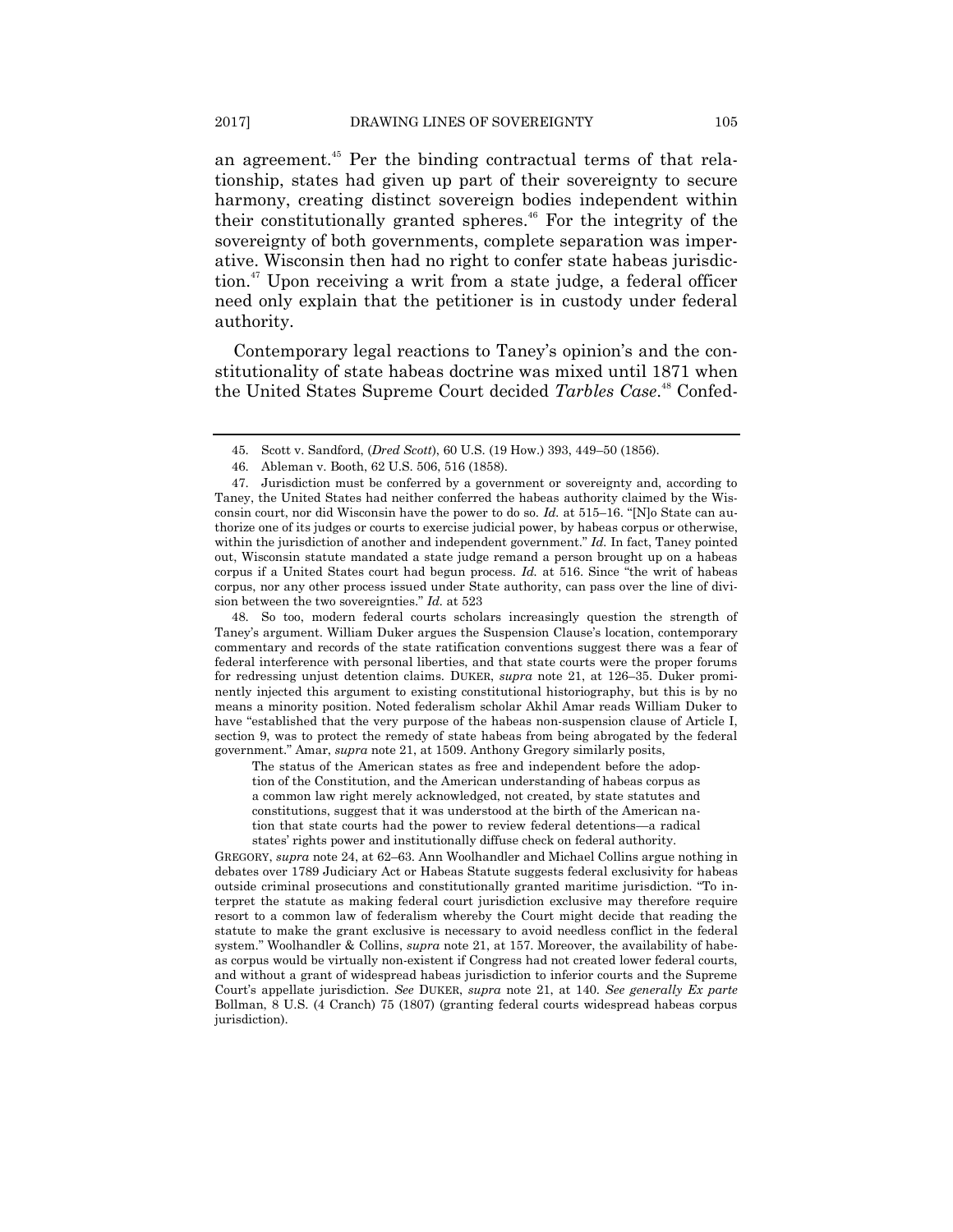erate state judges framed their opinions on state habeas as a clarification of *Ableman*, which they reasoned *a priori* could not have stripped the states' of an integral part of their sovereignty by congressional or constitutional implication. Taney, confederate state judges opinions insisted, had unduly transposed the threat posed to the federal-state equilibrium by *Abelman*'s facts onto the state habeas doctrine, which only created equality between state and federal courts for the purpose of protecting citizens' liberty against unlawful detention. Confederate state judges read *Ableman*'s holding as controlling only in instances when a state judge issued a writ after a federal court had begun process, a viewpoint apparently widely held enough, both North and South, to prompt the United States Supreme Court to hear *Tarbles Case* to expressly settle state habeas unconstitutionality.

The jurisprudential grounds for state habeas can be understood as a moderated form of the compact theory of federalism. State habeas aligned with the compact theory in that state habeas proponents reasoned that when the states as sovereigns entered into the constitutional compact the states had agreed to transfer only enumerated sovereign powers to the new federal government. All residual attributes of state sovereignty, including state habeas, remained with the states unless explicitly forfeited.<sup>49</sup> Where ambiguity arose about whether federal power superseded that of the states it was assumed the states had not ceded over sovereign power, which necessitated a narrow reading of federal sovereignty, and a correspondingly narrow grant of federal jurisdiction. But state habeas doctrine diverged from the compact theory in that state habeas did not necessarily presuppose that what the states as sovereigns had bestowed the states could also take away, or that states shared authority commensurate with the United States Supreme Court's to interpret the national laws' constitutionality.<sup>50</sup> State habeas doctrine was not imbued with the

50. RANDALL, *supra* note 12, at 14.

<sup>49.</sup> Even Alexander Hamilton in *Federalist No. 82* presumed the states' jurisdiction would carry on exactly as before under the United States Constitution.

I hold that the State courts will be divested of no part of their primitive jurisdiction further than may relate to an appeal, and I am even of opinion that in every case in which they were not expressly excluded by the future acts of the national legislature, they will of course take cognizance of the causes to which those acts may give birth.

THE FEDERALIST NO. 82 (Alexander Hamilton).

The people, they said, may bestow supreme power where they will, and what they bestow they may recall. Thus the people of the States, possessing the right to bestow supreme governmental power as they should see fit, conferred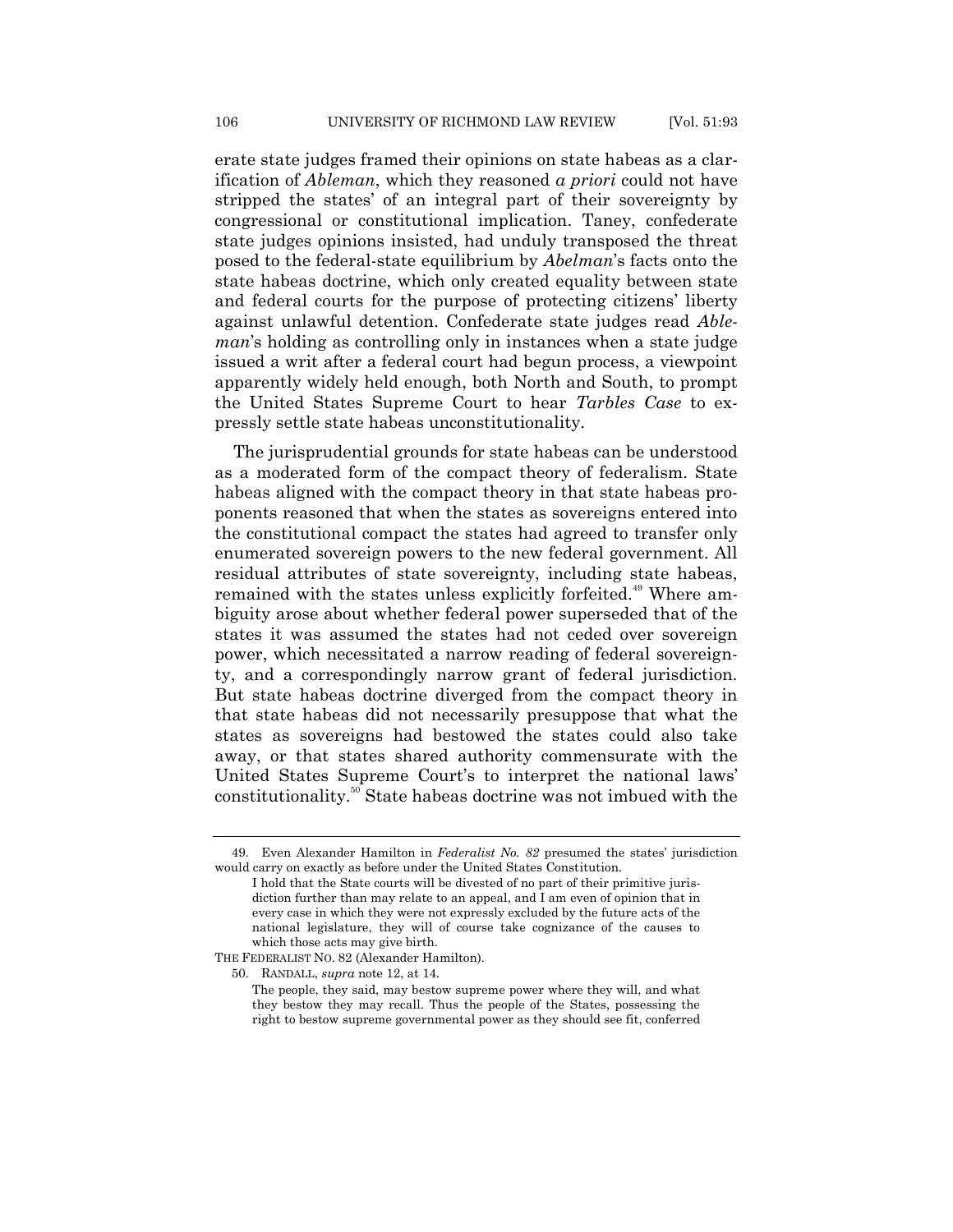pro-secession and nullification theories' conviction that the states' sovereign prerogative prevailed when in conflict with the federal. The spirit of the state habeas doctrine was cooperation. The doctrine's imperative was that a judicial body reviews the lawfulness of a citizen's detention. For this task state courts were fungible with lower federal courts. As a matter of practicality, in the antebellum United States state courts were far more accessible than federal.

Attachment to the secessionist variant of states' rights quickly faded from the evolving dialogue about the nature of states' rights in the Confederacy, belying the secessionists' commitment to the compact theory as a jurisprudential doctrine rather than as a political expedient to protect slavery. Secessionism and the Confederate Constitution, modeled on the United States', had not begot clarity about the balance of federal-state power in the Confederacy. The constitutional disputes for which southerners purportedly fought the war remained alive with the Confederacy as the Confederate government interpreted the new Constitution to support a more expansive federal prerogative than any exercised by the United States before the war. Conscription created the medium for state judges to introduce coherency into this muddled constitutional landscape by supporting the moderated compact theory of states' rights embodied in the state habeas doctrine, thereby formulating a nascent confederate constitutionalism that institutionalized a variant of states' rights that did not interfere with the war effort.

By spring of 1862, the Confederacy's manpower deficit convinced the Davis administration and the Confederate Congress that conscription, along with other iterations of military centralization, was imperative to conduct a successful war effort. From

such power upon a general government as their agent, limiting, to that extent, their State governments, but not limiting their own sovereignty.

Because the Union was a compact between sovereign equals, each state had an equal right to construe national laws' constitutionality, a power commensurate with that of the Supreme Court because the federal government could not be expected to decide the extent of its own power. Hayne took the extreme states' rights position that because the Union was a compact between sovereign equals, each individual state has the right to construe federal law and refuse to abide, to "nullify," by those laws that are repugnant to the state. Mathew Brogdon, *Defending the Union: Andrew Jackson's Nullification Proclamation and American Federalism*, 73 REV. POL. 245, 251–52 (2011). Note, the most prominent proponent of extreme states' rights, John C. Calhoun, relied less on the doctrine of state sovereignty, because concurrent jurisdiction deferred too much to the national government, preferring the concurrent majority theory that a state majority was needed to affirm national policy in that state. FEHRENBACHER, *supra* note 6, at 52.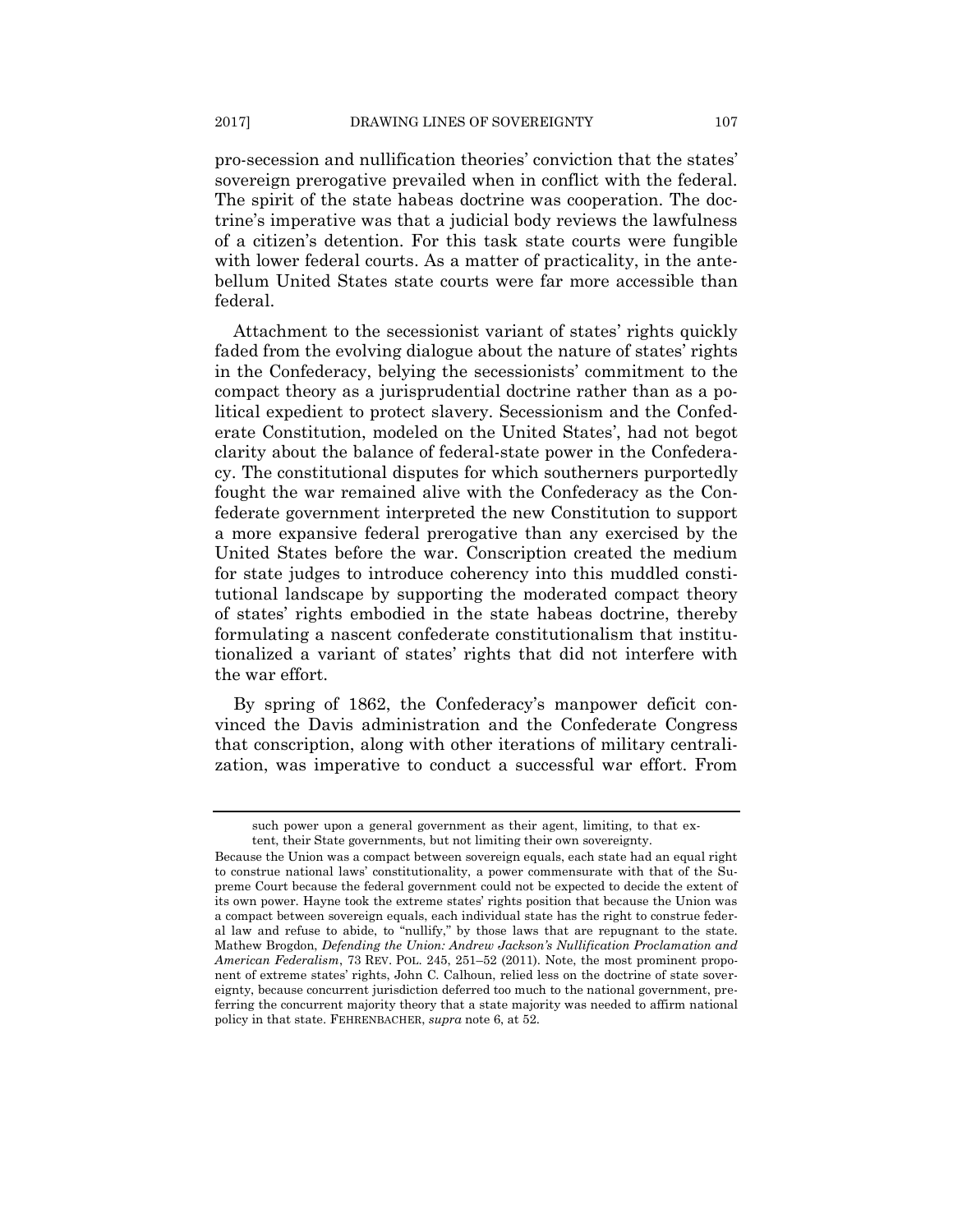its beginning, conscription incited controversy as a significant minority of politicians decried the contravention of the states' rights principles for which the South had left the Union. Regardless of conscription's salutary effect for the war effort, for many the antebellum specter of federal tyranny had become a manifest reality in the Confederacy. The Confederate Congress and Davis administration passed the First Conscription Act on April 16, 1862, as a war measure permissible under the Congress's constitutional authority to raise armies.<sup>51</sup> The First Conscription Act granted the Davis administration authority to call to service all men between eighteen and thirty-five, and stipulated that conscripts could hire substitutes or apply for exemptions pursuant to War Department regulations.<sup>52</sup> Those regulations required those applying for military exemption to provide a certificate evincing their qualification for exemption to a federal enrolling officer; principals furnishing substitutes had to furnish the substitute to the enrolling officer, who would then provide the principal with a certificate of exemption.<sup>53</sup> Growing demand for troops prompted another conscription act expanding the draft age in September 1862.<sup>54</sup> Another exemption act and further regulations followed to close loopholes and narrow access to exemption.<sup>55</sup> Previously ex-

<sup>51.</sup> Act of Apr. 16, 1862, ch. 31, Pub. Laws, 1st Sess., *in* STATUTES AT LARGE, 1862, *supra* note 5, at 29.

<sup>52.</sup> *Id*. After the President made the call for conscription all men within the specified range were to enroll with enrolling officers, who could be state officers if the Governor consented to their use for national conscription. Once enrolled a man became liable for military duty and if he refused the call to active service—whenever casualties in existing state regiments necessitated replacements—the conscripted man could be apprehended and detained as a deserter. "An Act to exempt certain persons from enrollment for service in the Armies of the Confederate States [First Exemption Act]," *Id.*, § 6, § 9 at 62–63. War Department regulations required those applying for exemption to provide a certificate evincing their qualification for exemption to an enrolling officer; principals furnishing substitutes must furnish the substitute to the enrolling officer who would then provide the principal with a certificate of exemption. General Orders No. 30, 1 THE WAR OF THE REBELLION: A COMPILATION OF THE OFFICIAL RECORDS OF THE UNION AND CONFEDERATE ARMIES 1097–1100 (Gov't Printing Office 1880–1900) [*hereinafter* OFFICIAL ARMY RECORDS], General Orders No. 37, OFFICIAL ARMY RECORDS, *supra* at 1123–24.

<sup>53.</sup> Act of Apr. 16, 1862, ch. 31, § 1, Pub. Laws, 1st Sess., *in* STATUTES AT LARGE 1862, *supra* note 5, at 45.

<sup>54.</sup> The Second Conscription Act was enacted on September 27, 1862, and expanded the age of those liable for conscription to forty-five and required those already enlisted to serve for the war's duration. Act of Sept. 27, 1862, ch. 15, Pub. Laws, 2d Sess., *in*  STATUTES AT LARGE OF THE CONFEDERATE STATES OF AMERICA, PASSED AT THE SECOND SESSION OF THE FIRST CONGRESS 61–62 (R.M. Smith ed., Richmond 1864).

<sup>55.</sup> Act of Apr. 21, 1862, ch. 74, Pub. Laws, 3d Sess., *in* STATUTES AT LARGE OF THE CONFEDERATE STATES OF AMERICA, PASSED AT THE THIRD SESSION OF THE FIRST CONGRESS 57 (R.M. Smith ed., Richmond 1864). For example, laborers no longer were considered railroad personnel and a "Twenty Negro Rule" for exempt overseers was implemented. *Id.* On May 1, 1863 Congress repealed the Second Exemption Act and imposed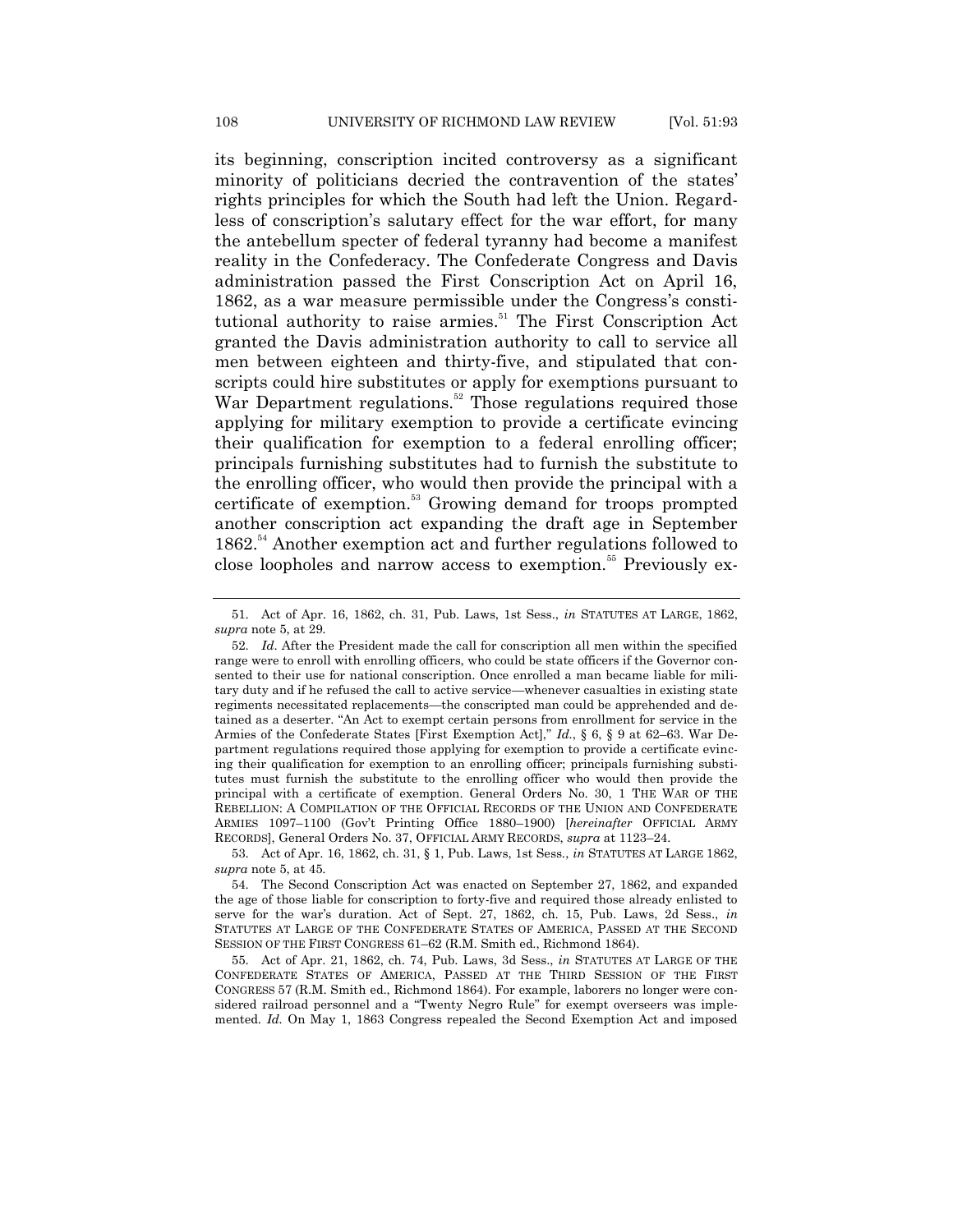empted conscripts who found themselves liable for military service under subsequent laws turned to state courts to contest the expanding conscription regime.

The confederate constitutional identity crisis took form in the controversy over conscription. The Confederate Constitution had enshrined states' rights in certain provisions, but its similarity to the United States Constitution, particularly with regards to the President's expansive war powers, did not create much of a clearer road map for navigating the boundaries between federal-state sovereignties than had existed in the United States. Because the Confederate Congress had not yet established the constitutionally mandated Supreme Court, state courts were the primary forums for adjudicating constitutional grievances in the Confederacy. Conscripts favored state courts over federal because the prior were more readily accessible and familiar than federal courts.<sup>56</sup> It could also be reasonably assumed that a local judge would be more sympathetic than a federal appointee. Because state courts entertained concurrent jurisdiction with confederate federal courts under state habeas doctrine, and because there was no appeal available from state to federal courts absent a Supreme Court with appellate review, the state courts' decisions were of greater importance than in the North. $57$  The Davis administration accepted as much by litigating conscription controversies in state courts, possibly assuming legal actions in state courts would command more popular respect.<sup>58</sup>

In droves conscripts appealed to state courts to release them from confederate service, necessitating that state courts weigh in on the evolving conscription regime. When conscripts petitioned state judges to issue habeas writs to conscription officers, officers' commonly responded by denying states judges' jurisdiction over federal prisoners. The North Carolina, Georgia, and Alabama supreme courts gave the most extensive and authoritative riposte to the conscription officers' arguments, argued by the conscription officer as proxies, against the state habeas doctrine's constitu-

further restrictions, including section 4, which required that exempted state officers also be exempted by their states.

<sup>56.</sup> *See generally* ROBINSON, *supra* note 18, at 122–72 (recognizing that the Confederate district courts essentially replaced the United States courts and continued to operate throughout the war, but there were far fewer Confederate courts than United States courts).

<sup>57.</sup> Brummer, *supra* note 16, at 388.

<sup>58.</sup> *See id*. at 389.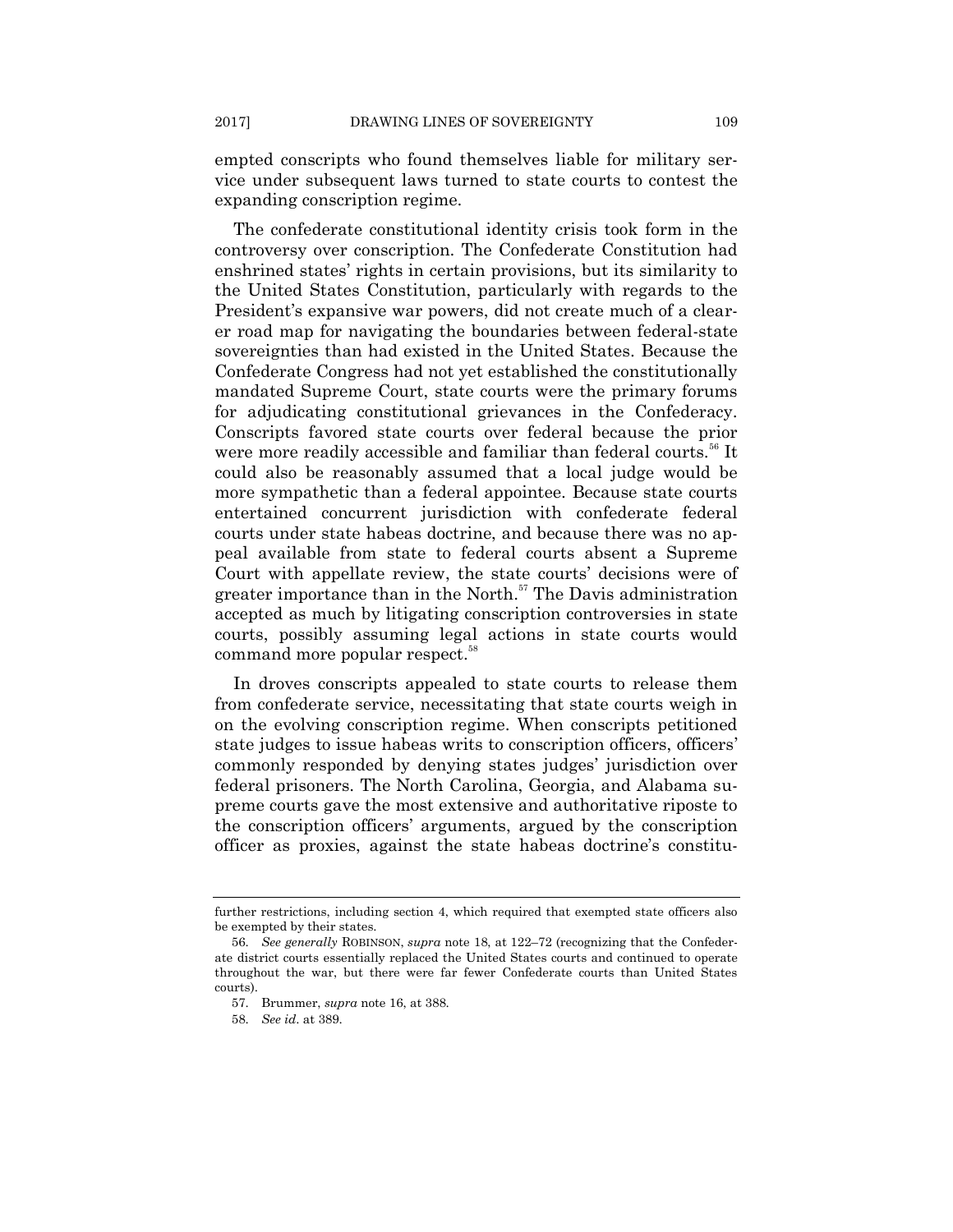tionality.<sup>59</sup> The integrity of states' rights to these supreme court judges, and by insinuation the corresponding role for states' rights in the confederate constitutional landscape, comes across in how they framed arguments in favor of state habeas as integral to state sovereignty as a substantive right of liberty and as an element of the separation of powers.

## II. STATE COURTS' DEFENSE OF STATE HABEAS

The Alabama, Georgia, and North Carolina supreme courts handed down opinions in favor of state habeas within months of each other in 1863. *In re Bryan* arose when Bryan applied to the North Carolina Supreme Court after his arrest pursuant to the Second Conscription Act because the substitute conscript Bryan hired had become liable for service.<sup>60</sup> North Carolina Supreme Court Chief Justice Richmond M. Pearson wrote the majority opinion for *Bryan*, joined also by Justice William H. Battle in a concurrence. <sup>61</sup> In Georgia, a J.K. Wimberly applied for a habeas writ alleging unlawful detention by conscription officers, who counterclaimed that "the case is within the limits of the sovereignty assigned by the Constitution to the Confederate States, and a habeas corpus issued by a State Judge or Court has no authority within said limits."<sup>62</sup> Georgia Supreme Court Justice Charles J. Jenkins delivered the opinion in *Mims v. Wimberly. Ex parte Hill* consisted of two claims, the gravamen of both was unlawful detention of conscripts who had previously procured substitutes.<sup>63</sup> Alabama Supreme Court Justice George W. Stone wrote the majority opinion for *Ex parte Hill*, with a dissent written by Chief Justice A.J. Walker.<sup>64</sup> Although written by judges with diverse jurisprudential leanings, the opinions upheld the

<sup>59.</sup> *See In re* Bryan, 60 N.C. 1, 9 (1863); Mims v. Wimberly, 33 Ga. 587, 598 (1863); *Ex parte* Hill, 38 Ala. 458, 462–63 (1873).

<sup>60.</sup> *In re Bryan*, 60 N.C. at 1 (1863) (citing Second Conscription Act).

<sup>61.</sup> *Id*. at 2, 9.

<sup>62.</sup> Mims v. Wimberly, 33 Ga. 587, 588 (1863). The record indicates only that Wimberly was ―in truth and in fact‖ exempt from military duty from the Conscription Acts. *Id*.

<sup>63.</sup> *Ex parte* Hill, 38 Ala. 458, 459–60 (1863). W.B. Armistead had procured a substitute who was not liable for conscription, at which time Armistead was discharged. He was later held in custody as liable for conscription by L.H. Hill, a Confederate enrolling officer, and sought discharge through a habeas petition. *Id.* Hill applied for a writ of prohibition to the Alabama Supreme Court to enjoin further proceedings by the probate judge to which Armistead had made his habeas petition. *Id.* Charles H. Dudley applied for a remedial writ against a state chancellor to obtain a full hearing on habeas corpus and then a discharge from custody as a conscript. *Id*.

<sup>64.</sup> *Id*.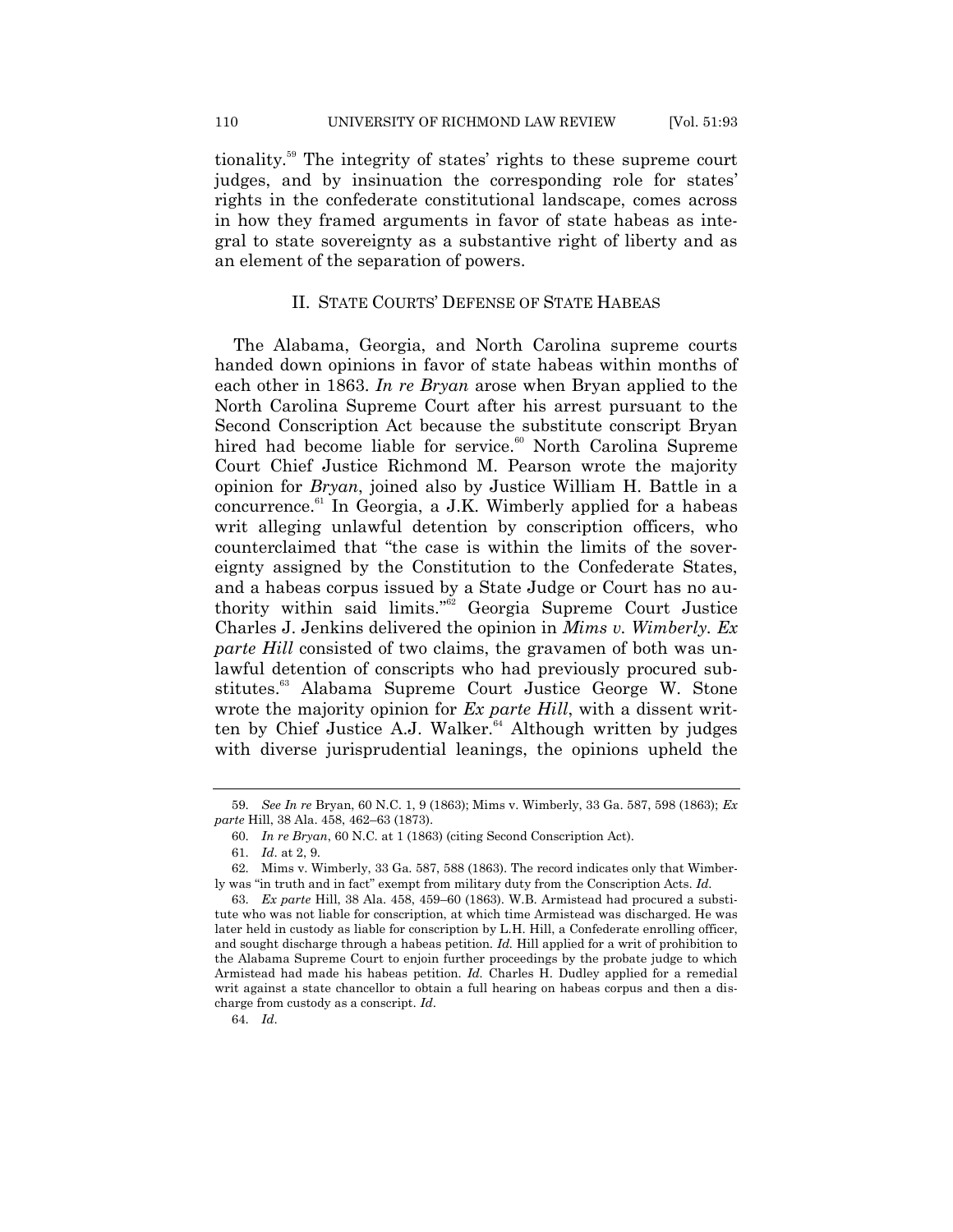same principle that state habeas doctrine was constitutional under both the United States and Confederate Constitutions.<sup>65</sup>

The judges' underlying argument that state habeas ensured the integrity of state sovereignty presented procedure as the bulwark of states' rights in the balance of federalism. Pearson emphasized in *Bryan* that his court's habeas jurisdiction derived from North Carolina's sovereignty.<sup>66</sup> A judge's authority to protect state citizens with the habeas writ was an obligation attendant sovereignty the North Carolina courts inherited from the King's obligation "to inquire by his courts into the condition of any of his subjects."<sup>67</sup> Battle framed the issue presented by *Bryan* as "[an inquiry into] whether the State gave up any portion of that sovereignty, which was necessary to be retained for the purpose of enabling her to discharge the duty of protecting the personal liberty of her citizens."<sup>68</sup> Battle's impression was that, of all the duties imposed by sovereignty, "none was higher than that of protecting all her citizens in the full and free enjoyment of life, liberty and private property," accomplished by judges through the writ of habeas corpus.<sup>69</sup> In *Mims* Jenkins explained that the states entered into the United States Constitution at the behest of the people *of the states* (and not as a common people) so United States sovereignty existed by virtue of a grant from states, not from its citizens as a collective.<sup>70</sup> That neither the United States nor Confederate Constitution had explicitly deprived the states of their habeas jurisdiction was to Jenkins an undeniable "truth of history" as Georgia had never "yielded the prerogative of protecting the personal liberty of her citizens." <sup>71</sup> Wary of how the United

71. *Mims*, 33 Ga. at 589, 593, 598. If the question before a court is whether a federal

<sup>65.</sup> *Id*.

<sup>66.</sup> *See generally In re* Bryan, 60 N.C. 1 (1863).

<sup>67.</sup> *Id.* at 42 (noting that the King had the obligation "to protect all of his subjects in the enjoyment of their right of personal liberty").

<sup>68.</sup> *Id*. at 29.

<sup>69.</sup> *Id.* at 28.

<sup>70.</sup> Mims v. Wimberly, 33 Ga. 587, 592 (1863). In Jenkins' reading of history, "we find ourselves, at every step, treading in the footprints of State sovereignty, the most severe test, the clearest demonstration, is to be found in the ratification, which alone gave efficacy to the instrument." *Id.* at 590. This account closely resembles that given by Davis, see note infra re ratification. Further, it resembles Calhoun's account of the founding: "[t]he several states of the Union, acting in their confederated character, ordained and established the Constitution.‖ JOHN C. CALHOUN, A DISQUISITION ON GOVERNMENT, AND A DISCOURSE ON THE CONSTITUTION AND GOVERNMENT OF THE UNITED STATES 131 (Richard K. Cralle ed., 2002) (1851). The United States Constitution had lent itself to all manner of confusion regarding the locus of sovereignty, but, "happily for us" Jenkins noted, the Confederate drafters had replaced "We the people" with "We, the people of the Confederate States," thereby conforming to "the truth of history." *Mims*, 33 Ga. at 591.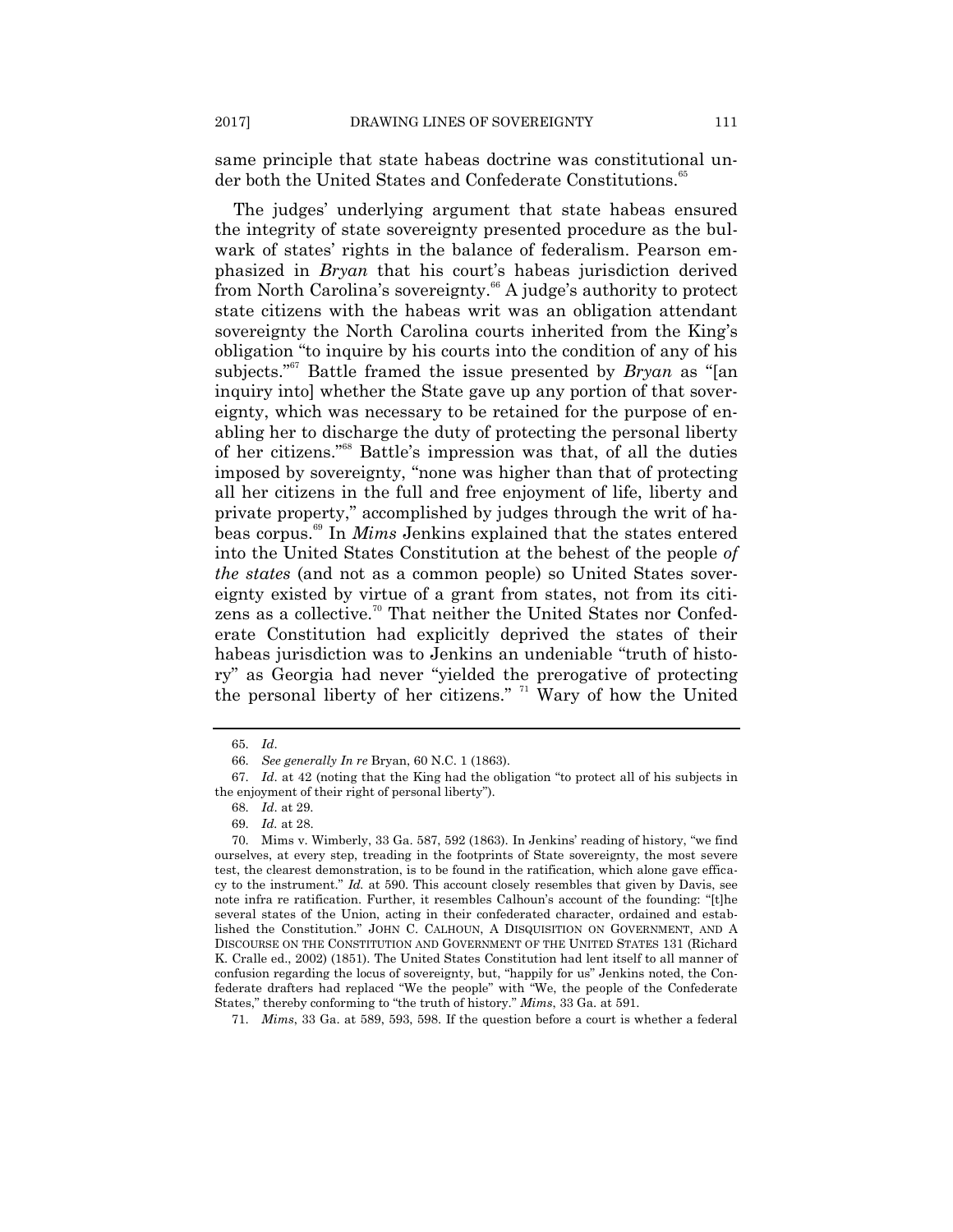States government had encroached on the states' sovereignty, Stone concluded that because the states existed as separate sovereigns, they, through their judges, could exercise overlapping power to review whether an enrolling officer had acted outside his authority.<sup>72</sup> For Stone, the question was whether a usurpation of power had occurred rather than whether power had been applied properly, so state and federal judges were equally competent to protect one another's sovereignty.<sup>73</sup>

The judges may have found state habeas as an attractive expression of states' rights because the doctrine rested on the sovereign's imperative to preserve individual liberty, with a mandate rooted in the common law. With great care and veneration, Pearson expounded on state habeas' connection with the common law. For Pearson, the statutes conferring habeas jurisdiction on North Carolina's courts confirmed the courts' preexisting common law jurisdiction that had remained unbroken from colonial times.<sup>74</sup> The state courts' habeas jurisdiction in Person's opinion resided on an elemental and sacrosanct jurisprudential plane; without habeas authority writ large North Carolina could not hope to fulfill its sovereign duty to protect its citizens. In contrast to federal courts, whose authority must be conferred by the Constitution, Pearson believed state courts may derive their jurisdiction from common law principles.<sup>75</sup> His understanding of state courts' com-

75. *In re Bryan*, 60 N.C. at 19. Because state courts' authority flowed from the common law, Pearson argued, "the power of the Legislature to confer jurisdiction is unlim-

officer has "erroneously applied his authority  $\dots$  to a person" outside the subject matter of his proper jurisdiction, then courts of either government may "determine the question of such erroneous application of authority, unless the law, in its terms, inhibit such inquiry." *Ex parte* Hill, 38 Ala. 458, 463 (1863).

<sup>72.</sup> *Ex parte Hill*, 38 Ala. at 462–63 (basing his conclusion on *Slocum v. Mayberry* and *McClung v. Silliman*).

<sup>73.</sup> *Id*.

<sup>74.</sup> *In re* Bryan, 60 N.C. 1, 42 (1863). The nation that habeas jurisdiction was derived from the common law was featured more prominently in Pearson's opinion than in other judges'. *Id*. In his opinion, Pearson noted that the North Carolina Habeas Corpus Acts copied longstanding English habeas statutes and that one need only look to North Carolina positive law if they were unconvinced of the courts' common law jurisdiction. *Id.* at 43–45. Secession theory held a state's sovereignty had not been fundamentally changed by secession from the Union because the states had acted as established and recognized sovereigns. JOHN W. BURGESS, THE CIVIL WAR AND THE CONSTITUTION, 1859–1865 77 (1908). Habeas jurisdiction attached to North Carolina's sovereignty when it entered the union, therefore, it had existed unabated into the Confederacy. The other judges made little mention of the actual state statutes conferring habeas jurisdiction except in passing. *In re Bryan*, 60 N.C. at 37. In response to such arguments, Mr. Strong, arguing on behalf of the Confederacy, stated, "The *Common Law itself*, in this State, depends for its force upon a statute. And the Legislature could uproot it to-morrow, and establish the code of Napoleon in its stead." *Id.* (internal citations omitted).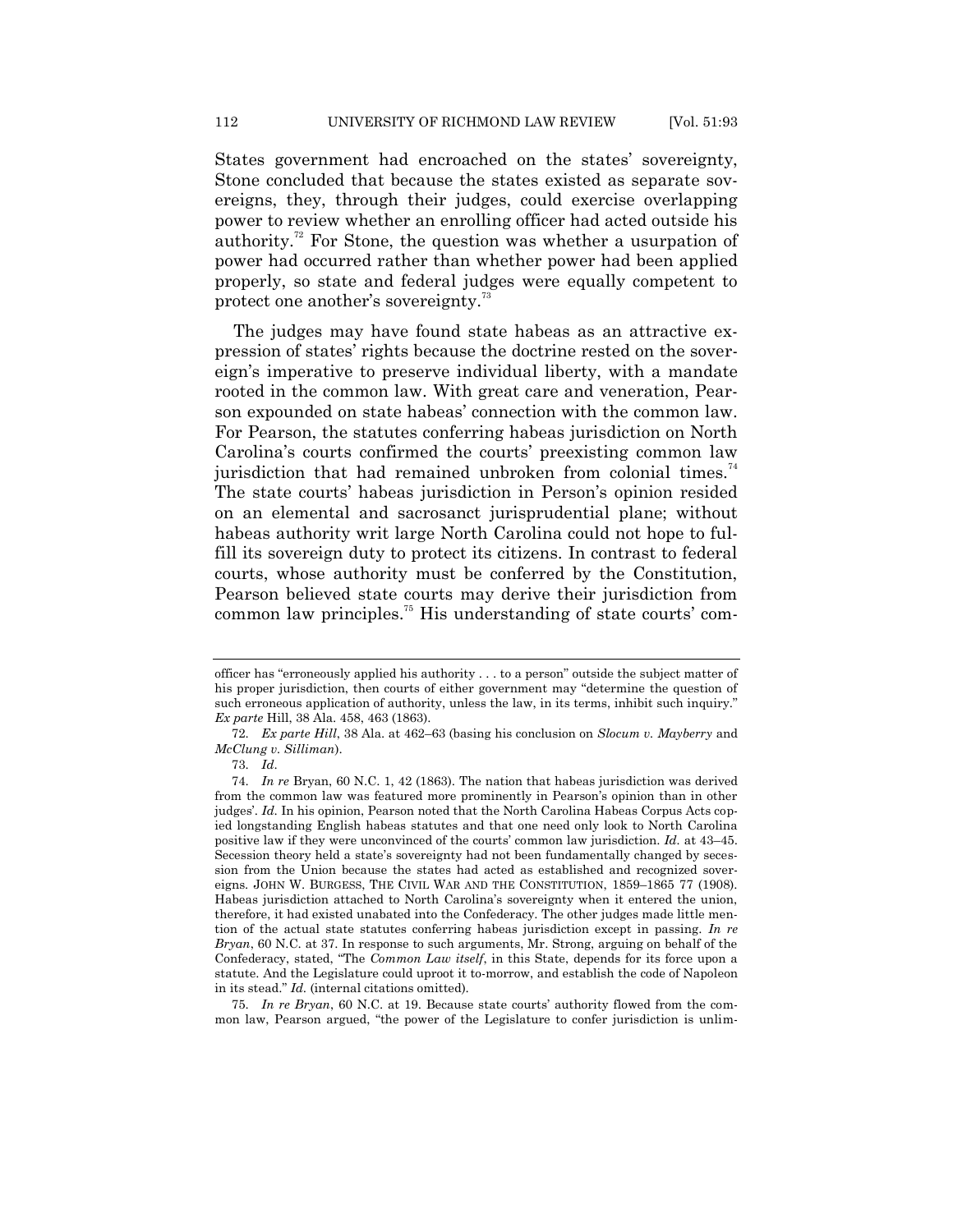mon law jurisdiction vis-à-vis federal courts was not without merit as it had been handed down by John Marshall in *Ex parte Bollman*. <sup>76</sup> Pearson's opinion presented state judges' common law authority to issue habeas writs as a "sacred trust" that flowed from North Carolina's sovereignty to ensure laws were administered so as not to infringe personal liberty, part and parcel to the Bill of Rights North Carolina was bound to maintain.<sup>77</sup> Jenkins and Battle's opinions echoed Pearson's sentiment by framing state habeas as a common law doctrine dating back before independence in  $1783.^{78}$ As a common law doctrine entwined in the fabric of the Anglo-American legal tradition, the judges' deductions about state habeas had far reaching implications. The purpose for which state habeas existed, they claimed, was to check executive tyranny, a duty incumbent upon judges to defend the sovereignty granted the state by the people. So the habeas writ prevented lawlessness by executive and protected the integrity of the state-people sovereign compact. The argument for state habeas lauded that jurisdiction to issue writs rather than a particular outcome because it was the ability of judges to serve as a check that satisfied the duty to protect the people and the rule of law.

#### ited." *Id.*

The reasoning from the bar, in relation to it, may be answered by the single observation, that for the meaning of the term habeas corpus, resort may unquestionably be had to the common law; but the power to award the writ by any of the courts of the United States, must be given by written law.

#### *Id.* at 93–94.

77. *See In re Bryan*, 60 N.C. at 9.

Our conclusion is that the Court has jurisdiction to discharge a citizen by the writ of *habeas corpus*, whenever it is made to appear that he is *unlawfully* restrained of his liberty by an officer of the Confederate States; and that when a case is made out, the Court is bound to exercise the jurisdiction, which has been confided to it *as a sacred trust*, and has no discretion and no right to be influenced by considerations growing out of the condition of our country, but must act with a single eye to the due administration of the law, according to the proper construction of the acts of Congress.

*Id.* (internal quotation marks omitted). Even Taney could not help but pay service to the writ's venerated place in Anglo-American jurisprudence after Lincoln first suspended the writ, writing: "From the earliest history of the common law, if a person were imprisoned, no matter by what authority, he had a right to the writ of habeas corpus, to bring his case before the king's bench.‖ *Ex parte* Merryman, 17 Fed. Cas. 144, 150 (1861).

78. *See* Mims v. Wimberly, 33 Ga. 587, 597 (1893); *In re Bryan* 60 N.C. at 11–12.

<sup>76.</sup> In *Ex parte* Bollman, 8 U.S. (4 Cranch) 75, 93 (1807), Marshall acknowledged the state courts' expansive common law jurisdiction, stating, "[c]ourts which originate in the common law possess a jurisdiction which must be regulated by their common law, until some statute shall change their established principles." *Id.* Regarding habeas as part of that jurisdiction, Marshall further suggested all common law courts innately could exercise the writ without indicating any limit upon that power if the prisoner be in federal, opposed to state, detention: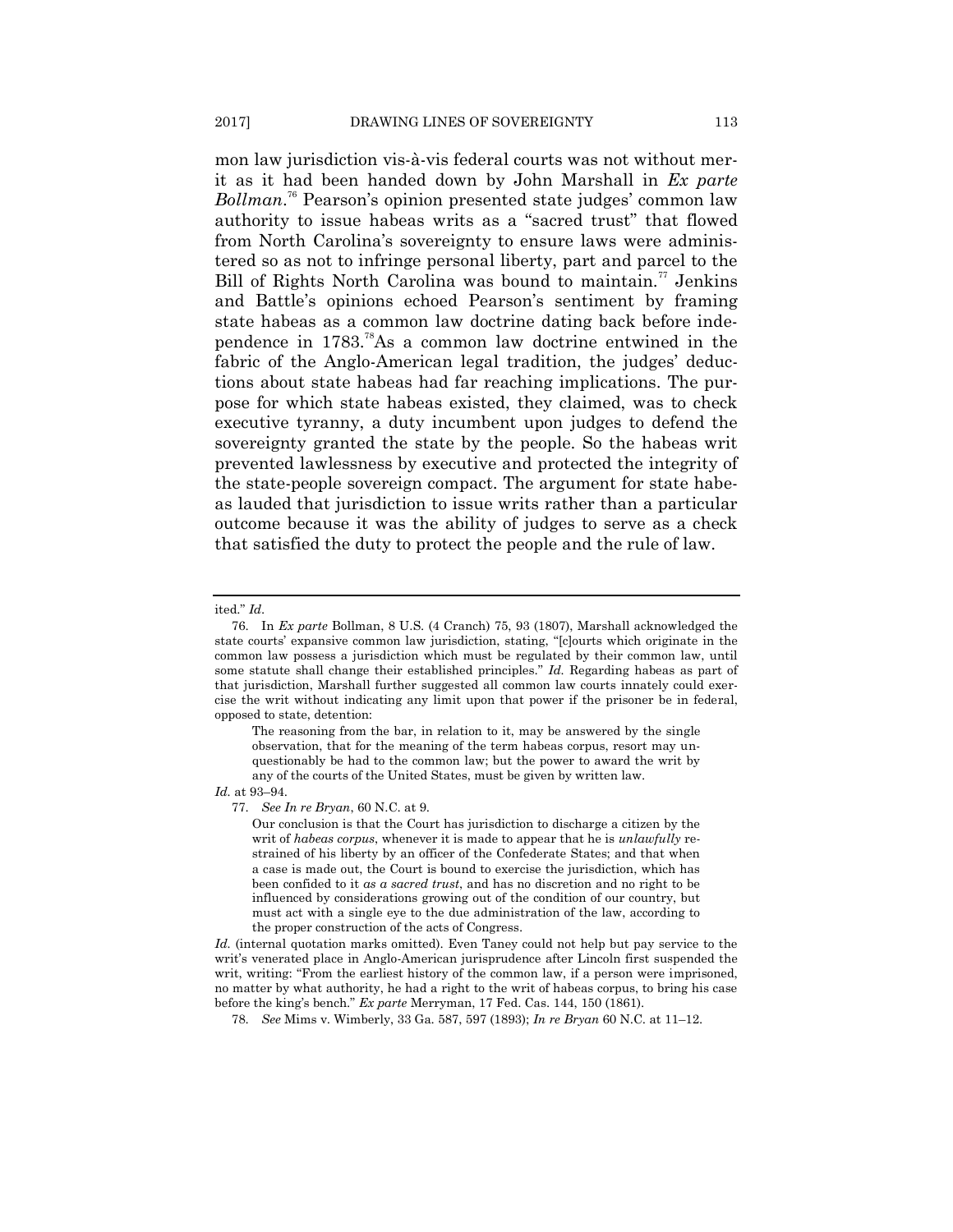To give state habeas the full weight of precedential legitimacy, these confederate state judges took great care to explain that state habeas was not a new doctrine, but existed as part of a continuum of states' rights in American constitutional history. State habeas existed because the sovereign states had never parted with this jurisdiction, these judges reasoned. This argument depended on a textualist understanding of federalism wherein federal sovereignty was strictly limited to those areas enumerated in the constitution the sovereign states, which held true in their minds under both the United States and Confederate States of America Constitutions; the federal government's sovereign authority could not grow by implication. The Tenth Amendment, taken at face value, evidenced as much according to Judge Battle.<sup>79</sup> Early United States Constitutional authorities such as Alexander Hamilton in Federalist No. 82 and eminent jurist James Kent, were of the opinion that the state courts' existing jurisdiction remained untouched except where Congress had expressly excluded state courts in a proper constitutionally enumerated mode.<sup>80</sup> Members of the antebellum bench and bar could assume the state courts' concurrent jurisdiction with federal courts ran even to cases arising under federal law (i.e., the interpretation of military enlistments). And of all the jurisdictional realms over which the state courts had previous cognizance, Battle argued, "none were more important" than habeas corpus.<sup>81</sup> Battle doubted that North Carolina, or any other sovereign state for that matter, would have entered into a constitution under which they lost habeas jurisdiction within their boundaries, regardless of whether detention was under the aegis of state or federal authority; in his opinion, he ventured: ―A jurisdiction so essential to the great privilege of going where one may please—a privilege which every citizen of the State would wish to enjoy as freely as he did the air he breathed—the State courts would hardly have parted with, except upon the most urgent necessity."<sup>82</sup> In a similar vein, Pearson's opinion placed the onus on those claiming federal judicial exclu-

<sup>79.</sup> *See In re Bryan*, 60 N.C. at 9–10. Battle specified that the United States Constitution's Tenth Amendment had been "unnecessary, as the General Government had no powers except what the States had granted to it." *Id*.

<sup>80.</sup> THE FEDERALIST NO. 82. (Alexander Hamilton). Hamilton extolled concurrent jurisdiction: "Among the cause, of which the State courts had previous cognizance, none were more important than those in which they claimed the right to inquire, through the means of writs of habeas corpus, into the reasons for the imprisonment of person alleged to be illegally restrained of their liberty.‖ *In re Bryan*, 60 N.C. at 11.

<sup>81.</sup> *In re Bryan*, 60 N.C. at 11.

<sup>82.</sup> *Id.* at 11–12.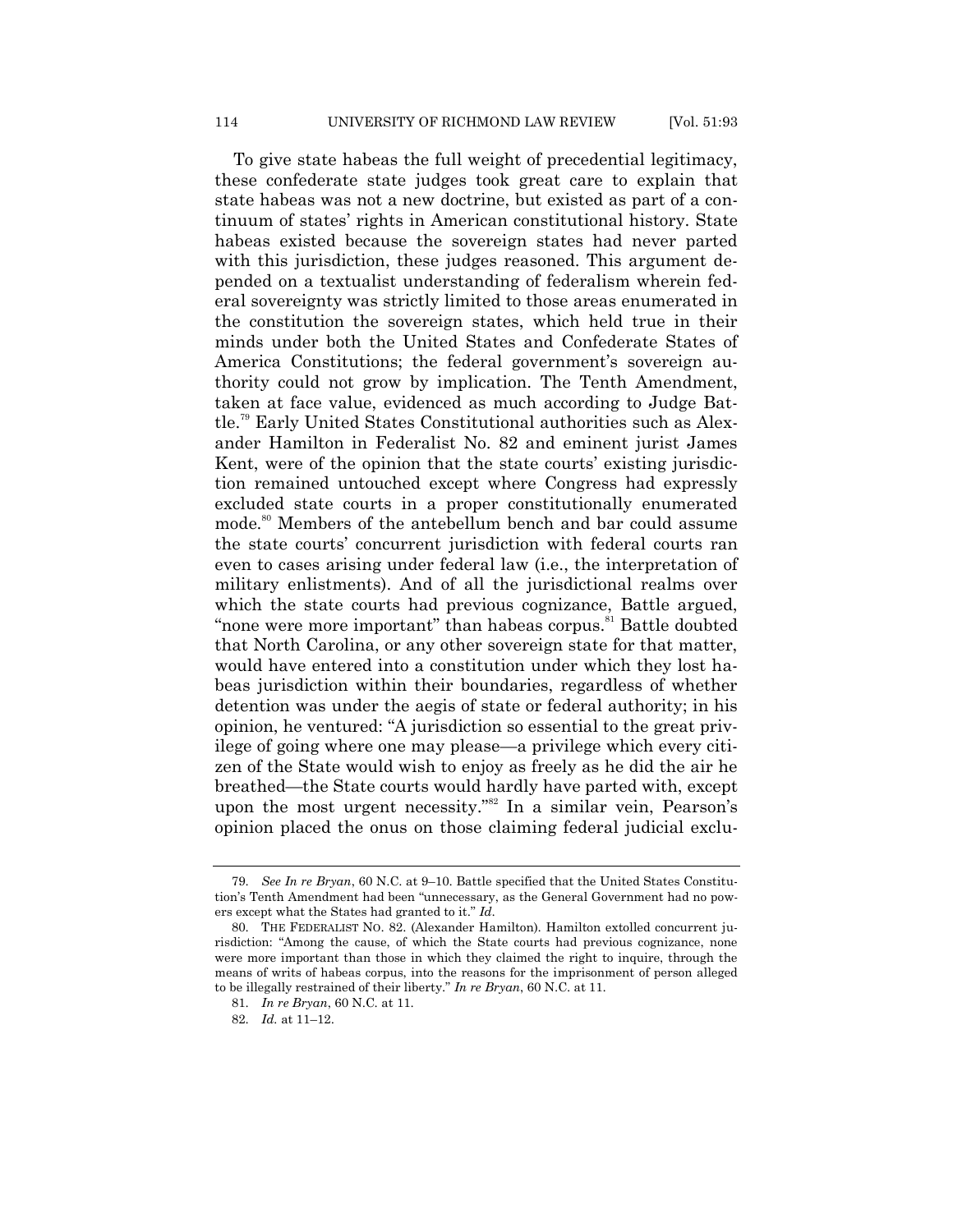sivity to show that a positive grant of constitutional authority existed to oust state jurisdiction. Congress must prove it first has the authority to take away the state jurisdiction, and then that it has exercised that power and nothing in the historical record of the United States or Confederacy, Pearson observed, explicitly had limited the states' habeas jurisdiction.<sup>83</sup>

One need only read federal and state precedent for support of state habeas, but the invocation of stare decisis in support of state habeas under the United States Constitution demanded a discussion of *Ableman v. Booth*.<sup>84</sup> Pearson read the Supremacy Clause in the United States Constitution to require state courts not to interfere with the federal judicial process by issuing a habeas writ after a federal court had asserted its jurisdiction over the matter. This, Pearson reasoned, had been the holding in *Ableman* because, in that case, the United States Marshall detaining the habeas petitioner had been acting on a federal district court's indictment. So Taney had not precluded state courts' ha-

<sup>83.</sup> *Id.* at 4 (*quoting Lockington's Case*, Brightly 269, 273 (Pa. 1813)).

<sup>84.</sup> For state support, Pearson pointed to*, inter alia, State v. Brearly*, 5 N.J.L. 555 (1819) and treatises by Hurd and Kent. *See In re Bryan*, 60 N.C. at 4. Pearson reasoned the weight of precedent from state courts was on his side: "It must be presumed that this long series of cases which establish the concurrent jurisdiction of the State Courts, and their power to put a construction on acts of Congress, when necessary to the decision of a case before them, is supported by the most clear and satisfactory reasoning . . . ." *Id*. Not only did state decisions support habeas jurisdiction, but so did federal precedent according to Pearson, particularly *Slocum v. Mayberry*, in which a customs officer, suspecting an intention to violate the U.S. embargo laws, seized a vessel in Newport Rhode Island. *Id*. at 5; *see also* Slocum v. Mayberry, 15 U.S. (2 Wheat.) (1817). The owners of the cargo aboard the ship brought an action in state court seeking a writ of replevin, which the state judge granted, to have the cargo discharged from the custom officer's control. *In re Bryan*, 60 N.C. at 5. The Supreme Court affirmed the state court's action because it determined the United States officer was entitled only to detain the ship under the federal law, not the cargo. *Id*. Although *Slocum*'s facts differed from the present case—habeas was not involved—Pearson understood *Slocum* to broadly support state courts' concurrent jurisdiction when a federal officer detained an object or person without proper congressional authorization.

<sup>[</sup>S]o, it is directly in point to show that a State court has jurisdiction wherever the law gives no authority to detain the person or the thing; and, in order to decide that question, the State court has power to put a construction on the act of Congress under which the officer justifies the imprisonment or detention.

*In re Bryan*, 60 N.C. at 5. Stone and Jenkins likewise sought to legitimize state habeas by looking to United States precedent rather than by crafting a new argument under the Confederate Constitution. Jenkins argued that one need only look to United States law to understand why state habeas was unproblematic to the federal scheme as part of the states' concurrent jurisdiction. Procedurally, Jenkins pointed out, judicial power under the United States Constitution extended to cases "between citizens of different States," but plaintiffs could elect between pursuing their claims in state or federal courts. Mims v. Wimberly, 33 Ga. 587, 595 (1863).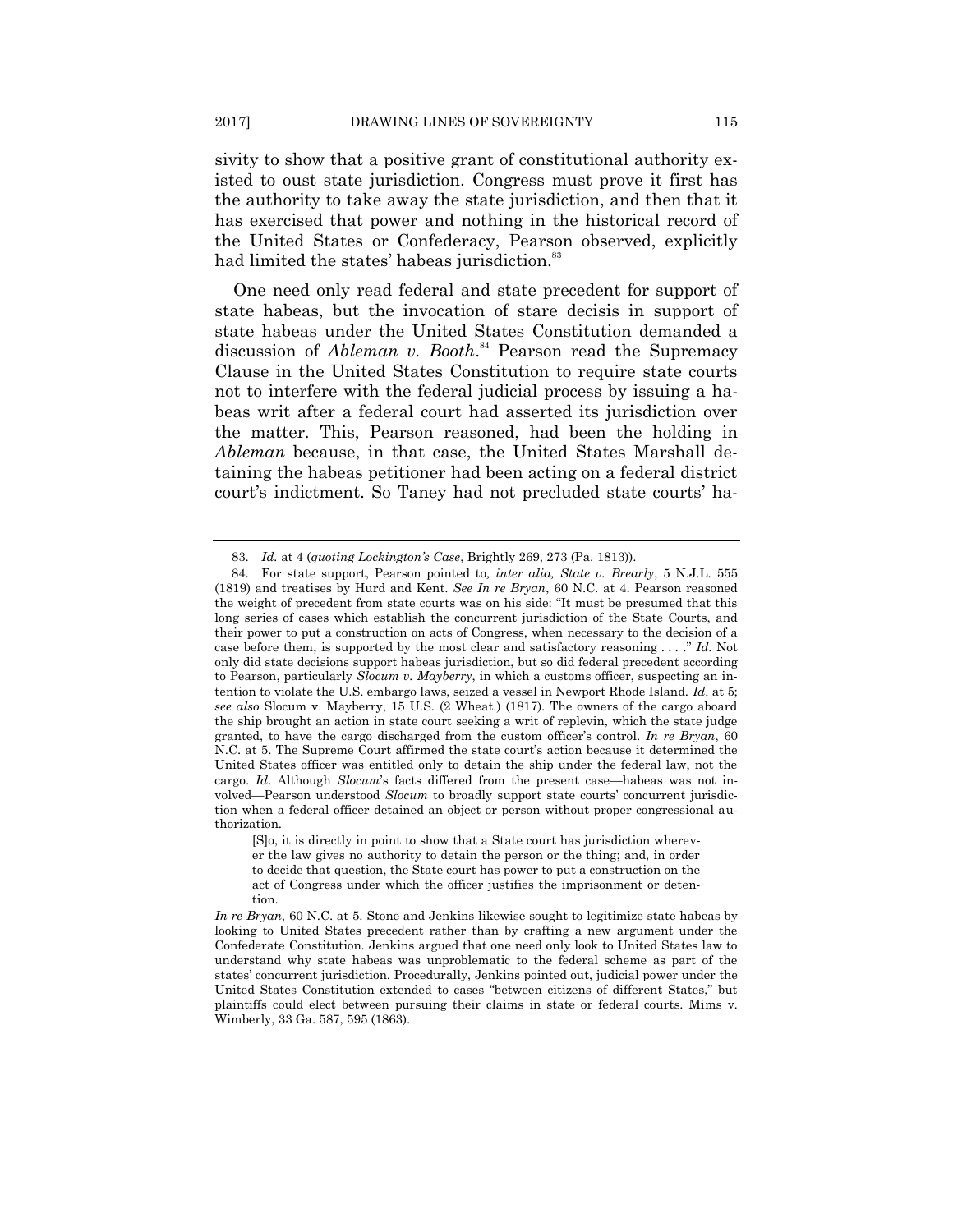beas jurisdiction over federal detainees before federal process began.<sup>85</sup> A broader reading of *Ableman* "against the jurisdiction of the State courts in all cases where one is restrained of his liberty" by a federal officer was merely *obiter dictum* and could not be taken seriously lest "such an inference ... do great injustice to that able jurist [J. Taney]."<sup>86</sup> Jenkins likewise asserted that compliance with *Ableman* required only that, upon learning that a Confederate district court with jurisdiction over the subject of detention had begun proceedings, a state judge dismiss the writ to avoid conflict.<sup>87</sup> Stone explained that a proper application of state habeas jurisdiction abided by federal precedent because the judges would not control federal officers, as state judges could only adjudicate whether an "accident incidental to proper federal authority" occurred.<sup>88</sup>

Jenkins notably discussed state habeas under the Confederate Constitution at length. There was no question for him that Georgia had entered the Confederacy as a sovereign power, and the sovereignty of its people remained explicitly unimpaired.<sup>89</sup> To limit Georgia courts' habeas jurisdiction, "it must appear that by the Constitution exclusive jurisdiction has been given to the Confederate Courts" in order to divest state courts of their previous jurisdictional authority, and no such thing had occurred in the Confederacy according to Jenkins.<sup>90</sup> Embedded throughout other judges' opinions was the suggestion that while state habeas served as part of the separation of powers under the United

89. *Mims*, 33 Ga. at 593.

<sup>85.</sup> *See In re Bryan*, 60 N.C. at 5–6.

<sup>86.</sup> *Id.*

<sup>87.</sup> *Mims*, 33 Ga. at 596.

<sup>88.</sup> That Stone framed his discussion as whether federal authority exceeded authority, rather than exercised authority properly, evinces his greater concern for the Confederacy's survival. The difference between his reasoning style and the stronger advocates of state habeas illustrates his amenability to strong federal power. Stone's opinion relied almost exclusively on federal precedent, *Slocum v. Mayberry* and *McClung v. Silliman* especially. There was little mention of state law and none of the common law discussion, which occupied so much of Pearson's opinion. *Ex parte* Hill, 38 Ala. 458, 463–64 (1863).

<sup>90.</sup> *Id*. at 595.

The first paragraph, second section, third article, of the Constitution, defines the extent of the judicial power of the Confederate States. There are sundry specifications, and among others this, 'all cases arising under the laws of the Confederate States,' and such is the case before us. But it is not declared that this jurisdiction shall be exclusive.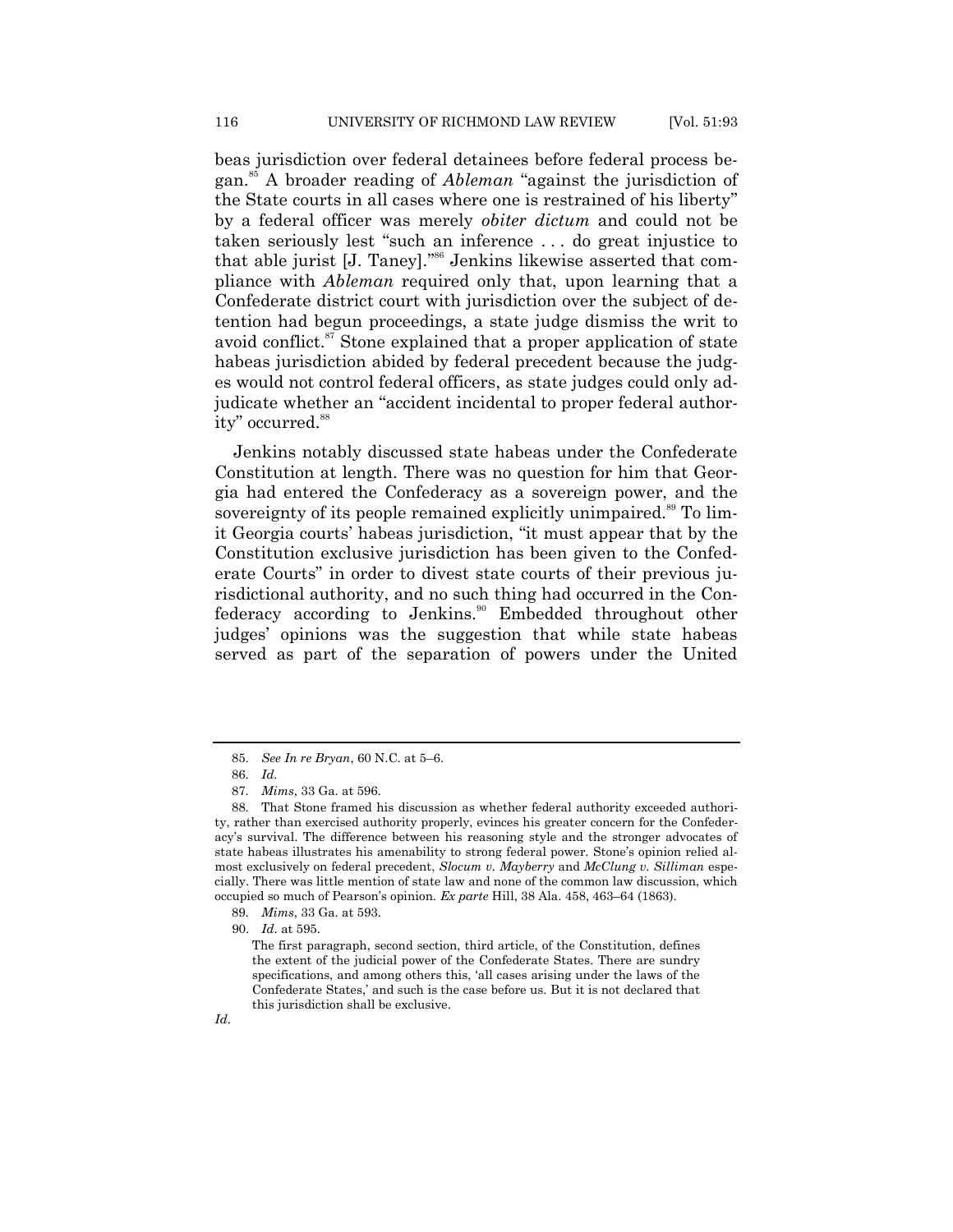States Constitution, state habeas had greater import in the Confederacy.<sup>91</sup>

State habeas doctrine had value to the separation of powers in nascent Confederate constitutionalism because state habeas checked executive action in theory, without hamstringing executive action to win the war in practice. The cases' outcomes illustrate the degrees to which the judges accepted the Davis Administration's federal prerogative. On the merits of *Bryan*, Pearson and Battle discharged Bryan based upon two earlier cases, which held that, when War Department regulations conflicted with the Conscription Acts, the latter controlled.<sup>92</sup> In contrast, the court in *Hill* concluded that one petitioner had been properly discharged by a probate court under the First Conscription Act, but had then become liable under the Second Conscription Act's expansion of the conscription age, because congressionally authorized War Department regulations stipulated that the exemption lasted only as  $\log$  as the substitute is not liable for conscription.<sup>93</sup> The other pe-

A decent respect for our lawmakers forbids the courts from adopting a construction which leads to the conclusion that it was the intention, by the use of general words, to include within the operation of the act, substitutes who were already bound for the war; not for the purpose of affecting them, but for the indirect purpose of reaching parties who had furnished substitutes, and in that way asserting a power, which is at least doubtful, and certainly involves repudiation and a want of good faith.

*Id.* at 21–22 (quoting *In re* Irvin, 60 N.C. 20, 21–22 (1863)). Pearson relied on a similar interpretation of the Conscript Act with regards to the substitutes in the case, *In re Meroney*, when he pointed out that a different construction, such as that embodied by the War Department's regulation in question, was inconsistent with a congressional act. *Id.* at 22; *see also In re* Meroney, 60 N.C. 22 (1863). Further, to render the substitutes service void so as to exempt the principal, the War Department regulation would have had to insert an additional condition to the substitution contract—that a substitute cannot be made liable afterward by a subsequent act of Congress—which could only be accomplished by a legislative, rather than a bureaucratic, act. *In re Bryan*, 60 N.C. at 23–25 (Battle, J., concurring).

93. *Ex parte Hill*, 38 Ala. at 475.

The order of May [General Order No. 37] is too clear to admit of a cavil or doubt. It provides, that the exemption obtained on putting in a substitute, 'is valid only so long as the substitute is exempt.' This regulation, being made pursuant to authority conferred by congress, has the binding efficacy of law. It was part of the public law when Mr. Armistead put in his substitute, and therefore became part and parcel of the act done. He cannot complain of a

<sup>91.</sup> *See* Donald E. Wilkes, *From Oglethorpe to the Overthrow of the Confederacy: Habeas Corpus in Georgia, 1733–1865*, 45 GA. L. REV. 1015, 1062–63 (2011).

<sup>92.</sup> *In re* Bryan, 60 N.C. 1, 20 (1863). Pearson reasoned that the Second Conscription Act did not make those serving as substitutes liable for conscription because they were already bound in service, and it would be redundant for the act to merely reclassify them as liable to effectuate the Act's purpose of increasing the Army. *Id.* Yet, the Secretary of War's regulation holding principals liable required that the substitutes had become liable for conscription, to which Pearson responded: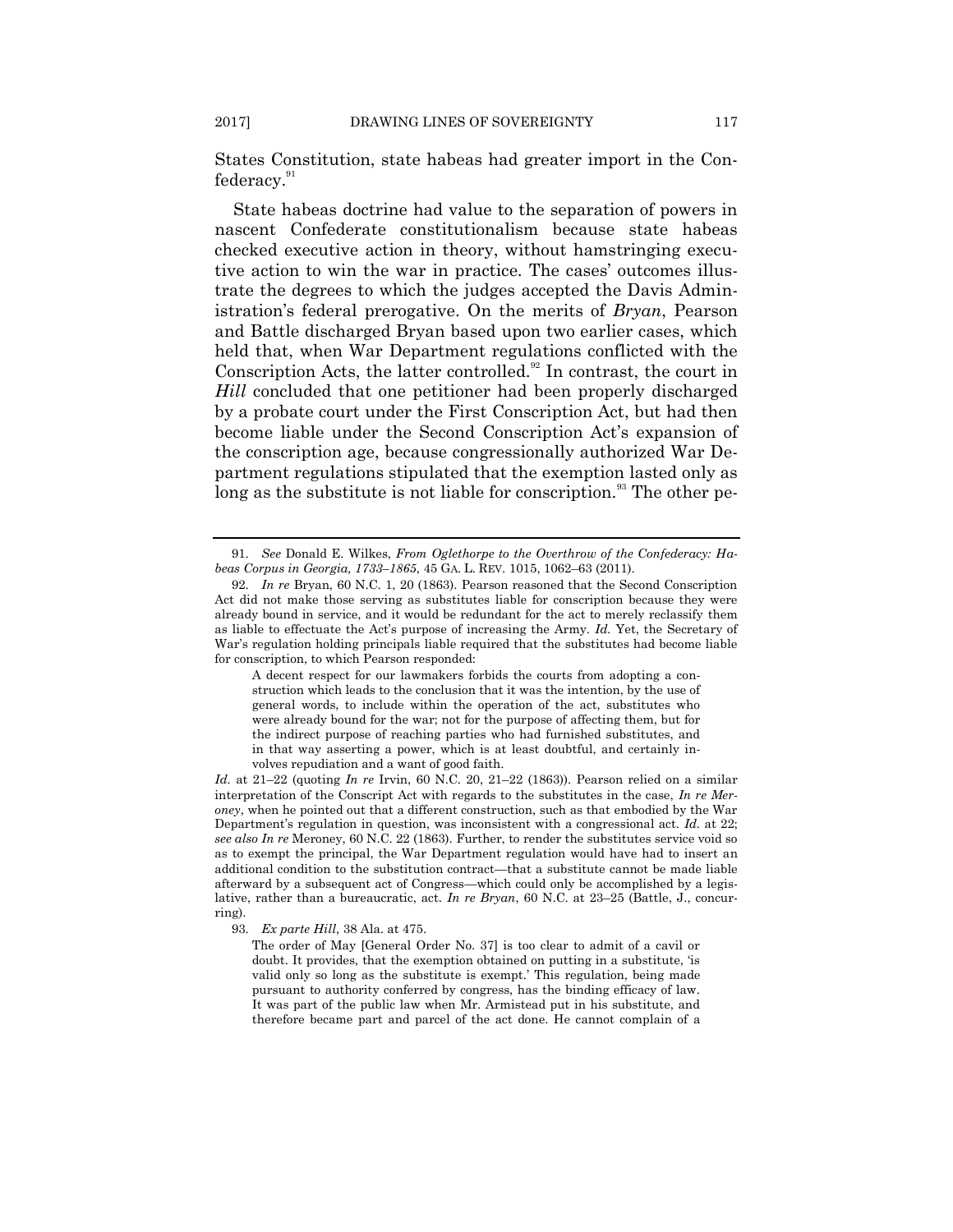titioner could not be discharged as the War Department alone could hear questions of fraud *vel non* cases involving substitutes; such an inquiry involves only how federal officers make a factual decision under lawful authority, just like a land office register would make preliminary proofs of a preemption claim.<sup>94</sup> According to Stone, state habeas did not upset the balance of federalism because state courts were only discerning where federal authority ended so as to protect individuals, pursuant to their duty as agents of the state sovereign.<sup>95</sup> In the case of Armistead, as the question of law was whether Armistead's initial discharge exempted him from later conscription under the Second Conscription Act, it involved "nothing more nor less than determining whether the officer rightly decided the legal question as to the effect of the substitution and discharge—the accident in Mr. Armistead's case," so it could be decided by a state court,<sup>96</sup> as they were equally competent with federal courts to answer such a question. That diverging state opinions about federal laws could disorder the application thereof, a point raised by Taney in *Able-*

*Id.* 

94. In *Ex parte Hill*, Justice Stone articulated:

breach of governmental faith, for he is charged with a knowledge of the terms on which his substitute was received. Neither can it, with any plausibility, be contended, that the order of 19th of May, declaring when the exemption shall expire, must be restricted in its operation to a certain limited number of contingencies, on the happening of some one of which the exemption of the principal shall cease. . . . If under forty, he ceased to be legally exempt when the call was made for conscripts up to that age; and Mr. Armistead's exemption, by reason thereof, then ceased to be valid.

In passing upon the question of fraud vel non, the commanding officer, commandant of conscripts, or secretary of war, as the case may be, must necessarily and uniformly hear and decide upon evidence, and draw inferences from facts. These things inhere in the very nature of the inquiry to be made. They always come up, and, hence, are not the accidents of the particular case. They are like the preliminary proofs, and documentary exemplifications, which pertain to the functions of a land-office register, in the matter of preemption claims. To allow the State courts to re-try or re-examine the facts on which such decision is pronounced, is to give to the courts of the State government appellate jurisdiction over the commanding officers, commandant of conscripts, or the secretary of war; officers who receive their appointments from the Confederate government, and who are specially charged, by that government, with the performance of these functions. The issue is not solely, nor even mainly, between the principal and the substitute. The Confederate government is directly concerned in the result; and, in its military service, will be the chief sufferer from a reversal of the decision pronounced by the commanding officer, or other officer acting in the premises. State courts have no authority to re-try the question of fraud vel non, in the matter of putting a substitute into the army, under the rules above copied.

*Ex parte Hill*, 38 Ala. at 470.

<sup>95.</sup> *Id*.

<sup>96.</sup> *Id.* at 465–66.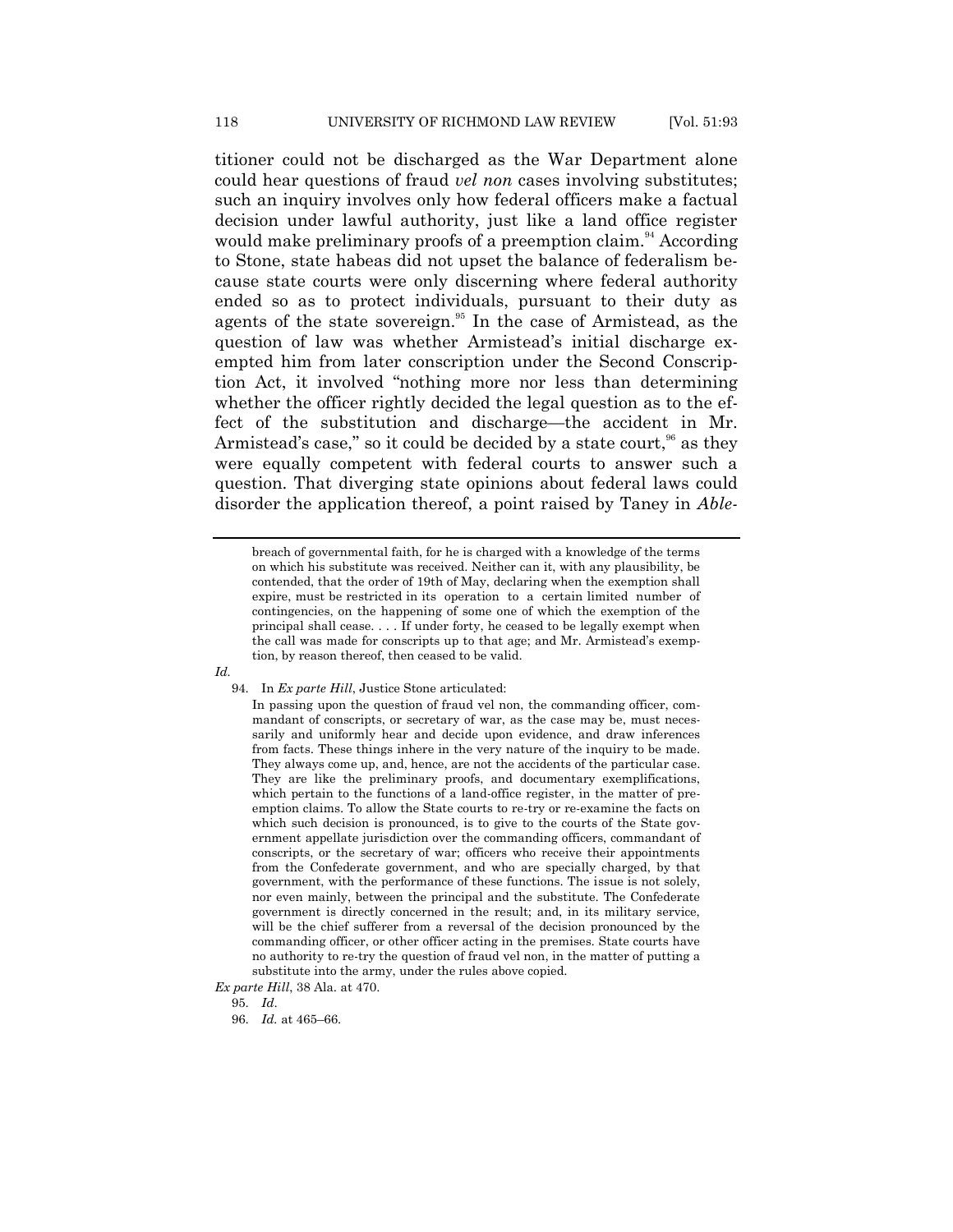*man*, was not treated as a serious concern in the majority of these opinions. Jenkins believed the obligation placed upon judges to obey the Confederate Constitution "remove<sup>[d]</sup> any well-founded apprehension that they will unduly obstruct or hinder the Confederate government in the exercise of its proper functions."<sup>97</sup>

Pearson emphasized that state habeas strengthened the balance of judicial power, both federal and state courts acting together, against their executive colleagues.<sup>98</sup> The reasoning went that when a prisoner was detained, state and federal judges were equally competent to construe national laws to determine whether detention was lawful, as both interpreted constitutional law as a matter of course.<sup>99</sup> State habeas review did not interfere with federal executive action in Pearson's estimation because executive officers did not have the power of judicial review, and for all intents and purposes, federal and state courts were fungible in the habeas realm. Review of the executive's implementation of congressional acts was the proper role of the judiciary, and state judges were supplementing rather than usurping the federal courts' prerogative.<sup>100</sup> A fellow North Carolina justice had argued in an earlier habeas case that the Confederate Congress had delegated the War Department with quasi-judicial powers precluding state court review of the Conscription Act.<sup>101</sup> Pearson's riposte was that: (1) Congress could not make the Secretary of War a

*In re Bryan*, 60 N.C. at 8.

<sup>97.</sup> Mims v. Wimberly, 33 Ga. 587, 598 (1863). David Currie suggests Jefferson Davis largely acted within the bounds of the Confederate Constitution; whereas, Congress was generally willing to follow strong national policies—"virtually everything can be made necessary and proper to military success.‖ *See* Currie, *supra* note 7, at 1355, 1399. Fehrenbacher concluded, "the truly striking feature of this constitution written and adopted by representatives of the deep South is not the extent to which it incorporated statesrights doctrines, but rather the extent to which it transcended those principles in order to build a nation." FEHRENBACHER, *supra* note 6, at 63. Richard Bensel asserts the confederate governing culture and Constitution were "much more centralized tha $[n]$  those of the Union." Richard F. Bensel, *Southern Leviathan: The Development of Central State Authority in the Confederate States of America*, 2 AM. POL. DEV. 68, 90 (1987).

<sup>98.</sup> *In re* Bryan, 60 N.C. 1, 1–16 (1863).

<sup>99.</sup> *Cf.* Slocum v. Mayberry, 15 U.S. 1, 6 (1817) (applying this reasoning to the seizure of cargo).

<sup>100.</sup> Pearson reiterated that any construction by a Confederate district court would be controlling and non-reviewable by state courts, but because the executive branch has no judicial power,

any construction it might give to an act of Congress would be the subject of review, either by the State courts or the Confederate courts; and when a citizen is unlawfully deprived of his liberty or property by an executive officer, acting under an erroneous construction of an act of Congress, the State courts may give redress, as in [*Slocum*] *v. Mayberry*.

<sup>101.</sup> *Id.* at 15–16.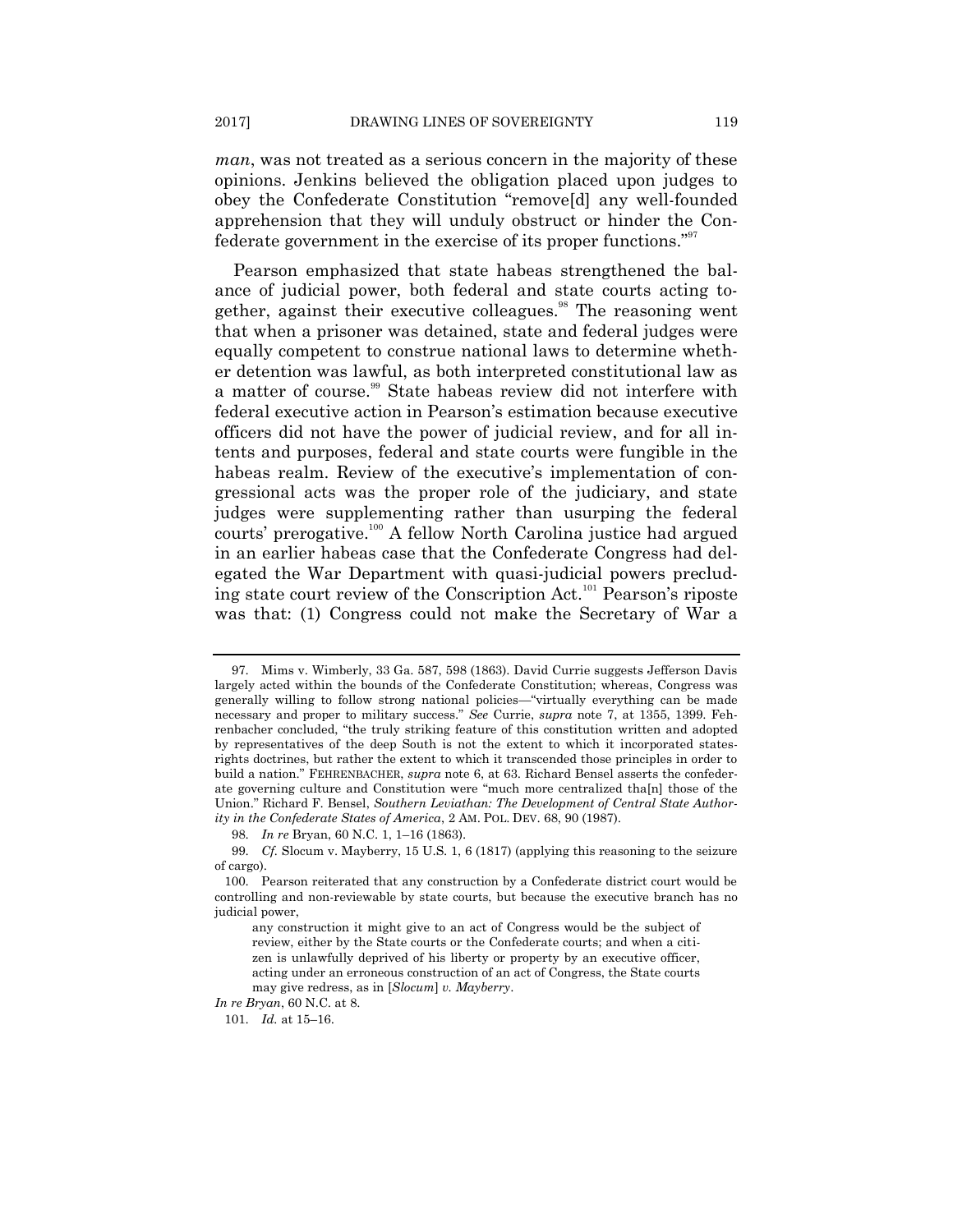judge without violating constitutionally mandated separation of powers; (2) Congress had in fact not attempted to delegate judicial power as there were no plain and direct terms suggesting as much; and (3) if such judicial power existed in conscription officers, federal courts would be excluded from reviewing their decisions as well.<sup>102</sup> Pearson wrote that it was "surely not" the case that individual liberty depended "solely on the action of the War Department and its subordinate officers;"<sup>103</sup> such circumstances would be tantamount to an abdication of judicial authority.

The defense of state habeas coincided with an expectation that state courts would play a more active role in the balance of federalism than they had in the United States. Confederate policymakers sought to weaken the federal judiciary by limiting review of state court decisions, a divergence from a tenant of United States federalism wherein, after the Supreme Court's ruling in *Martin v. Hunter's Lesssee*, all state court decisions touching on civil matters of federal law were subject to appeal to the United States Supreme Court.<sup>104</sup> With no Confederate Supreme Court,

That a final judgment or decree in any suit, in the highest court of law or equity of a state in which a decision in the suit could be had, where is drawn in question the validity of a treaty or statute of, or an authority exercised under the Confederates States . . . the decision may be re-examined, and reversed or affirmed in the Supreme Court of the Confederate States.

*See* Act of Mar. 16, 1861, ch. 61, § 45, Pub. Laws, *in* STATUTES AT LARGE OF THE PROVISIONAL GOVERNMENT OF THE CONFEDERATE, *supra*.

<sup>102.</sup> *Id.* at 26.

<sup>103.</sup> *Id.* at 9.

<sup>104.</sup> *See* 14 U.S. (1 Wheat.) 304, 314–15 (1816). The relationship between state and federal courts in the Confederacy was a topic of much debate. The Confederate Constitution stipulated that there would be a Supreme Court and the Senate Judiciary Committee, at Davis' behest, offered a bill to establish the Court in March 1861. Currie, *supra* note 7, at 1368–69. This bill was indefinitely postponed after a debate arose regarding whether or not to repeal the Judiciary Act provision for Supreme Court review of state judgments. *Id.* at 1369–70; *see* Act of Mar. 16, 1861, ch. 61, Pub. Laws, *in* STATUTES AT LARGE OF THE PROVISIONAL GOVERNMENT OF THE CONFEDERATE STATES OF AMERICA 75 (J. Matthews ed., Williams, Hein & Co. 1988) (1864) [hereinafter STATUTES AT LARGE, PROVISIONAL GOVERNMENT OF THE CONFEDERATE].

Currie notes that this provision mirrors section 25 of the Judiciary Act of 1789. *See* Currie, *supra* note 7, at 1368. During the following session of Congress in September 1863, another attempt was made to set up the Supreme Court in order to address a number of questions that had arisen, such as whether an income tax would be constitutional, and to fulfill the constitutional mandate. Currie, *supra* note 7, at 1370. Yet, opponents pointed to the history of the United States' Court, which time and again, they cautioned, had sanctioned the expansion of federal power to the states' detriment. *See id.* at 1375. Opponents and proponents vigorously debated the virtues and drawbacks of establishing a Supreme Court. The former had the better of the argument—a Supreme Court would be beholden only to Richmond rather than to protect the states' sovereignty, they argued. *See id.* at 1371–75. The Senate consequently voted in favor of establishing the Court only after the 1861 Judiciary Act's provision for Supreme Court review of state supreme court decisions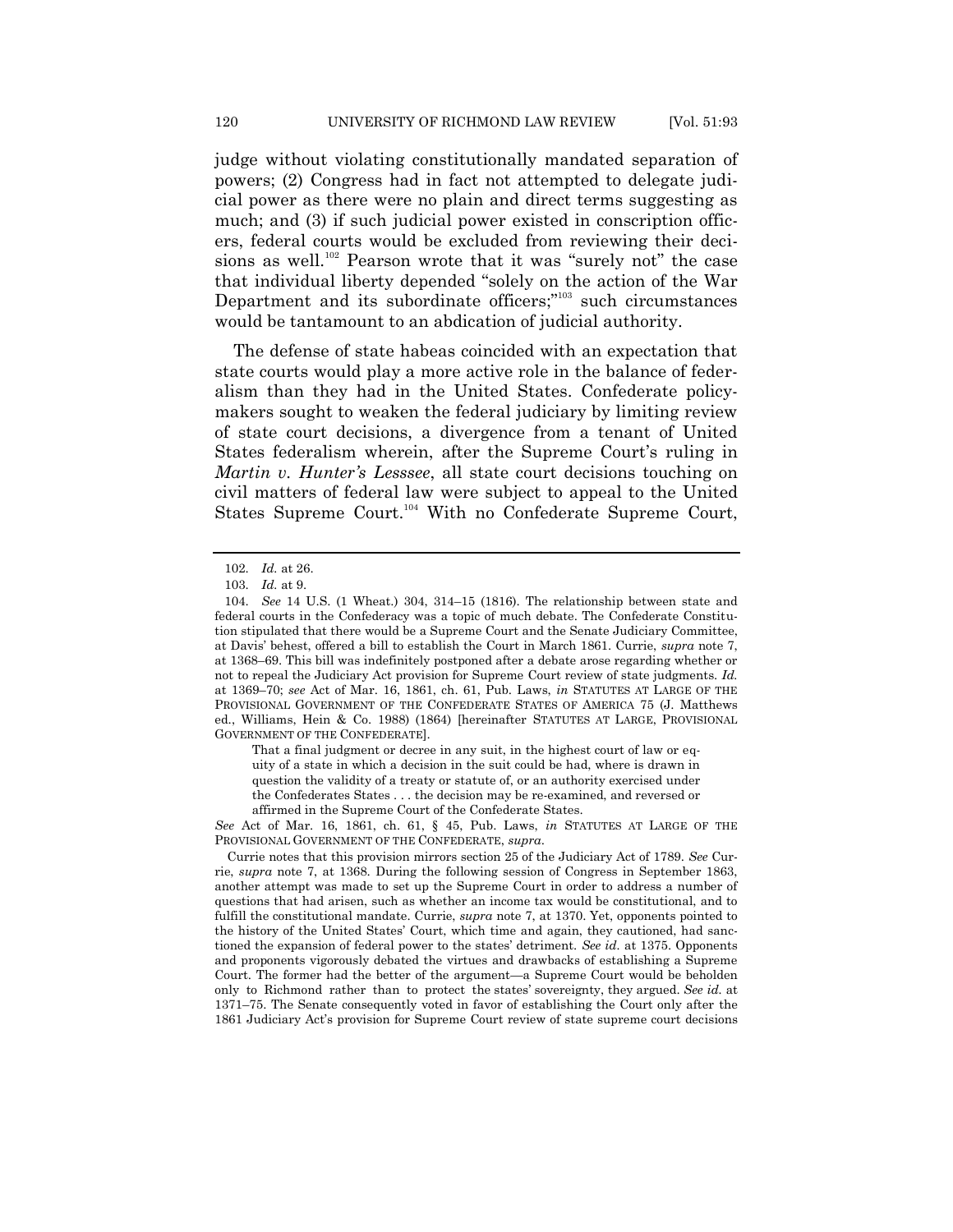state habeas represented the new vision for the Confederacy's judicial structure in practice. State judges took the initiative to forge a new landscape of federalism by staking a claim for their courts to act as a check on abuses of executive power and engaging in an active discussion of federal policy. Conveniently for the war effort, the state habeas check generally did not interfere with conscription.<sup>105</sup> Alabama's Justice Walker's dissent teased out this tension and questioned why, with the internal threat to slavery gone and a war raging in their midst, the courts should concern themselves with the nuances of states' rights.<sup>106</sup>

In a tone reminiscent of Taney's in *Ableman*, Walker challenged the position that state habeas was essential to state sovereignty. In Walker's eyes, the use of state habeas was nothing more than judicial politicking. Stripped of the grand trappings of state sovereignty, Walker argued that the issue before the court was whether a court could "by writ of habeas corpus, supervise, control, and annul the act of officers of the Confederate States, done in the exercise of authority given by the law of that government, and required to be done under regulations prescribed by the secretary of war?"<sup>107</sup> The sovereign states had delegated the power to provide for the national defense to the Confederate government as they had under the United States Constitution. The Confederate states were thereby bound by the Constitution not to interfere with the execution of congressional law pursuant to those war powers. The relinquished portion of state sovereignty

was repealed. *Id. at* 1375 (citing Senate Proceedings (Mar. 18, 1863), *reprinted in* 48 SOUTHERN HISTORICAL SOCIETY PAPERS (1992)). The bill then stalled in the House. *Id*.

<sup>105.</sup> Judges took a role in pushing back against policy on the fringes. The Supreme Court of Texas reasoned that nothing in the Constitution prohibited Congress from violating contractual obligations (this had only been denied to the states), and that the *ex post facto* provision related only to criminal legislation. *Ex parte* Mayer, 27 Tex. 715, 716 (1864). Other courts took a more generous view of whether an exemption contract had been formed. Assuming an exemption contract had been formed, the Court of Appeals of South Carolina discharged a man who had been exempted as an overseer on the basis that subsequent legislation changing the exemption qualifications for overseers could not operate retroactively absent a clear intention to do so. *Ex parte* Graham, 47 S.C.L. 277, 283– 84, 290 (S.C. Ct. App. (1864). The Supreme Court of Alabama relied on contract law in 1864 when it held that a party has a right to have acceptance and approval of an exemption application within a reasonable time, and that if a reasonable time has passed after such an application was made, exemption could be assumed. *Ex parte* Mitchell, 39 Ala. 442, 496–49 (1864). Judges utilized state habeas to define the boundaries of the War Department's regulations and the evolving conscription-exemption regime, thereby assuming the empowered role in the Confederate federal structure discussed.

<sup>106.</sup> *Ex parte* Hill, 38 Ala. 429, 430 (1863).

<sup>107.</sup> *Id.* at 435. In 1861, Walker had set a similar tone in *Ex parte Kelly*, by holding based on *Ableman v. Booth*, that state courts had no jurisdiction to interfere with a detention under federal law. *See Ex parte* Kelly, 37 Ala. 474, 476 (1861).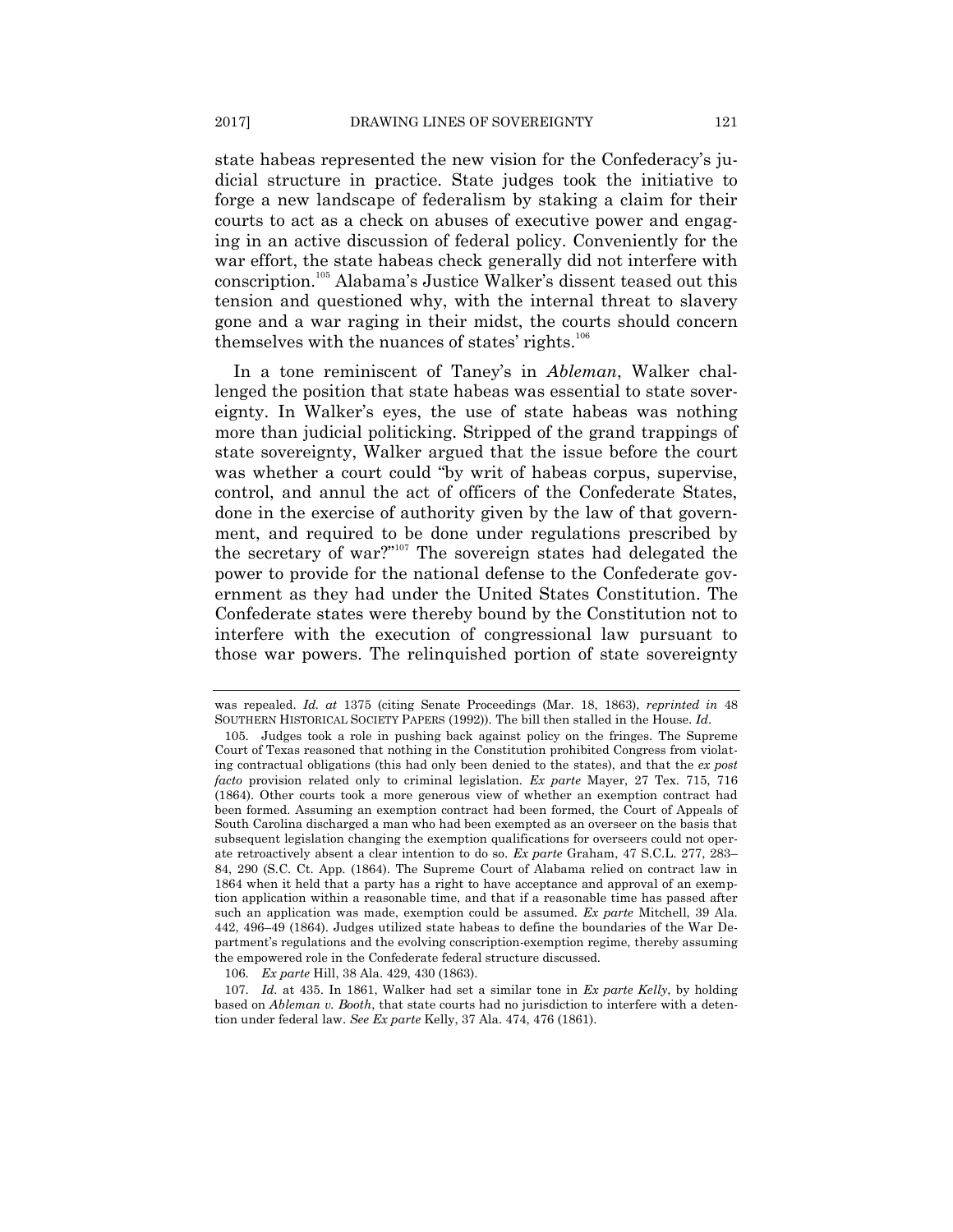imbued federal executive officers as the sole authorities to investigate and decide conscription liability.<sup>108</sup> It was the exclusive province of federal courts to address the wrongful impairment of a citizen's liberty by the Confederacy because,

[t]o concede the power of a State court to apply that remedy, and thus to interfere with, and control and govern as to the manner of executing the law, is to confess that the power of execution is qualified and restricted to such mode and to such line of conduct as a State judge may approve.

The antebellum use of state habeas by northern judges to challenge the Fugitive Slave Act loomed large in Walker's opinion of state habeas. Animated by sectional antipathy, northern judges had employed state habeas to oppose the federal prerogative with ―a boldness and ingenuity without a parallel in the history of the country;"<sup>110</sup> a far cry from the hallowed depiction of state habeas precedent the majority opined. Walker saw no jurisprudential distinction between the fugitive slave and conscription cases. Indignantly he questioned: "Upon what ground, then, can it be maintained, that the State courts can interfere with the execution of the conscript law, and yet were without power to interfere with the enforcement of the fugitive-slave act?"<sup>111</sup> Walker seemed to

*Id.* at 479.

<sup>108.</sup> *Ex parte Hill*, 38 Ala. at 439. Walker stated:

I do not say that congress can abridge or qualify the jurisdiction of the State courts. The want of authority in the State tribunals, to supervise and control the executive officers of the Confederate States, in the exercise of their appointed functions, by the writs of injunction, replevin, habeas corpus, or other process, results from the delegation in the constitution of an unqualified power to execute the laws which congress may enact, and not from any denial of such authority by act of congress. If a State court cannot correct, under a writ of habeas corpus, the errors of the enrolling officers engaged in enforcing the law of conscription, it is because the constitution bestows the power to execute the law without any qualification that it shall be done in a manner consistent with the judgment of a State judge, and not because congress has suspended, or can suspend, the writ of habeas corpus.

<sup>109.</sup> *Id.* at 478–79.

I maintain, that so much of that jurisdiction as is exercised in the application of judicial correctives to the irregularities and errors of the executive officers of that government, charged with the enforcement of the conscript law, is necessarily exclusive; and that such officers, when acting within the limits of their authority, can not be interfered with by a State court, although they may commit errors.

*Id.* at 477.

<sup>110.</sup> *Id.* at 490.

<sup>111.</sup> *Id.* at 489. War Department clerk Robert Kean observed, on February 26, 1864, "It is pitiful to see how closely the factionists of North Carolina and Georgia, in their resistance to the conscription by the abuse of the habeas corpus, are imitating the tactics with which the Abolitionists fought the fugitive slave law." ROBERT G. KEAN, INSIDE THE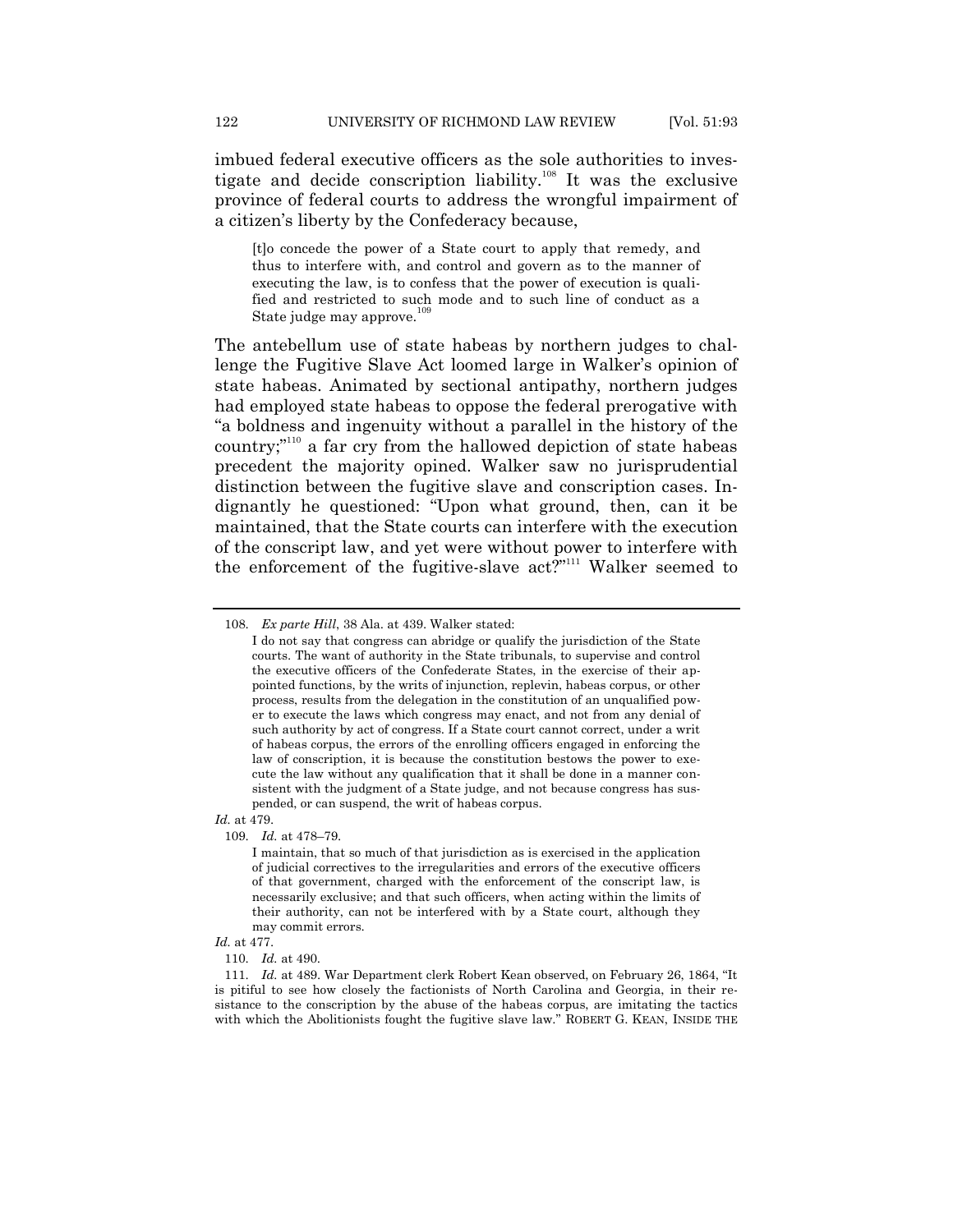suggest that Confederate state judges' jurisdictional overreach was more brazen than their northern counterparts because the former circumvented *Ableman*, which Walker read to have laid the state habeas doctrine to rest. $112$ 

Walker honed in on the practical implications of state habeas to undermine the more abstract constitutional arguments offered in support by his colleagues. To Walker, and soon thereafter the Davis administration, state habeas was a gratuitous impediment to the nation's future. The Confederate Congress passed laws for the nation's benefit that were too important for local tribunals to undermine with varying interpretations. National defense would suffer if a judge could "utterly subvert the application of the power to raise armies to that State," which could in turn induce "peculiar rulings" in other states. $113$  Further, state habeas would unjustly leave an enrolling officer open to criminal conviction for false imprisonment only because "a State court differs from him upon the question which he is bound to decide. $"$ <sup>114</sup> Drifting into hyperbole, Walker warned that judges with peculiar views and clothed with state habeas power could disband an army in a day.<sup>115</sup> After Lincoln recast the war as a struggle over the exist-

Letter from J.A. Campbell to Hon. E. Barksdale (July 21, 1863), *in* 2 OFFICIAL ARMY RECORDS, *supra* note 52, at 655–56.

113. *Id.* at 499.

114. *Id.* The Union anticipated this concern and passed an Indemnity Act so that federal officers would not be held personally liable for, *inter alia*, carrying out the draft. *See*  James G. Randall, *The Indemnity Act of 1863: A Study in the War-Time Immunity of Governmental Officers,* 20 MICH. L. REV. 589, 589 (1922).

115. *Ex parte Hill*, 38 Ala. at 499. The Davis Administration took a similar view. In a message to Congress on February 3, 1864, Davis characterized state judges exerting habe-

CONFEDERATE GOVERNMENT: THE DIARY OF ROBERT GARLICK HILL KEAN 138 (Younger ed., 1957). In a letter from mid-1863, Assistant Secretary of War J.A. Campbell similarly linked contemporary state habeas with the abolitionists' use of habeas, expressing frustration that the state habeas problem could not presently be settled:

The Department has been forced to inquire into the extent of the jurisdiction of local judges to determine such questions. It is well known to you that the writ of habeas corpus was the favorite instrument by which the Abolitionists sought to defeat the fugitive slave law. In some cases they decided that law to be unconstitutional, and discharged from the custody of the Federal officers those who were held for violation of it.

<sup>112.</sup> *See Ex parte* Hill, 38 Ala. 429, 496–98 (1863). In response to the charge that *Ableman*'s "broad and comprehensive principle" denying state habeas was merely obiter dictum, Walker replied, "It is not right to denounce the statement of a principle as obiter dictum, because it is large enough to cover other cases than those decided." Id. at 495. That the Supreme Court had been unanimous in *Ableman* suggested there was no ambiguity about the ruling. The Court's language had been precise, indicating the true opinion of each justice, and should not be read narrowly. *See id.* at 494. Because *Ableman* broadly denied state habeas, Walker dismissed the variety of state precedent and constitutional theory relied upon in *Bryan*. *Id.* at 496–97.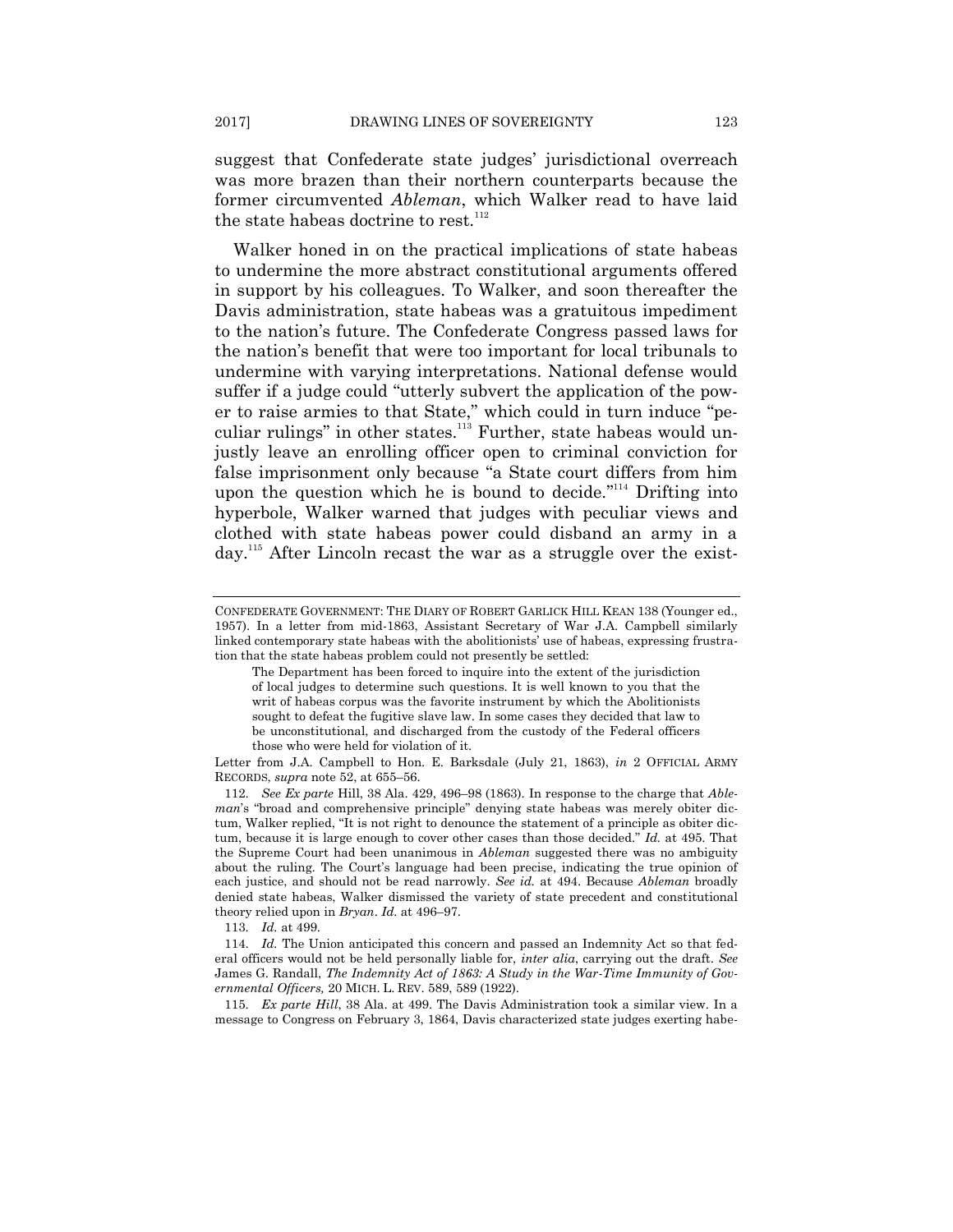ence of slavery with the Emancipation Proclamation, Confederate victory became all the more imperative. In the early days of the war, reunion may have been possible without abolition, but the war evolved into an existential contest over slavery's survival. Against this backdrop, states' rights were a distraction at best, and a viper in the nest at worst, to state habeas opponents.

Walker well understood that he was in the minority about state habeas. At the time of his dissent, he lamented, "[t]he question has been now, expressly and by implication, passed upon by several of the appellate State tribunals in our Confederacy; and in no case known to me has an appellate State court sustained the doctrine which I maintain."<sup>116</sup> Although he remained convinced that legal reasoning and precedent was on his side, and that a hypothetical Confederate Supreme Court would agree, Walker resigned himself to "suffer the State jurisdiction to be exercised, to the extent agreed upon by this court, without further controversy."<sup>117</sup> Practical and precedential points of contention raised by Walker about state habeas suggest that majority authors defended state habeas as a matter of principle out of respect for state sovereignty in a post-secession environment where such concerns were increasingly subordinate to the war effort.

## III. THE DAVIS ADMINISTRATION AND STATE HABEAS

The tenor of the Davis administration's relationship with state habeas shifted from tolerance to hostility over the course of 1862- 1864. The administration may have declined to officially oppose state habeas because its members may have felt a constitutional identity crisis about the role of states rights' in the Confederacy amidst military centralization and a corresponding impulse to respect state sovereignty where practicable.<sup>118</sup> Instructions to con-

as as an undue obstruction to conscription. The danger, Davis warned, could come from just one judge for, "[i]f a single judge, in any State, should hold the act to be unconstitutional, it is easy to see that that State will either furnish no soldiers from that class, or furnish them only when too late for the pressing need of the country." 3 OFFICIAL ARMY RECORDS, *supra* note 52, at 69. Even with the law on the Confederacy's side, Davis expressed aggravation that appealing decisions through the courts would create a delay that "will be tantamount in its consequences to a discharge." *Id.* 

<sup>116.</sup> *Ex parte Hill*, 38 Ala. at 503–04.

<sup>117.</sup> *Id*. at 504.

<sup>118.</sup> Historian Burton J. Hendrick concluded Jefferson Davis quickly abandoned states' rights philosophy "when faced with the inexorable realism of war" and only the opposition of other leaders such as Alexander Stephens made him tread warily on the path towards centralized nationalism. BURTON J. HENDRICK, STATESMEN OF THE LOST CAUSE: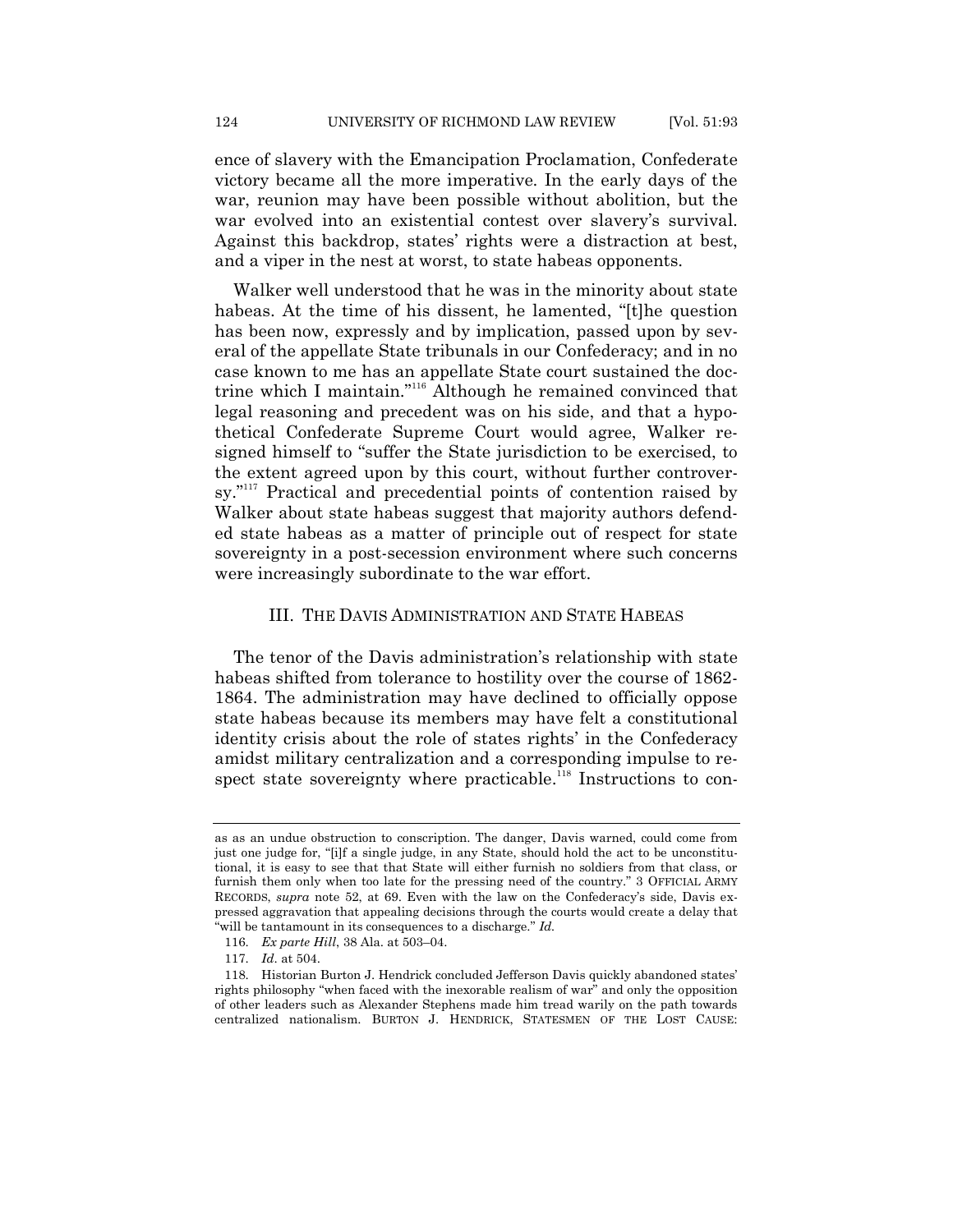scription officers to ignore state habeas writs may have been seen as an undiplomatic gesture in an already tense environment critics accused Davis of ignoring states' rights from the war's onset.<sup>119</sup> Instead, conscription officers contested the legitimacy of state habeas in state courts. The fact that the administration's legal minds disputed the constitutionality of state habeas doctrine, but instructed its officers to answer state habeas writs in state courts, suggests the administration may have felt constrained by respect for state sovereignty. But the war ultimately eroded that respect. Delays imposed by litigating conscription in state courts, and the discharge of conscripts by Justice Pearson in particular, wore down the administration's patience, and in early 1864, Davis suspended habeas corpus across the Confederacy.<sup>120</sup>

Jefferson Davis extolled habeas corpus as a central pillar of individual liberty in the war's early days. In a message to Congress in late 1861, Davis villainized Lincoln as one who threatens judges for maintaining the writ of habeas corpus, thereby trampling the rule of law "under the armed heel of military authority."<sup>121</sup> Davis implicitly sought to distinguish himself as a protector of the rule of law, as protected by the writ of habeas corpus. In an exchange with Georgia's governor, Joseph E. Brown, in mid-1862, Davis denied that conscription would upset the balance between federal and state power: "The right of each State to judge in the last resort whether its reserved powers had been usurped by the general government, is too familiar and well settled a principle to admit of discussion."<sup>122</sup> In a letter to Governor Francis W. Pickens of South Carolina, Davis pointed to the state courts as the proper venue for solving exemption disputes to assuage public fears

119. HENDRICK, *supra* note 118, at 429.

JEFFERSON DAVIS AND HIS CABINET 429 (1939). An influential work on why the Confederacy failed posits Confederate nationalism failed, and that states' rights had little effect on the war effort. BERINGER ET AL., *supra* note 6, at 428–29. Paul D. Escott has argued Davis failed to respond to the needs of the common people. *See* PAUL D. ESCOTT, AFTER SECESSION: JEFFERSON DAVIS AND THE FAILURE OF CONFEDERATE NATIONALISM 146 (1978). The interplay between the self-identity crisis and state habeas provides fuller context than these works for Davis' complicated relationship with states' rights. The administration's relationship with habeas further marks the irretrievable shift in policy where states' rights lost meaning, and winning the war for independence took precedence over all else.

<sup>120.</sup> *Id*.

<sup>121.</sup> Jefferson Davis Address to the Congress of the Confederate States (Nov. 18, 1861), *in* 1 A COMPLICATION OF THE MESSAGES AND PAPERS OF THE CONFEDERACY, 1861–1865 140–41 (James D. Richardson ed., 1904) [hereinafter MESSAGES AND PAPERS OF THE CONFEDERACY].

<sup>122.</sup> Jefferson Davis Address to Gov. Joseph E. Brown (July 10, 1862), *in* MESSAGES AND PAPERS OF THE CONFEDERACY, *supra* note 121, at 54.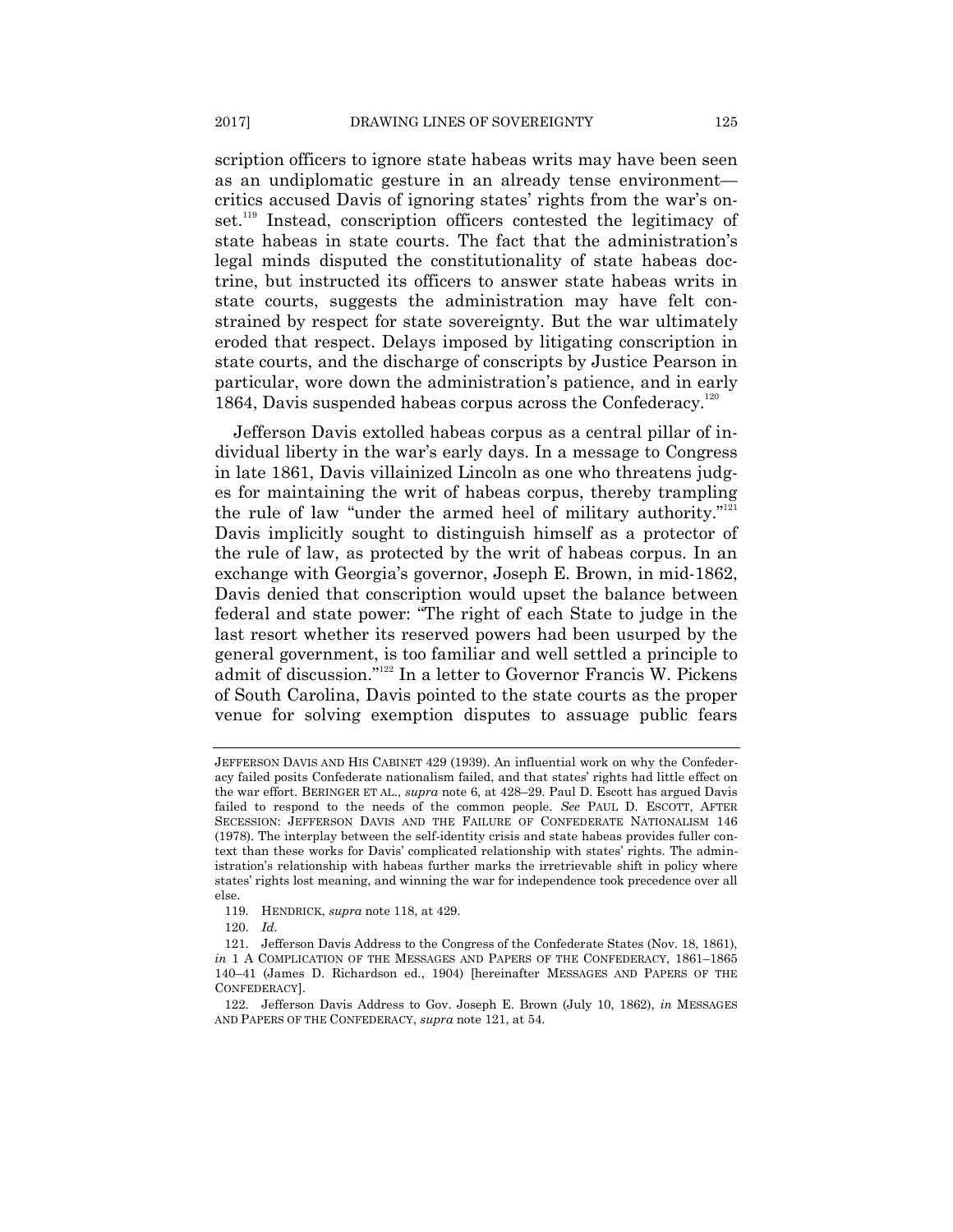about conscription: "Let him apply to the judges of the land for relief from the action of the Confederate officer, and if the State law be indeed valid and operative in his favor he will be released."<sup>123</sup> The conciliatory tone Davis took early in the war possibly reflected the popular perception that the war would be a limited conflict that would not disrupt existing institutions.<sup>124</sup> Before the war effort demanded centralization to mobilize and direct the South's resources, engagement with state governments was political. In late 1862, Davis informed the Mississippi legislature that he had intended for state officials rather than federal officials, to administer the conscription process to further diminish points of contention between the two governments.<sup>125</sup> As the import of states' rights to Confederate policymakers waned, functionaries of the administration increasingly contested the constitutionality of state habeas.

The question of who would pay for conscription officers' attorneys' fees prompted the Confederate Attorney Generals Office to address state habeas. On November 26, 1862, Attorney General Thomas H. Watts gave his opinion to Secretary of War James A. Seddon that conscription officers pay for counsel retained to contest conscription in state courts out of conscription funds.<sup>126</sup> The

#### *Id.* at 75.

<sup>123.</sup> Letter from Jefferson Davis to Gov. Francis W. Pickens (Sept. 3, 1862), *in* MESSAGES AND PAPERS OF THE CONFEDERACY, *supra* note 121, at 74–75. Further placed state courts on par with federal courts as avenue to redress grievances:

The Confederate courts, *as well as those of the State*, possess ample powers for the redress of grievances, whether inflicted by legislation or executive usurpation, and the direct conflict of executive authorities presents a condition of affairs so grave and is suggestive of consequences so disastrous that I am sure you cannot contemplate them without deep-seated alarm.

<sup>124.</sup> Internal problems in the Confederacy multiplied as the war went on, and the administration increasingly contended with the populace's discontent as commodity prices skyrocketed and supplies became scarce, leading to riots by women in a number of southern cities. PAUL D. ESCOTT, THE CONFEDERACY: THE SLAVEHOLDERS' FAILED VENTURE 49, 60 (2010). On January 1, 1863, the Emancipation Proclamation raised the stakes by making the war about the very existence of slavery as opposed to slaveholders' rights. In his memoirs, Davis wrote, "[Lincoln] put arms in their hands, and trained their humble but emotional natures to deeds of violence and bloodshed, and sent them out to devastate their benefactors." 2 JEFFERSON DAVIS, THE RISE AND FALL OF THE CONFEDERATE GOVERNMENT 193 (1881). A series of new legislation in early 1864 signaled the dire measures Confederate leaders thought necessary to continue the war. In addition to a still more expansive conscription act, Congress passed laws establishing higher taxes, a compulsory funding measure to reduce the currency in circulation by as much as two-thirds, an act strictly regulating the trade of commodities, and the suspension of habeas corpus. *See* THOMAS, *supra* note 6, at 263–65.

<sup>125.</sup> Address to Legislature of Mississippi at Jackson (Dec. 26, 1862), *in* 8 THE PAPERS OF JEFFERSON DAVIS 572–73 (Lynda L. Crist & Mary Seaton Dix eds., 1995).

<sup>126.</sup> Letter from Thomas H. Watts to James Seddon (Nov. 28, 1862), *in* THE OPINIONS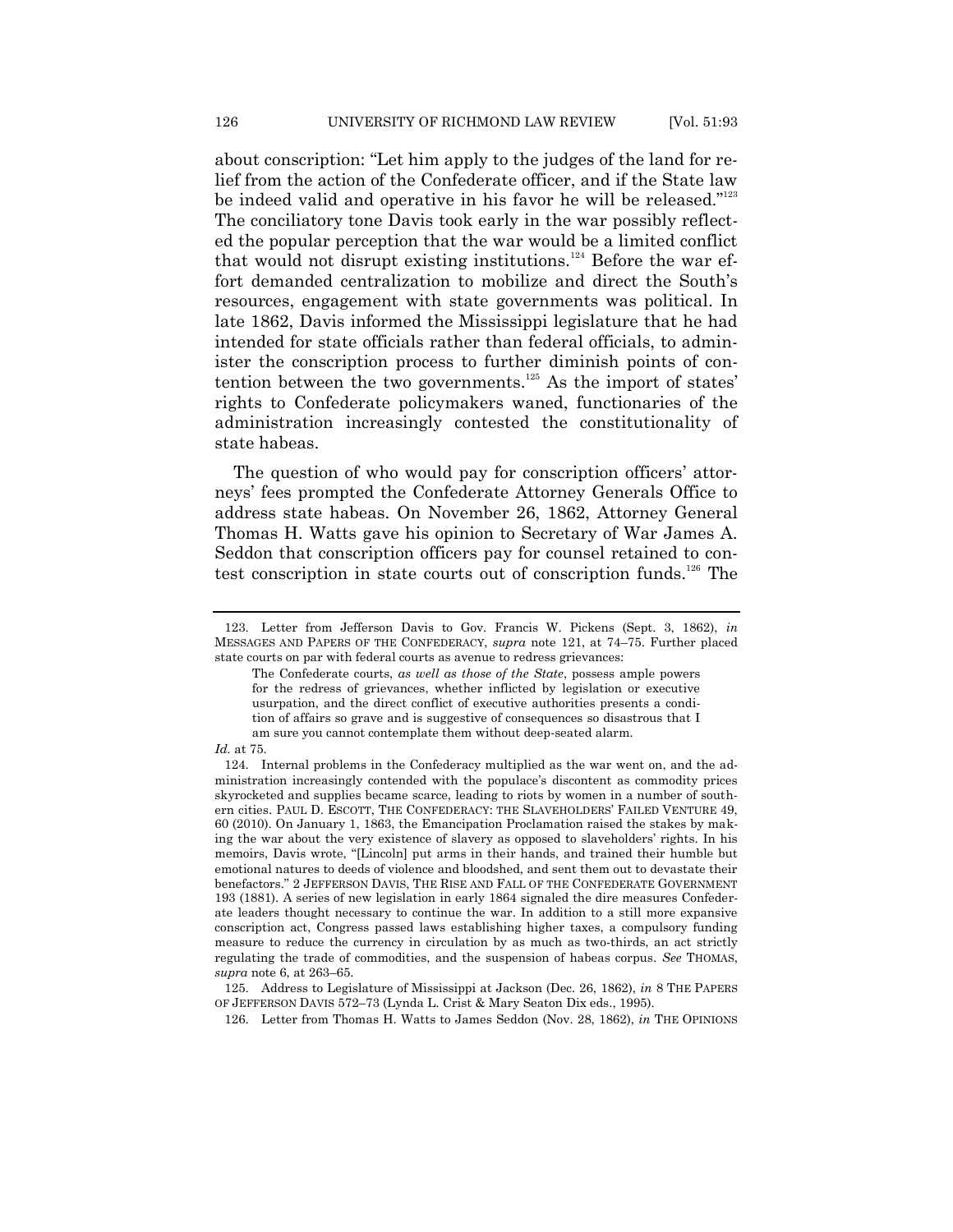question of which department would foot the bill required Watts to respond a few weeks later, although only to clarify that the Department of Justice was not on the hook for attorneys' fees arising from state habeas cases.<sup>127</sup> The decision to contest state habeas in state courts through conscription officers was an accommodation for states' rights from the administration's perspective. In contrast, the Lincoln administration instructed army officers to explain only why conscripts were held in response to habeas writs from state judges, and that thereafter officers need not respond to further orders from state judges.<sup>128</sup> But, the Davis administration's response to state habeas grew increasingly conflicted. Later in 1863, Watts was ambiguous about the authority a general had to detain a conscript when challenged by a state court.<sup>129</sup> Watts instructed that the general was required to answer a state habeas writ with specificity and the conscript in question should be brought before the judge or "could not otherwise enjoy" his full constitutional privileges" given that it was undoubted state judges could issue the writ within the territorial limits of their state.<sup>130</sup> But Watts then tacked in the other direction, and, echoing Taney in *Ableman*, suggested to Davis that,

[w]hen . . . it is ascertained, in proceedings under the writ of *habeas corpus* issued by a State Judge or State Court, that the prisoner is held by a Confederate Officer, under the Authority of the Confederate States, for any matter over which the Confederate laws operate, the State Judge or State Court can proceed no further.<sup>131</sup>

OF THE CONFEDERATE ATTORNEYS GENERAL, 1861–1865 183 (Rembert W. Patrick ed., 1950) [hereinafter, OPINIONS OF THE CONFEDERATE ATTORNEYS GENERAL.].

<sup>127.</sup> Letter from Thomas H. Watts to James Seddon (Dec. 15, 1862), *in* OPINIONS OF THE CONFEDERATE ATTORNEYS GENERAL, *supra* note 126, at 188–91.

<sup>128.</sup> Circular No. 36 from James B. Fry (July 1, 1863), *in* 3 OFFICIAL ARMY RECORDS, *supra* note 52, at 460–61; *see also,* RANDALL, *supra* note 12, at 431.

<sup>129.</sup> Letter from Thomas H. Watts to Davis, (Aug. 8, 1863), OPINIONS OF THE CONFEDERATE ATTORNEYS GENERAL, *supra* note 126, at 311, 313.

*It may be* that Genl. Buckner, as a Military Commander of a Department, by virtue of his powers and duties to defend the country, independent of any specific laws of Congress, had the right to arrest and hold temporarily, suspicious persons, to prevent them communicating with, or otherwise giving aid and comfort to the enemy. (emphasis added).

<sup>130.</sup> *See id*. at 313. Watts' instructions were prompted because General Buckner had only replied, "Abe Tipton is held as an open and avowed enemy of the Confederate Government. He is held by the Military Authorities, under the laws of the Confederacy." Id. Watts further stated, "The Court or Judge of a State has the clear right to inquire in this mode of proceeding for what cause, and by what authority the prisoner is confined within the territorial limits of the State Sovereignty." *Id.* at 314.

<sup>131.</sup> *Id.* at 314.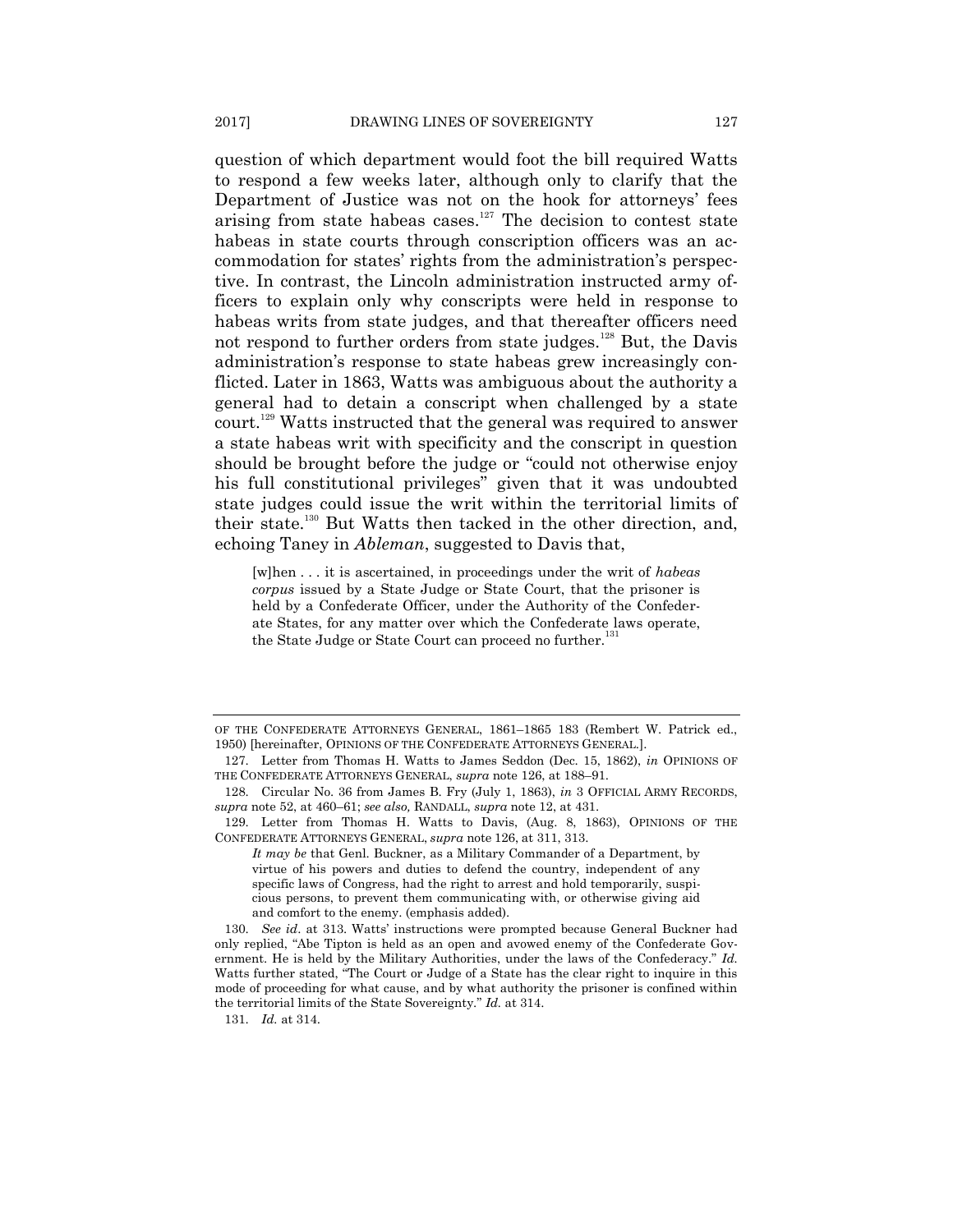Attorneys representing the Confederacy in the flagship state habeas cases in 1863 captured the administration's doubts about the constitutionality of state habeas.<sup>132</sup> In *Bryan*, District Attorney George V. Strong argued on behalf of the Confederacy with the help of Thomas Bragg, a former Confederate Attorney General and later governor of North Carolina.<sup>133</sup> Bragg and Strong communicated what became the administration's official position that state habeas was an improper assertion of states' rights

based upon recent antebellum precedent, claiming that "[t]he old Union was destroyed, not by the encroachments of the General Government upon the rights of the State, but by the encroachments of the fanatical States of the north and northwest upon the Constitution.... These encroachments took the shape of 'personal liberty bills,' and interference of the courts by writs of habeas corpus with the proper jurisdiction of the General Government. Let us avoid the bad example." 134

By the latter half of the war, Jefferson Davis changed his tone and began to label state habeas officially as obstructionist and unconstitutional. Even if conscripts were not discharged en masse, state courts slowed down the conscription process. In a message to Congress on February 3, 1864, Davis asserted state judges exerting habeas were an undue obstruction to conscription. The danger, Davis warned, could come from just one judge, for "filf a single judge, in any State, should hold the act to be unconstitutional, it is easy to see that that State will either furnish no soldiers from that class, or furnish them only when too late for the pressing need of the country."<sup>35</sup> Regardless of whether discharge was the final result, the appeal of an initial state habeas determination was "tantamount in its consequences to a discharge," according to Davis.<sup>136</sup> By nature, state habeas lent itself to abuse as,

[a] petition for a habeas corpus need not and ordinarily does not declare the particular grounds upon which the petitioner claims his discharge . . . and every enrolling officer will be kept in continual motion to and from the judge, until the embarrassment and delay will amount to the practical repeal of the law.<sup>1</sup>

<sup>132.</sup> *Id.* That federal officers had always disputed the doctrine suggests the administration's tacit support of state habeas in 1862–1863 was lukewarm at best.

<sup>133.</sup> *In re* Bryan, 60 N.C. 1, 141–15 (1863).

<sup>134.</sup> *Id*.

<sup>135.</sup> 3 OFFICIAL ARMY RECORDS, *supra* note 52, at 69.

<sup>136.</sup> *Id.*

<sup>137</sup>*. Id.*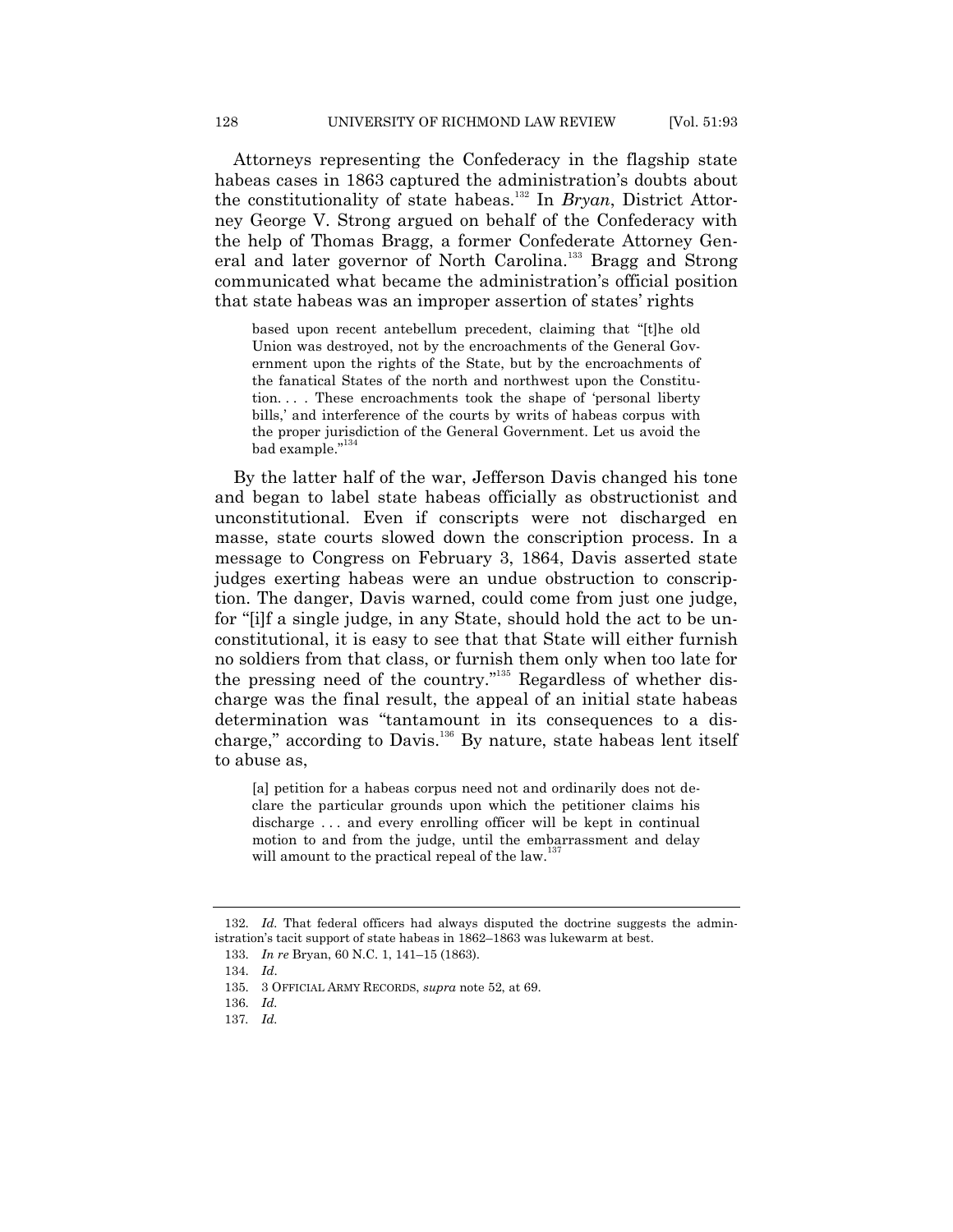Weighed against the costs, the benefits of state habeas did not justify its continuation to Davis: "Must the independence for which we are contending, the safety of the defenseless families of the men who have fallen in battle and of those who still confront the invader, be put in peril for the sake of conformity to the technicalities of the law of treason?"<sup>138</sup> Davis was hardly alone in his opinion. Other members of the administration shared in Davis's frustration and disdain. In a letter dated March 19, 1864, Secretary of War Seddon complained to a general: "This Department has experienced much embarrassment from the eccentric decisions of inferior judges who have had the power to issue writs of habeas corpus, and can appreciate the difficulties that General Greer has had to encounter on that subject."<sup>139</sup> Robert Kean, Chief of the Bureau of War, captured a trend within the administration to view the use of state habeas as complicit in an anti-confederate agenda, writing in his diary immediately after *Bryan*: "The local judiciary are doing what they can to defeat the conscription and encourage desertion in many places . . . I mistrust that these feelings have a good deal to do with these decisions by which they thwart and obstruct the execution of the conscription." $140$ 

The administration's shifting position on state habeas illuminates the elastic allegiance to states' rights. Military necessity trumped all other considerations in a constitutional discourse delineating boundaries between state and federal sovereignty. Allowance for states' rights wore so thin that the relatively minor number of conscripts discharged by Justice Pearson tipped the scales against state habeas.

Congress had suspended habeas twice before at Davis' urging in more limited circumstances. In February 1862, Congress had authorized a habeas corpus suspension for a finite period of time and only in those localities where there was "such danger of attack by the enemy as to require the declaration of martial law for their effective defen[s]e."<sup>141</sup> Davis suspended habeas corpus in counties along Virginia's coast, eastern Tennessee, and a swath of

<sup>138.</sup> *Id.*

<sup>139.</sup> Letter from James Seddon to General Edmund Kirby Smith (Mar. 19, 1864), *in* 3 OFFICIAL ARMY RECORDS, *supra* note 52, at 231.

<sup>140.</sup> KEAN, *supra* note 111, at 64; *cf*. JOHN B. JONES, A REBEL WAR CLERK'S DIARY 443, 457 (Earl Shenck Miers ed., 1958) (indicating War Clerk John B. Jones' attitude, who expressed concern over Jefferson Davis assuming absolute power (October 19, 1864) and the preference conscription superintendents gave the rich (December 6, 1864)).

<sup>141.</sup> Act of Feb. 27, 1862, ch. 2, Pub. Laws, *in* STATUTES AT LARGE, PROVISIONAL GOVERNMENT OF THE CONFEDERATE, *supra* note 104, at 1 (James Matthews ed,. 1862).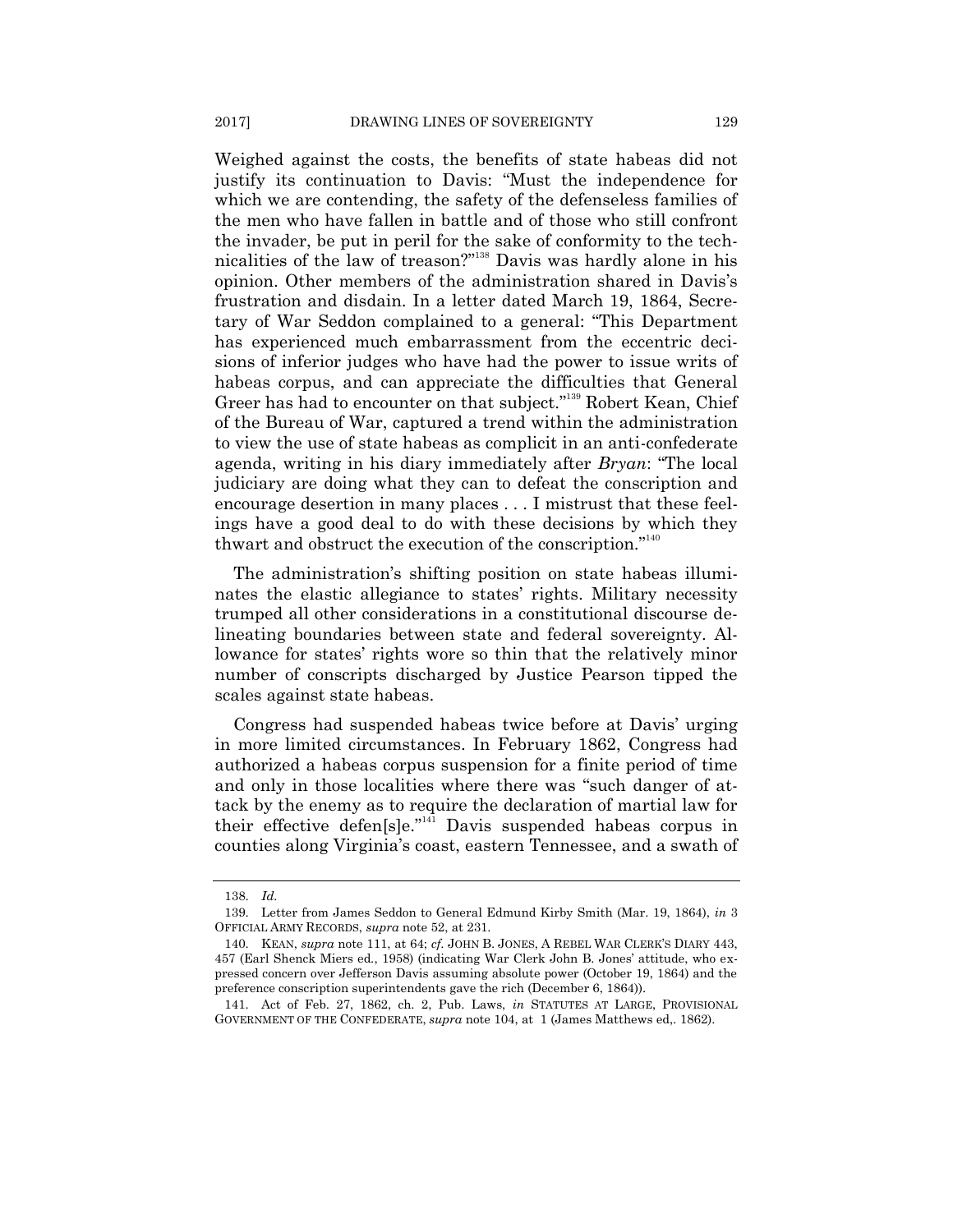South Carolina, which were either under Union occupation or home to large concentrations of unionist sympathizers.<sup>142</sup> Later in 1862, Congress granted Davis authority to suspend habeas corpus wherever the public safety so required, with the caveat that the administration investigate the cause of arrest to ensure release of improperly detained persons.<sup>143</sup> A year passed until Davis again requested authority to suspend habeas corpus. In February 1864, Davis, citing state habeas as raison d'etre, implored Congress to pass a comprehensive habeas corpus suspension act.<sup>144</sup> Congress obliged and licensed the suspension of habeas corpus across the entire Confederacy until mid-September 1864 for a laundry list of offenses including "attempts to avoid military service."<sup>145</sup> Although cause for suspension affected the entire Confederacy, Davis singled out Justice Pearson's use of state habeas as compelling justification.<sup>146</sup> With state habeas at an end, Davis believed

145. Act of Feb. 15, 1864, ch. 37, Pub. Laws, 4th Sess., *in* STATUTES AT LARGE OF THE CONFEDERATE STATES OF AMERICA, PASSED AT THE FOURTH SESSION OF THE FIRST CONGRESS 1863–64, 28–30 (R.M. Smith ed., Richmond 1864). Neely frames the February 1864 Act as the request to end civil liberties in the Confederacy. Representing a departure from earlier requests to suspend habeas, it was purportedly necessary for protection from disloyalty within the heart of the Confederacy. *See* NEELY, *supra* note 6, at 166. Neely further argues that, similar to Lincoln, Davis showed little sincere interest in constitutional restrictions on government authority in wartime. *Id.* at 167.

146. Pearson took an expansive view of state habeas jurisdiction even after Congress passed a comprehensive grant for the suspension of habeas corpus across the Confederacy. Addressing the Act's scope in *In re Roseman*, Pearson concluded that the petitioner's case was not covered because by applying for the writ, the petitioner was not seeking to "avoid" service, which implied that the petitioner would have kept out of the way, "taking to the woods, instead of coming up and appealing to the courts to decide upon their rights." 60 N.C. 368 (1 Win.) 443, 445 (1863). But other North Carolina judges' unwillingness to push the boundary of state habeas was more representative of the general relationship between state judges and the doctrine. *See* J.G. de Roulhac Hamilton, *The North Carolina Courts and the Confederacy*, 4 N.C. HIST. REV. 366, 366, 390 (1927). The administration resolved that something had to be done before other judges start following Pearson's example. Perceived disruption arising from Pearson's decisions, more than any other judge, prompted Davis to recommend suspension of the writ. *Id.* at 390. Detractors called Pearson a traitor and "predicted that North Carolina would become a haven for all those desiring to shirk their military duties.‖ Jennifer Van Zant, *Confederate Conscription and the North Carolina Supreme Court*, 72 N.C. HIST. REV. 54, 70–71 (1995). In a letter to Thomas Bragg, who had argued for the Confederacy in *Bryan*, Davis wrote:

The decision of Judge Pearson releasing the conscript in the case before him will of course be respected until the action of the appellate court, for the case was before him prior to the passage of the law suspending the writ of habeas corpus; and although I do not believe that his decision is right, the public in-

<sup>142.</sup> Currie, *supra* note 7, at 1328–29.

<sup>143.</sup> Act of Oct. 13, 1862, ch. 21, Pub. Laws, *in* STATUTES AT LARGE, PROVISIONAL GOVERNMENT OF THE CONFEDERATE, *supra* note 104, at 84 (James Matthews ed. 1862) (―The President shall cause proper officers to investigate the cases of all persons so arrested, in order that they may be discharged, if improperly detained, unless they can be speedily tried in due course of law."

<sup>144.</sup> *See supra* notes 122–25 and accompanying text.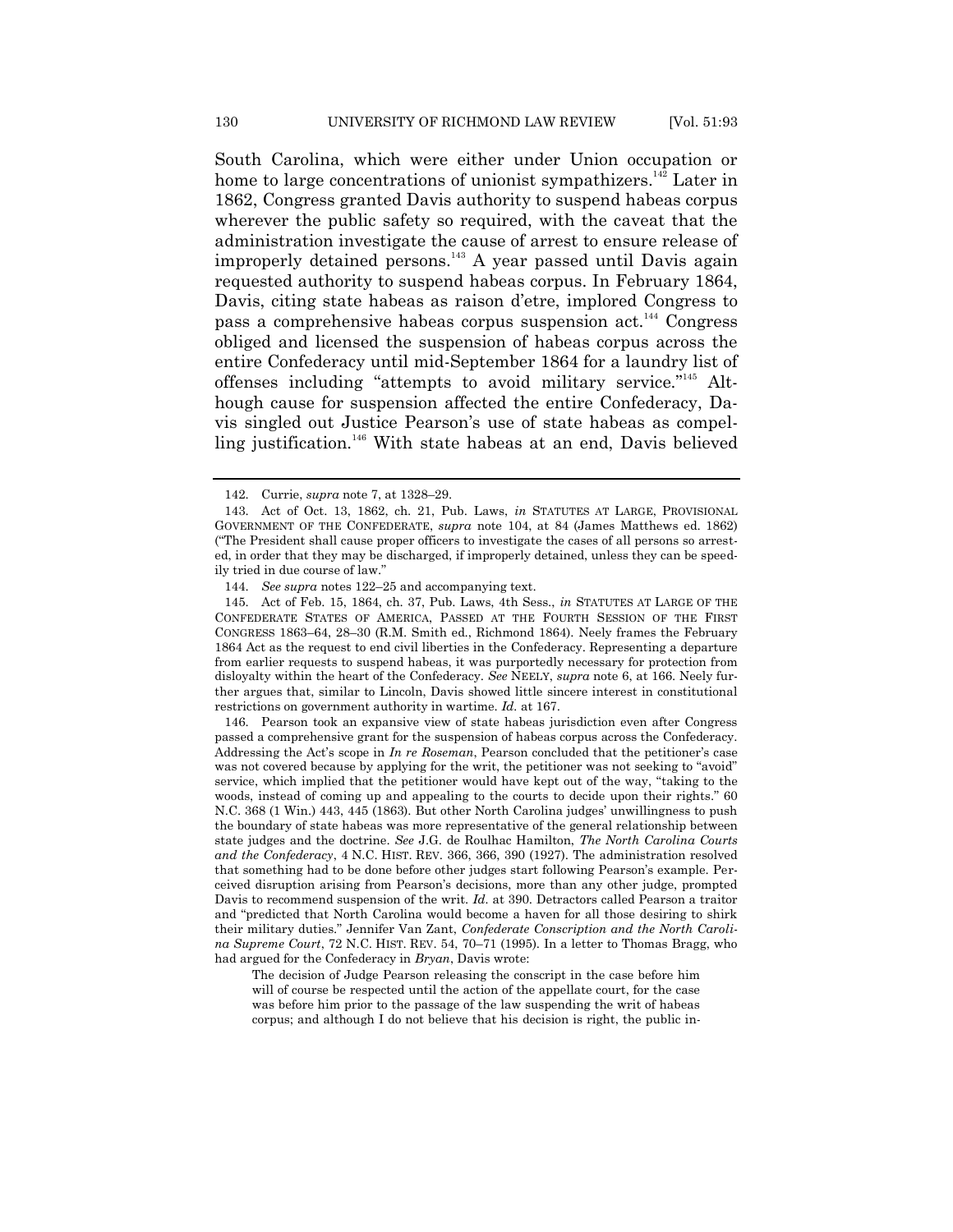the war effort would run more smoothly absent "treasonable practices" by obstructionist state judges.<sup>147</sup>

## **CONCLUSION**

The state habeas cases provide unique insight into how confederate state judges and the Davis administration sought to navigate the tension between states' rights and military centralization in the Confederacy. The cases were a product of, and solution to, the Confederacy's constitutional identity crisis. Although individual motivations cannot be known, southern state judges' near universal decision to embrace the hitherto unsettled state habeas doctrine was a public declaration, crossing judges' various antebellum jurisprudential leanings,<sup>148</sup> in favor of expansive concurrent jurisdiction and a vision of federalism wherein the state judiciary occupied a greater role as a check on the federal executive. *Bryan*, *Hill*, and *Mims* reveal how the state habeas doctrine both gave meaning to states' rights and represented a nascent confederate constitutionalism in which state judges took a more active role in charting the boundaries of federalism. Historian J.G. de

The Constitution was not framed merely to guard the States against danger from foreign nations, but mainly to secure union and harmony at home: for if this object could be attained, there would be but little danger from abroad; and to accomplish this purpose it was felt by the statesman who framed the Constitution, and by the people who adopted it, that it was necessary that many of the rights of sovereignty which the States then possessed should be ceded to the general government, and that in the sphere of action assigned to it, it should be supreme, and strong enough to execute its own laws by its own tribunals, without interruption from a State or from State authorities.

terest will not suffer by awaiting the result of the appeal in the one case before him.

Letter from Jefferson Davis to Thomas Bragg (Mar. 7, 1864), *in* 3 OFFICIAL ARMY RECORDS, *supra* note 52, at 201. Davis placed faith in the North Carolina supreme court's other justices to counteract Pearson's meddling influence. Should they fail and should Pearson continue to "pursue the factious course," Davis ominously pledged, "I shall not shrink from the issue." *Id*.

<sup>147.</sup> Resolution to House of Representatives (May 14, 1864), 3 OFFICIAL ARMY RECORDS, *supra* note 52, at 429–30.

<sup>148.</sup> Their northern counterparts, the principal advocates for state habeas before the war, did not defend state habeas doctrine with the same vigor. Notable, the Supreme Court of Michigan in *In re Spangler* adopted a tone similar to Walker in *Ex parte Hill* in holding state habeas unconstitutional. *In re* Spangler, 11 Mich. 298, 307 (1863). Echoing Taney in *Abelman*, the Michigan Supreme Court reasoned:

*Id.*; *see also Ex parte* Anderson, 16 Iowa 595 (1864) (giving a lukewarm defense of state habeas by the Supreme Court of Iowa, but deciding the case on other grounds); *cf.* Commonwealth *ex rel*. M'lain v. Wright, 3 Grant 437 (Pa. 1863) (defending the state habeas jurisdiction). After the war, northern courts remained divided regarding state habeas until *Tarble's Case*. *See In re* Farrand, 8 Fed. Cas. 1070, 1072 (D. Ky. 1867); *Ex parte* Hill, 5 Nev. 154 (1869) (following *Abelman* and denying state habeas).